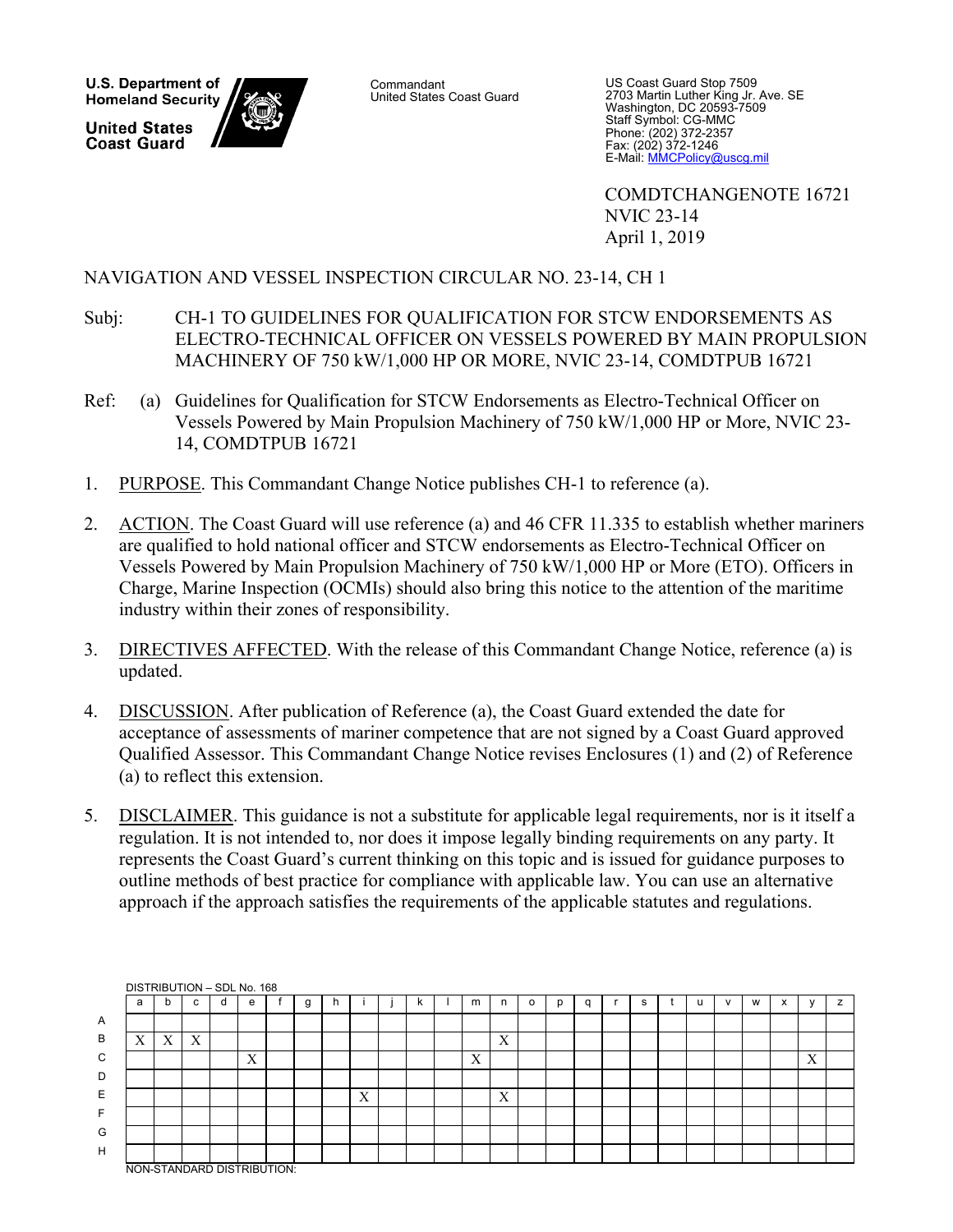#### 6. ENVIRONMENTAL ASPECT AND IMPACT CONSIDERATIONS.

- a. The development of this NVIC and the general policies contained within it have been thoroughly reviewed by the originating office, and are categorically excluded (CE) under current CE #A3 from further environmental analysis, in accordance with Section 2.B and Appendix A, DHS Instruction Manual 023-01-001-01, Revision 01, Implementation of the National Environmental Policy Act (NEPA). Because this NVIC implements, without substantive change, the applicable Commandant Instruction or other federal agency regulations, procedures, manuals, and other guidance documents, Coast Guard categorical exclusion #A3 is appropriate.
- b. This NVIC will not have any of the following: significant cumulative impacts on the human environment; substantial controversy or substantial change to existing environmental conditions: or inconsistencies with any Federal, State, or local laws or administrative determinations relating to the environment. All future specific actions resulting from the general policies in this NVIC must be individually evaluated for compliance with the National Environmental Policy Act (NEPA), DHS and Coast Guard NEPA policy, and compliance with all other environmental mandates.
- $7<sub>1</sub>$ **DISTRIBUTION.** No paper distribution will be made of this Commandant Change Notice. An electronic version will be located at https://www.dco.uscg.mil/Our-Organization/NVIC/.
- 8. **PROCEDURE.** Remove and insert the following pages of Enclosure (1) to Reference (a):

| <b>Remove</b>                | <u>Insert</u>                 |
|------------------------------|-------------------------------|
| Enclosure (2), Page 1        | Enclosure (2), Page 1 CH-1    |
| Enclosure (3), Pages 8 and 9 | Enclosure $(3)$ , Page 8 CH-1 |

- 9. RECORDS MANAGEMENT CONSIDERATIONS. This NVIC has been thoroughly reviewed during the directives clearance process, and it has been determined there are no further records scheduling requirements, in accordance with the Federal Records Act (44 U.S.C. 3101 et seq.), NARA requirements, and the Information and Life Cycle Management Manual, COMDTINST M5212.12 (series). This policy does not create significant or substantial change to existing records management requirements.
- 10. FORMS/REPORTS. None.
- 11. REQUEST FOR CHANGES. All requests for changes or questions regarding implementation of Reference (a) and this Commandant Change Notice should be directed to the Mariner Credentialing Program Policy Division (CG-MMC-2), at (202) 372-2357 or MMCPolicy@useg.mil. To obtain approval for a course or training program, contact the NMC at (888) 427-5662 or IAskNMC@useg.mil.

J. P. NADEAU Rear Admiral, U. S. Coast Guard **Assistant Commandant for Prevention Policy**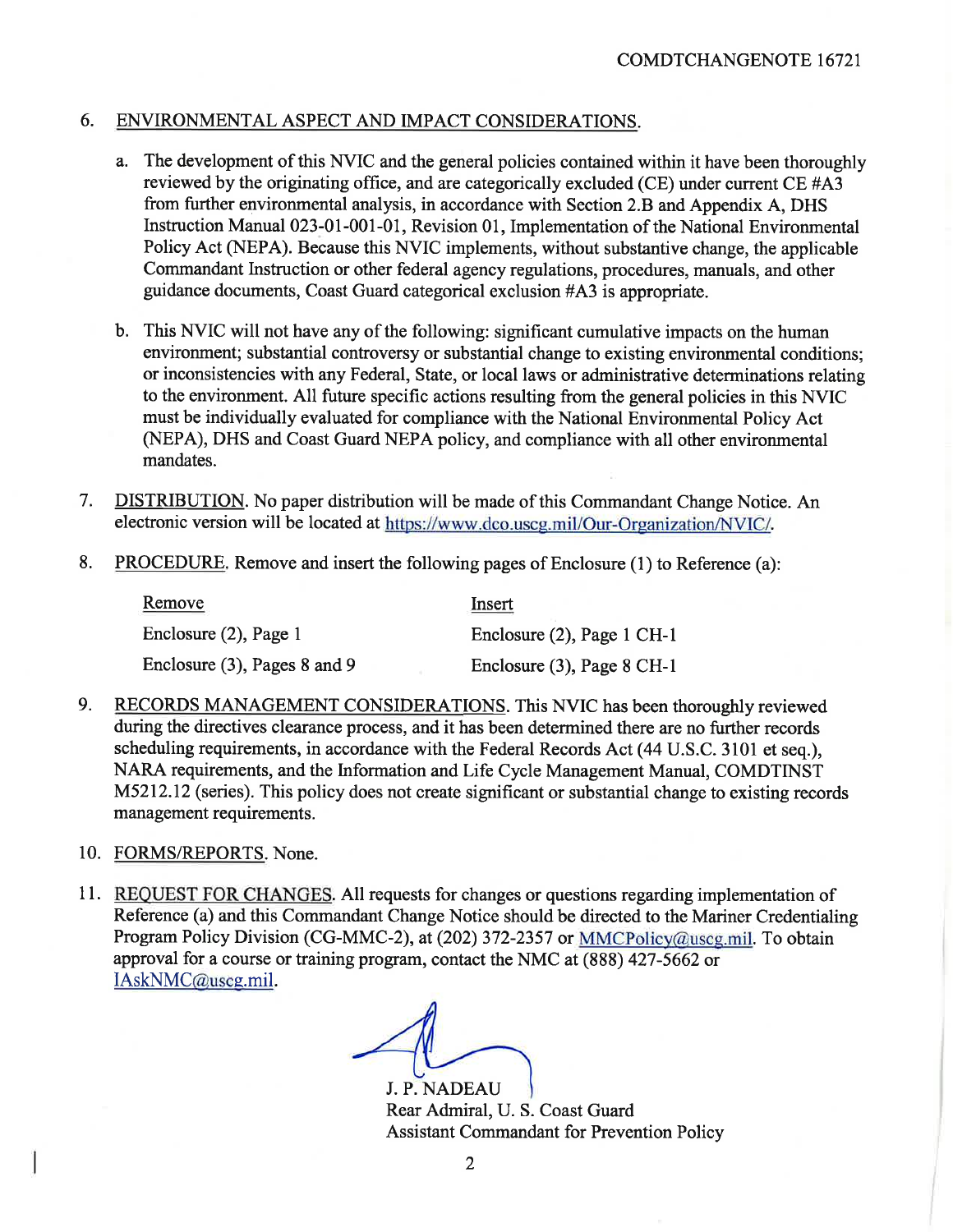U.S. Department of **Homeland Security United States Coast Guard** 

Commandant United States Coast Guard

2703 Martin Luther King Jr. Ave. SE Washington, DC 20593-7501 Staff Symbol: CG-CVC-4 Phone: (202) 372-2357<br>E-Mail: <u>MMCPolicy@uscg.mil</u>

 COMDTPUB P16721 NVIC 23-14 August 25, 2014

#### NAVIGATION AND VESSEL INSPECTION CIRCULAR NO. 23-14

- Subj: GUIDELINES FOR QUALIFICATION FOR STCW ENDORSEMENTS AS ELECTRO-TECHNICAL OFFICER ON VESSELS POWERED BY MAIN PROPULSION MACHINERY OF 750 kW/1,000 HP OR MORE
- Ref: (a) International Convention on Standards of Training, Certification and Watchkeeping for Seafarers, 1978, as amended (STCW), Regulation III/6 and Section A-III/6 of STCW Code, incorporated into regulations at 46 Code of Federal Regulations (CFR) 11.102
- 1. PURPOSE. This Navigation and Vessel Inspection Circular (NVIC) provides guidance on qualification for and revalidation of STCW endorsements as Electro-Technical Officer on Vessels Powered by Main Propulsion Machinery of 750 kW/1,000 HP or More (ETO).
- 2. ACTION. The Coast Guard will use this NVIC and 46 CFR 11.335 to establish whether mariners are qualified to hold STCW endorsements as ETO. Officers in Charge, Marine Inspection (OCMIs) should bring this NVIC to the attention of the maritime industry within their zones of responsibility. This NVIC is available on the World Wide Web at http://www.uscg.mil/hq/cg5/nvic/. The Coast Guard will distribute it by electronic means only.
- 3. DIRECTIVES AFFECTED. None.

#### 4. BACKGROUND.

a. The STCW Convention and STCW Code set forth standards for training and certification for merchant mariners. The International Maritime Organization (IMO) amended the STCW Convention and STCW Code on June 25, 2010. These amendments entered into force for all ratifying countries, including the United States, on January 1, 2012, and established certain new endorsements, including ETO.

|   |                            |   |   |  | DISTRIBUTION - SDL No. 162 |  |   |   |  |   |   |   |   |         |   |   |   |  |              |   |   |              |   |
|---|----------------------------|---|---|--|----------------------------|--|---|---|--|---|---|---|---|---------|---|---|---|--|--------------|---|---|--------------|---|
|   | a                          | b | c |  | e                          |  | g | n |  | κ |   | m | n | $\circ$ | p | q | s |  | $\mathsf{v}$ | W | x | $\mathbf{v}$ | z |
| A |                            |   |   |  |                            |  |   |   |  |   |   |   |   |         |   |   |   |  |              |   |   |              |   |
| B | v<br>Δ                     | X | X |  |                            |  |   |   |  |   |   |   | X |         |   |   |   |  |              |   |   |              | X |
| C |                            |   |   |  | X                          |  |   |   |  |   |   | X |   |         |   |   |   |  |              |   |   |              |   |
| D |                            |   |   |  |                            |  |   |   |  | X | X |   |   |         |   |   |   |  |              |   |   |              |   |
| E |                            |   |   |  |                            |  |   |   |  |   |   |   | X | X       |   |   |   |  |              |   |   |              |   |
| F |                            |   |   |  |                            |  |   |   |  |   |   |   |   |         |   |   |   |  |              |   |   |              |   |
| G |                            |   |   |  |                            |  |   |   |  |   |   |   |   |         |   |   |   |  |              |   |   |              |   |
| H |                            |   |   |  |                            |  |   |   |  |   |   |   |   |         |   |   |   |  |              |   |   |              |   |
|   | NON-STANDARD DISTRIBUTION: |   |   |  |                            |  |   |   |  |   |   |   |   |         |   |   |   |  |              |   |   |              |   |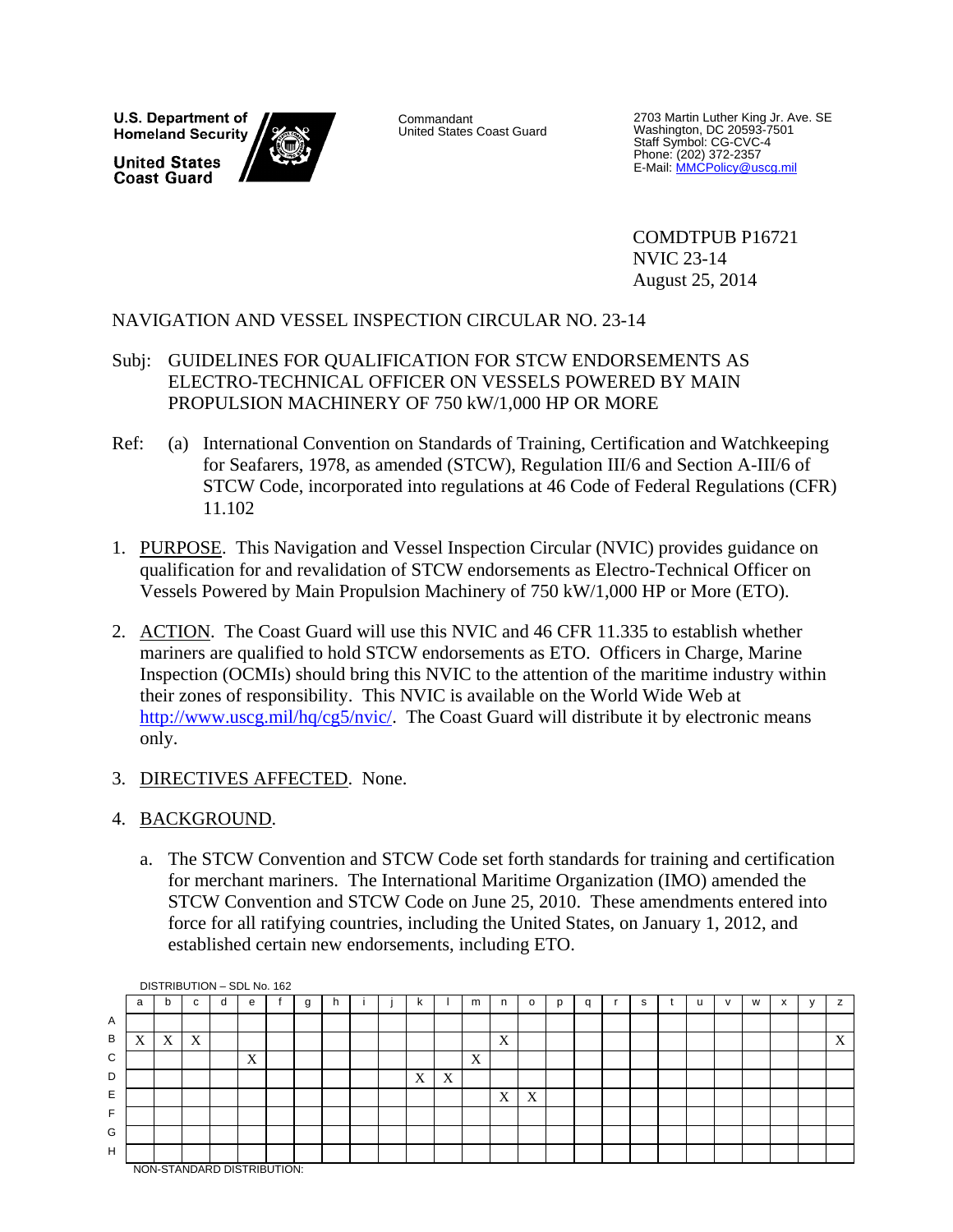#### NAVIGATION AND VESSEL INSPECTION CIRCULAR NO. 23-14

b. The Convention is not self-implementing; therefore, the U.S., as a signatory to the STCW Convention, initiated regulatory changes to ensure full implementation of the amendments to the STCW Convention and STCW Code. The U.S. implements these provisions under the Convention and under the authority of United States Code (U.S.C.), Titles 33 and 46. The Coast Guard published a final rule in the Federal Register on December 24, 2013, (78 FR 77796) that implements the STCW Convention and STCW Code, including the 2010 amendments. This rule became effective on March 24, 2014. The Coast Guard is publishing this NVIC to provide guidance on complying with the new regulations.

#### 5. DISCUSSION.

- a. Policy regarding STCW endorsements as ETO is located in this NVIC. Enclosure (1) discusses specific qualification requirements for the endorsement. Enclosure (2) contains the national assessment guidelines. Enclosure (3) may be used to record the completion of assessments. Enclosure (4) provides relevant excerpts from the STCW Convention and STCW Code, these are provided for information only.
- b. Qualified Assessors (QAs) are encouraged to use the guidelines in Enclosure (2) or an approved alternative. Shipboard QAs may make minor changes to the assessments in Enclosure (2) to reflect differences in equipment and operating procedures. QAs may not make other changes unless prior approval is given by the National Maritime Center (NMC) (46 CFR 11.301(a)(1)(i)).
- c. A training institution applying for approval of a course or program that leads to an endorsement as ETO should either state that the guidelines in Enclosure (2) will apply, or provide the alternative guidelines it proposes to use. However, under 46 CFR 10.402(e), a training institution must submit any deviations from these guidelines to the Coast Guard for approval before use
- d. When applying for an ETO endorsement, mariners need only submit the completed Enclosure (3), Record of Assessment, or an equivalent evidence of demonstration of competency, to the Coast Guard*.* The Coast Guard recommends that the applicant retain a copy of Enclosure (3), or equivalent evidence of demonstration of competency, for his or her records.
- 6. DISCLAIMER. This guidance is not a substitute for applicable legal requirements, nor is it itself a regulation. It is not intended to nor does it impose legally-binding requirements on any party. It represents the Coast Guard's current thinking on this topic and is issued for guidance purposes to outline methods of best practice for compliance with the applicable law. You can use an alternative approach if the approach satisfies the requirements of the applicable statutes and regulations.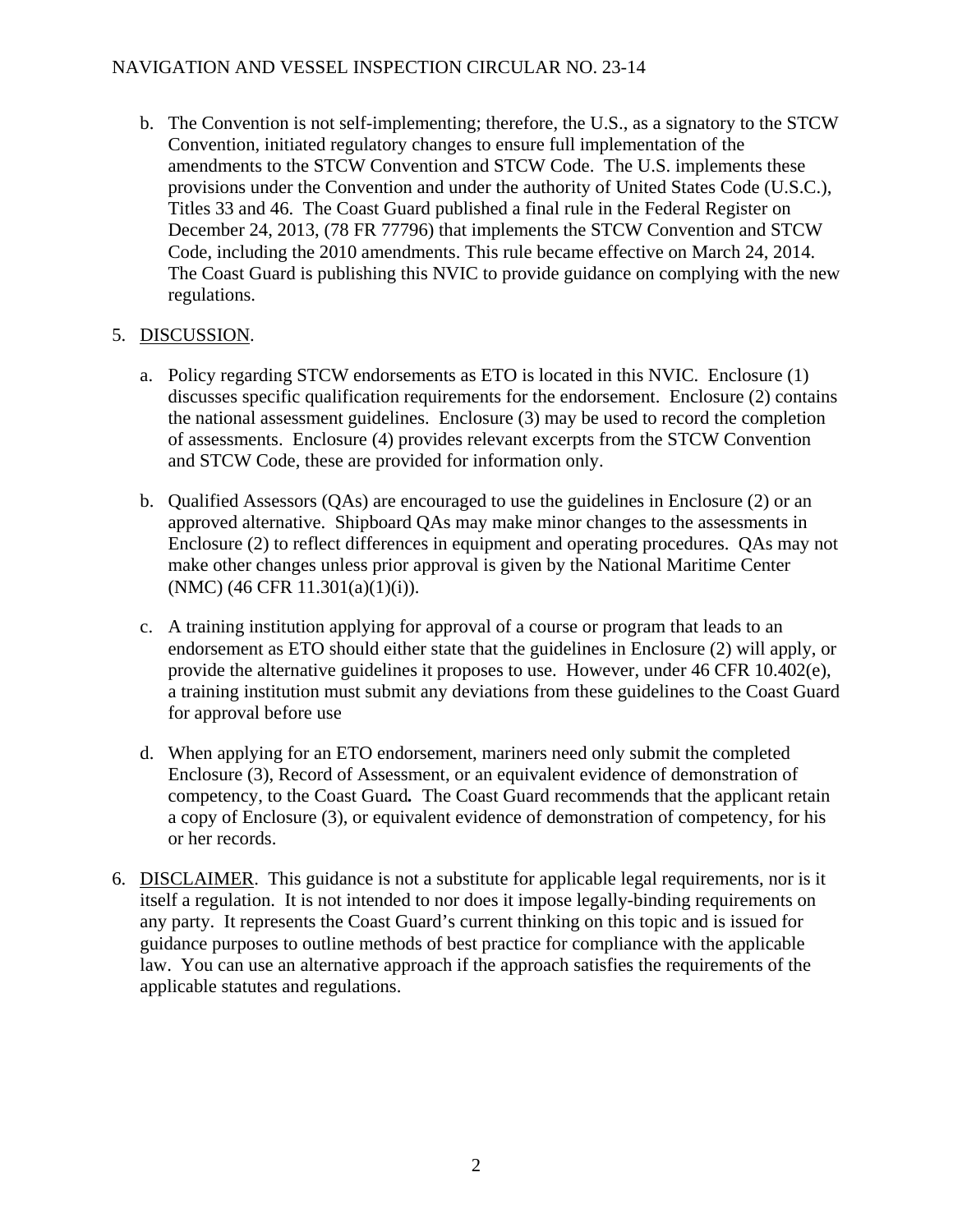#### NAVIGATION AND VESSEL INSPECTION CIRCULAR NO. 23-14

#### 7. ENVIRONMENTAL ASPECT AND IMPACT CONSIDERATIONS.

- a. The development of this NVIC and the general policies contained within it have been thoroughly reviewed by the originating office, and are categorically excluded (CE) under current USCG CE #33 from further environmental analysis, in accordance with Section 2.B.2. and Figure 2-1 of the National Environmental Policy Act Implementing Procedures and Policy for Considering Environmental Impacts, COMDTINST M16475.1 D. Because this NVIC implements, without substantive change, the applicable Commandant Instruction or other federal agency regulations, procedures, manuals, and other guidance documents, Coast Guard categorical exclusion #33 is appropriate.
- b. This NVIC will not have any of the following: significant cumulative impacts on the human environment; substantial controversy or substantial change to existing environmental conditions; or inconsistencies with any Federal, State, or local laws or administrative determinations relating to the environment.
- 8. RECORDS MANAGEMENT CONSIDERATIONS. This NVIC has been thoroughly reviewed during the directives clearance process, and it has been determined there are no further records scheduling requirements, in accordance with the Federal Records Act, 44 U.S.C. 3101 et seq., National Archives and Records Administration requirements, and the Information and Life Cycle Management Manual, COMDTINST M5212.12 (series). This policy does not create a significant or substantial change to existing records management requirements.
- 9. QUESTIONS. All questions regarding implementation of this NVIC should be directed to the Mariner Credentialing Program Policy Division (CG-CVC-4), at (202) 372-2357 or  $MMCPolicy@useg.mil.$  To obtain approval for an alternative to the assessments described in Enclosure (2), contact the NMC at (888) 427-5662 or **IAskNMC@uscg.mil**.

ma

Rear Admiral, U. S. Coast Guard **Assistant Commandant for Prevention Policy** 

- Encl: (1) Discussion of Qualification Requirements for Electro-Technical Officer on Vessels Powered by Main Propulsion Machinery of 750 kW/1,000 HP or More
	- (2) Assessment Guidelines for Electro-Technical Officer on Vessels Powered by Main Propulsion Machinery of 750 kW/1,000 HP or More
	- (3) Record of Assessment for Electro-Technical Officer on Vessels Powered by Main Propulsion Machinery of 750 kW/1,000 HP or More
	- (4) Excerpts from the STCW Convention and the STCW Code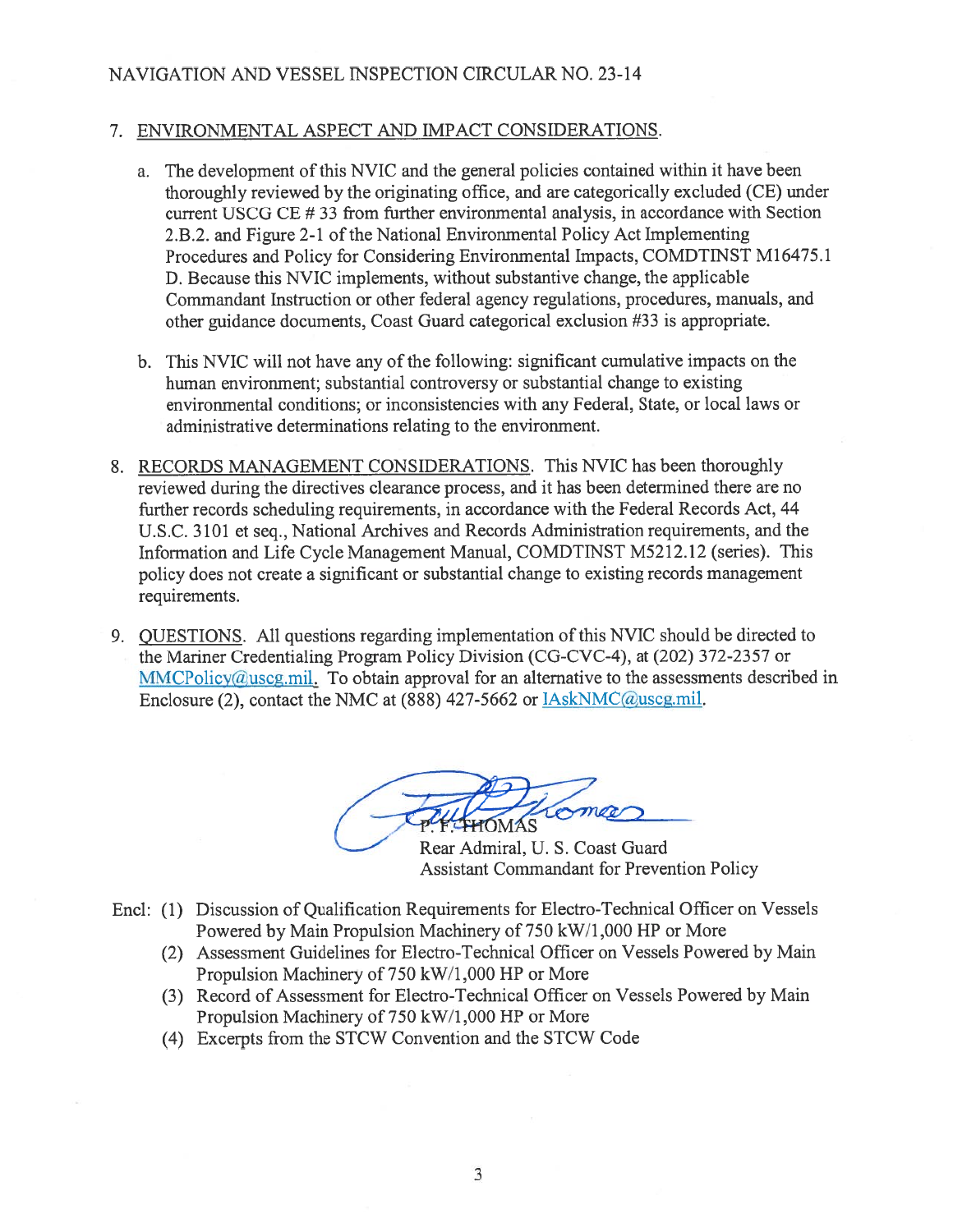#### **DISCUSSION OF QUALIFICATION REQUIREMENTS FOR ELECTRO-TECHNICAL OFFICER ON VESSELS POWERED BY MAIN PROPULSION MACHINERY OF 750 kW/1,000 HP OR MORE**

1. GENERAL. This enclosure provides guidance to qualify for an International Convention on Standards of Training, Certification and Watchkeeping for Seafarers, 1978, as amended (STCW) endorsement as Electro-Technical Officer on Vessels Powered by Main Propulsion Machinery of 750 kW/1,000 HP or More (ETO) as specified in Section A-III/6 of the STCW Code and 46 Code of Federal Regulations (CFR) 11.335.

#### 2. SEA SERVICE, TRAINING, AND DEMONSTRATIONS.

- a. In accordance with 46 CFR 11.335(a), a candidate for an endorsement as ETO must:
	- 1) Provide evidence of either:
		- i) Not less than 36 months combined workshop skills training and approved seagoing service of which not less than 30 months must be seagoing service in the engine department of vessels. Experience gained in the deck department may be creditable for up to 3 months of the service requirements; or
		- ii) Completion of an approved training program that includes a combination of workshop skill training and seagoing service of not less than 12 months, and which meets the requirements of Section A-III/6 of the STCW Code;
	- 2) Meet the standard of competence specified in Section A-III/6 of the STCW Code. This may be done by completing the assessment in Enclosure (2) or an approved alternative; and
	- 3) Satisfactorily complete approved training in:
		- i) Medical First Aid Provider;
		- ii) Basic and Advanced Fire Fighting as specified in 46 CFR 11.303;
		- iii) Proficiency in Survival Craft and Rescue Boats Other than Fast Rescue Boats;
		- iv) Onboard Computer Networking and Security;
		- v) Radio Electronics;
		- vi) Integrated Navigation Equipment;
		- vii) Ship Propulsion and Auxiliary Machinery;
		- viii) Instrumentation and Control Systems; and
		- ix) High-Voltage Power Systems.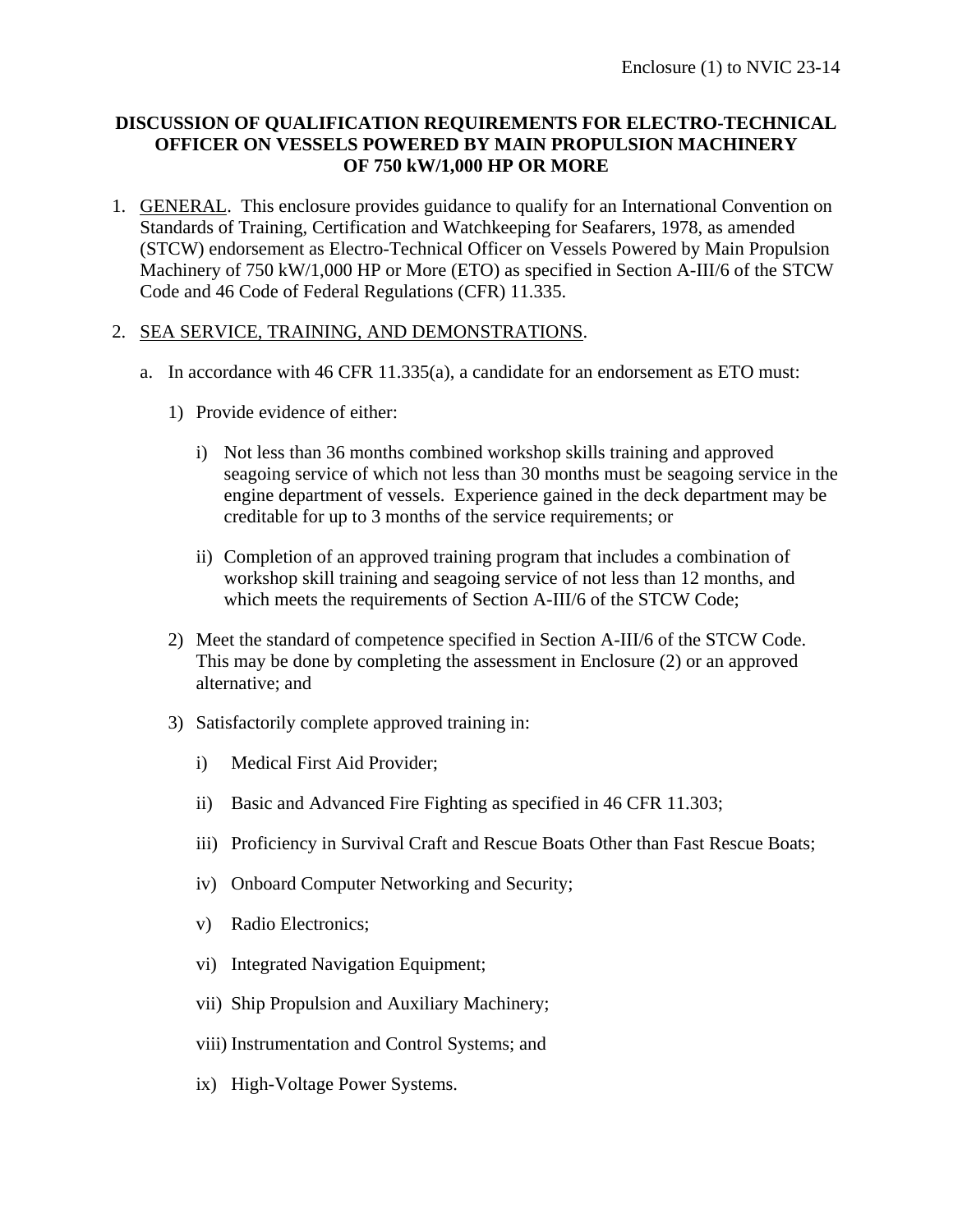- b. The total days of workshop skills training in paragraph  $(2)(a)(1)(i)$  of this enclosure should not exceed 180 days. Workshop skills training may include, but is not limited to, shore-based laboratories, in-port watchkeeping and/or maintenance, engine room simulator and/or internships in an appropriate field of study (shipyards, power generating station, or facilities where mechanical and electrical systems have to be operated, maintained, and managed).
- c. For purposes of qualifying for an ETO endorsement, seagoing service is considered to be service on board a vessel that is relevant to qualification for ETO. The Coast Guard will accept service in the engine department of ocean, near-coastal, Great Lakes, or inland vessels of at least 750 kW/1,000 HP as being relevant to the qualification of ETO. Mariners may also qualify using service on vessels of less than 750 kW/1,000 HP propulsion power by providing evidence that their service included duties relevant to the ETO endorsement.
- d. As specified in 46 CFR 11.335(b), a mariner who has served in a relevant capacity onboard a vessel may qualify for an endorsement as ETO if they provide evidence of:
	- 1) Seagoing service of not less than 12 months within the last 60 months; and
	- 2) Meeting the standards of competence specified in Section A-III/6 of the STCW Code. This may be done by providing evidence of the following:
		- i) Successful completion of the assessments in Enclosure (2) or an approved alternative;
		- ii) Completion of approved or accepted training for Basic and Advanced Firefighting and Medical First Aid Provider; and
		- iii) Holding or qualifying for an endorsement for Proficiency in Survival Craft and Rescue Boats Other Than Fast Rescue Boats or Proficiency in Survival Craft and Rescue Boats Other Than Lifeboats and Fast Rescue Boats-Limited.

Service in a relevant capacity may include service in a position that has provided the mariner with experience in the areas identified in paragraphs  $(2)(a)(3)(iv)$  through  $(ix)$  of this enclosure.

- e. To qualify for an STCW endorsement as ETO, mariners must provide evidence of meeting the standard of competence for Basic Training (46 CFR 11.302).
- f. As specified in 46 CFR 11.335(d), a mariner who does not hold any other national or STCW endorsements may be issued an ETO endorsement upon completion of the requirements described above without holding or qualifying for a corresponding national endorsement.
- 3. ASSESSMENTS. As noted above, mariners must provide evidence of meeting the standard of competence specified in Section A-III/6 of the STCW Code by completion of the assessments in Enclosure (2), or an approved equivalent alternative. Applicants may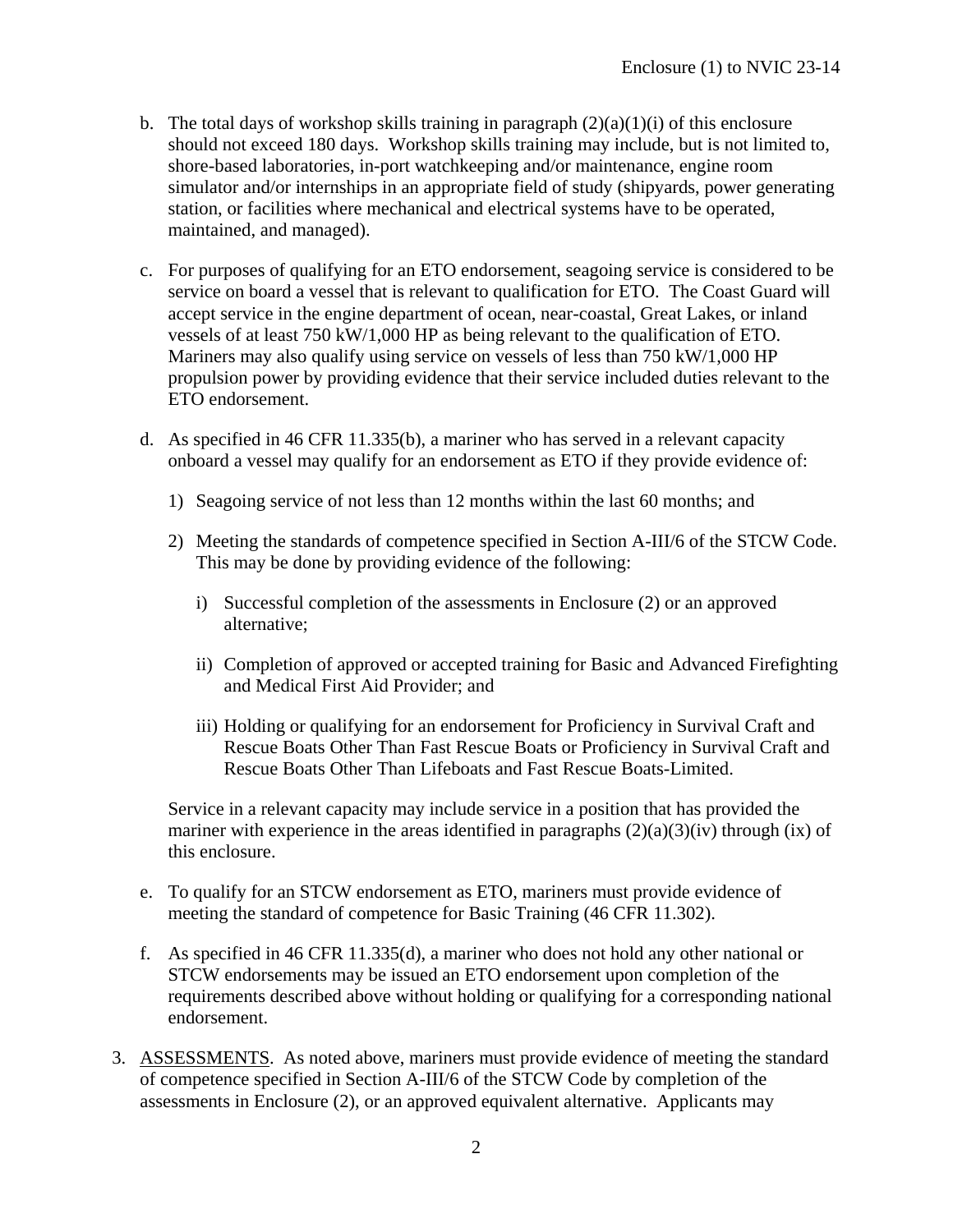document their assessment using Enclosure (3) or they may use any other format that shows equivalent information.

4. RENEWAL OF ENDORSEMENT. In order to renew an endorsement as ETO, an applicant must have currently valid basic training and meet the general requirements for renewal of a merchant mariner credential found in 46 CFR 10.227.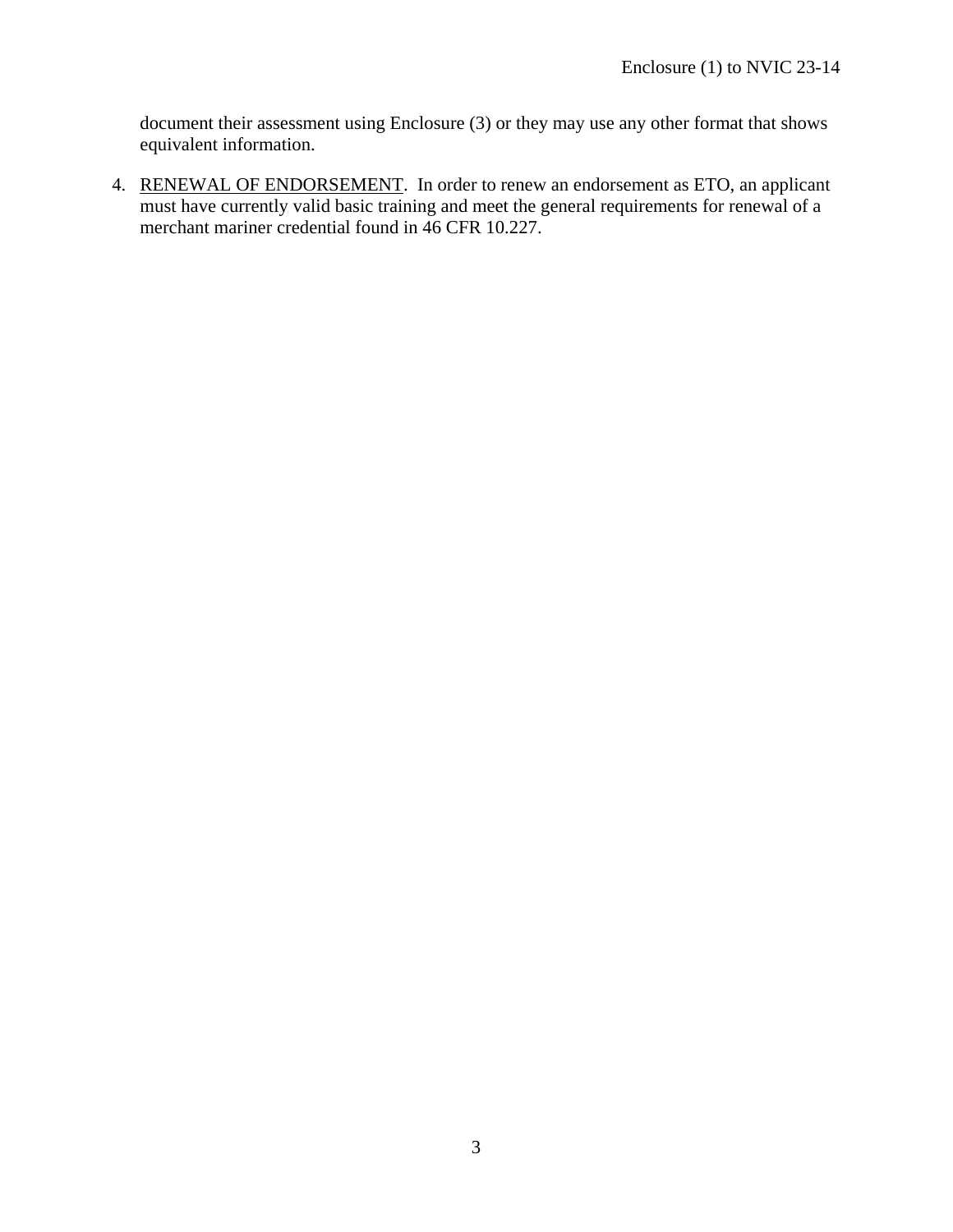#### **Assessment Guidelines for Electro-Technical Officer on Vessels Powered by Main Propulsion Machinery of 750 kW/1,000 HP or More**

#### **Standard of Competence**

Each candidate for an endorsement as Electro-Technical Officer (ETO) on Vessels Powered by Main Propulsion Machinery of 750 kW/1,000 HP or More must provide evidence of having achieved the standard of competence specified in Table A-III/6 of the STCW Code (46 CFR 11.335(a)(2)). The table in this enclosure is adopted from Table A-III/6 of the STCW Code (found in Enclosure (4)) to assist the candidate and assessor in the demonstration of competency.

#### **Practical Skill Demonstrations**

These assessment guidelines establish the conditions under which the assessment will occur, the performance or behavior the candidate is to accomplish, and the standards against which the performance is measured. In addition, for the assessments in this enclosure, the unique requirements of different manufacturers for operating, maintenance, and repair; the different generations and configurations of systems; and the specific nature of the shipboard installation do not permit the development of detailed performance criteria. As a result, many of the criteria in these guidelines call for direct reference to the manufacturers' instructions, recommendations, and specifications or the ship's standard operating procedures to determine whether the candidate's actions were appropriate, complete, timely, and executed in the proper sequence.

#### **Qualified Assessors**

A shipboard Qualified Assessor (QA) who witnesses a practical demonstration may sign the appropriate blocks and pages in the Record of Assessment in Enclosure (3) or an equivalent record. All assessments must be signed by a qualified assessor approved by the Coast Guard in accordance with 46 CFR 10.405. In order to facilitate the transition to this new requirement, the Coast Guard will accept assessments that have been demonstrated in the presence of and signed by an assessor who has not been Coast Guard approved until December 31, 2019, provided that the assessor meets the professional requirements in 46 CFR 10.405(a)(3) to assess competence for the specific endorsement. Assessors must be in possession of the level of endorsement, or other professional credential, which provides proof that he or she has attained a level of experience and qualification equal or superior to the relevant level of knowledge, skills, and abilities to be assessed (46 CFR 10.405(a)(3)). In the interim, the Coast Guard will accept assessments signed by mariners who have at least 1 year of experience as Chief Engineer and/or Second Engineer Officer (national First Assistant Engineer) on vessels of the applicable propulsion mode(s) of at least 750 kW/1,000 HP. For assessments signed on a military vessel, the assessor should have experience as Chief Engineering Officer on seagoing vessels of at least 750 kW (1,000 HP) or more. Military assessors should only conduct assessments that are within their personal experience and are relevant to the vessel on which they are conducted. After December 31, 2019, QAs must be approved by the National Maritime Center (46 CFR 10.405). Qualified military personnel need not be approved QAs to continue to sign assessments on military vessels after December 31, 2019.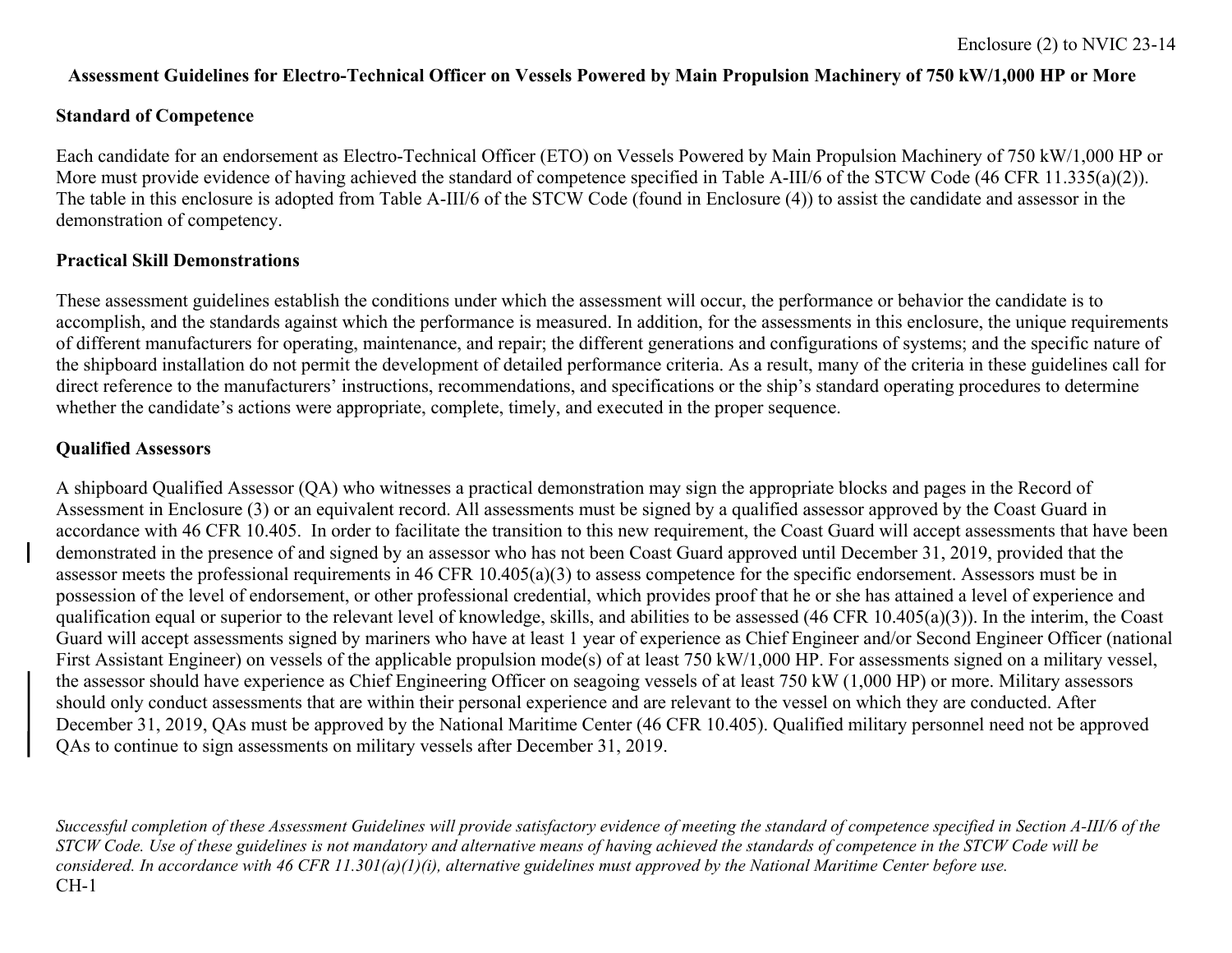#### **Assessment Guidelines for Electro-Technical Officer on Ships Powered by Main Propulsion Machinery of 750 kW/1,000 HP or More**

| <b>Task</b><br>No. | <b>STCW</b><br><b>Competence</b>                                                | Knowledge,<br><b>Understanding,</b><br>and Proficiency                                                                                                                                                                                                                                                                                                                                                                                                                                                                                                                                                                                                                                                          | <b>Performance</b><br><b>Condition</b>                                            | <b>Performance</b><br><b>Behavior</b>                                                                                                                                                         | <b>Performance Standard</b>                                                                                                                                                                                                                                                                                                                                                                                                                                                                                                                                                                                                                                                    |
|--------------------|---------------------------------------------------------------------------------|-----------------------------------------------------------------------------------------------------------------------------------------------------------------------------------------------------------------------------------------------------------------------------------------------------------------------------------------------------------------------------------------------------------------------------------------------------------------------------------------------------------------------------------------------------------------------------------------------------------------------------------------------------------------------------------------------------------------|-----------------------------------------------------------------------------------|-----------------------------------------------------------------------------------------------------------------------------------------------------------------------------------------------|--------------------------------------------------------------------------------------------------------------------------------------------------------------------------------------------------------------------------------------------------------------------------------------------------------------------------------------------------------------------------------------------------------------------------------------------------------------------------------------------------------------------------------------------------------------------------------------------------------------------------------------------------------------------------------|
| 1.1.A              | Monitor the<br>operation of<br>electrical,<br>electronic and<br>control systems | Basic understanding and<br>knowledge of the operation of<br>mechanical engineering systems<br>including prime movers including<br>main propulsion plant<br>Basic knowledge of heat<br>transmission, mechanics, and<br>hydromechanics<br>Knowledge of:<br>Electro technology and electrical<br>machine theory<br><b>Fundamental Electronics and</b><br>power electronics<br>Electrical power distribution and<br>electrical equipment<br>Fundamentals of automation,<br>automatic control systems and<br>control technology<br>Instrumentation, alarm, and<br>monitoring systems<br><b>Electrical drives</b><br>Technology of electrical materials<br>Electro-hydraulic and electro-<br>pneumatic control system | On board a<br>vessel, or on a<br>simulator, or in a<br>laboratory or<br>workshop, | the candidate<br>monitors and<br>interprets<br>shipboard<br>electrical,<br>electronic, and<br>control systems<br>operations, as<br>related to main<br>propulsion<br>systems and<br>machinery. | The candidate:<br>Confirms that<br>1.<br>Operations of the remote and local control<br>a.<br>systems and related components are in<br>accordance with the manufacturer's<br>recommended specifications; and<br>Instrumentation components are functional and<br>$\mathbf{b}$ .<br>operating within recommended technical<br>specifications; and<br>2.<br>Tests:<br>Analog and digital alarm and automatic control<br>a.<br>functions for proper operation in accordance<br>with the manufacturer's specifications; and<br>Operation of electro-hydraulic and electro-<br>$\mathbf{b}$ .<br>pneumatic control system components in<br>accordance with technical specifications. |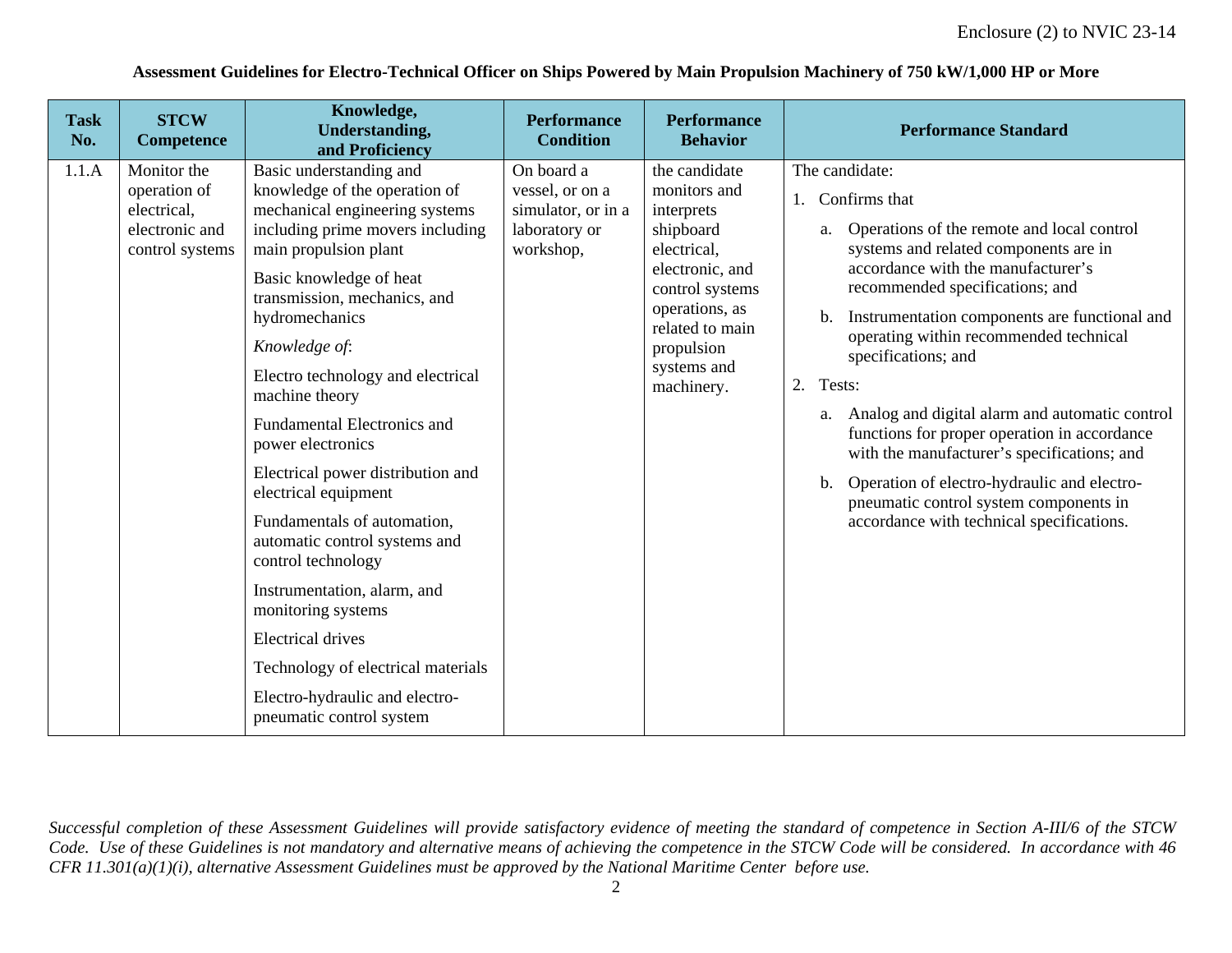| <b>Task</b><br>No. | <b>STCW</b><br><b>Competence</b>                                                | Knowledge,<br><b>Understanding,</b><br>and Proficiency                                                                                                                                                                                                                                                                                                                                                                                                                                                                                                                                                                                                                                                          | <b>Performance</b><br><b>Condition</b>                                                                                                | <b>Performance</b><br><b>Behavior</b>                                                                                                                                                                                     | <b>Performance Standard</b>                                                                                                                                                                                                                                                                                                                                                                                                                                                                                                                                                                                                                           |
|--------------------|---------------------------------------------------------------------------------|-----------------------------------------------------------------------------------------------------------------------------------------------------------------------------------------------------------------------------------------------------------------------------------------------------------------------------------------------------------------------------------------------------------------------------------------------------------------------------------------------------------------------------------------------------------------------------------------------------------------------------------------------------------------------------------------------------------------|---------------------------------------------------------------------------------------------------------------------------------------|---------------------------------------------------------------------------------------------------------------------------------------------------------------------------------------------------------------------------|-------------------------------------------------------------------------------------------------------------------------------------------------------------------------------------------------------------------------------------------------------------------------------------------------------------------------------------------------------------------------------------------------------------------------------------------------------------------------------------------------------------------------------------------------------------------------------------------------------------------------------------------------------|
| 1.1.B              | Monitor the<br>operation of<br>electrical,<br>electronic and<br>control systems | Basic understanding and<br>knowledge of the operation of<br>mechanical engineering systems<br>including prime Movers including<br>main propulsion plant<br>Basic knowledge of heat<br>transmission, mechanics, and<br>hydromechanics<br>Knowledge of:<br>Electro technology and electrical<br>machine theory<br><b>Fundamental Electronics and</b><br>power electronics<br>Electrical power distribution and<br>electrical equipment<br>Fundamentals of automation,<br>automatic control systems and<br>control technology<br>Instrumentation, alarm, and<br>monitoring systems<br><b>Electrical drives</b><br>Technology of electrical materials<br>Electro-hydraulic and electro-<br>pneumatic control system | On board a vessel<br>with diesel or<br>turbo-electric<br>main propulsion,<br>or on a simulator,<br>or in a laboratory<br>or workshop, | the candidate<br>monitors and<br>interprets<br>shipboard<br>electrical,<br>electronic, and<br>control systems<br>operations, as<br>related to diesel<br>or turbo-electric<br>main propulsion<br>systems and<br>machinery. | The candidate:<br>1. Confirms that:<br>Operation of the remote and local control<br>a.<br>systems and related components are in<br>accordance with the manufacturer's<br>recommended specifications; and<br>Instrumentation components are functional and<br>$\mathbf{b}$ .<br>operating within recommended technical<br>specifications; and<br>2. Tests:<br>Operation of electro-hydraulic and electro-<br>a.<br>pneumatic control system components in<br>accordance with technical specifications; and<br>Alarm and automatic control functions for<br>$\mathbf{b}$ .<br>proper operation in accordance with the<br>manufacturer's specifications. |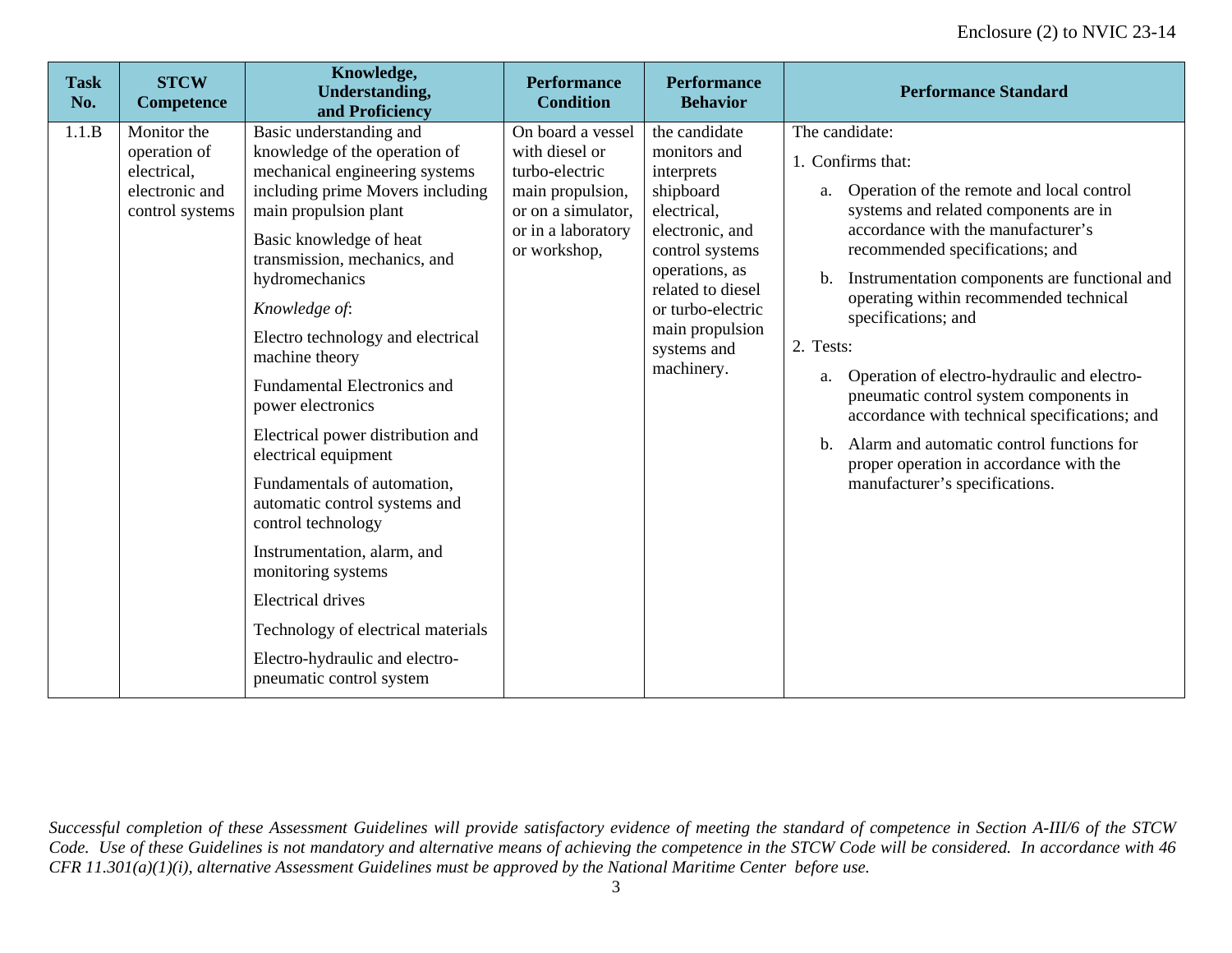| <b>Task</b><br>No. | <b>STCW</b><br><b>Competence</b>                                                | Knowledge,<br><b>Understanding,</b><br>and Proficiency                                                                                                                                                                                                                                                                                                                                                                                                                                                                                                                                                                                                                                             | <b>Performance</b><br><b>Condition</b>                                            | <b>Performance</b><br><b>Behavior</b>                                                                                                                                                   | <b>Performance Standard</b>                                                                                                                                                                                                                                                                                                                                                                                                                                                                                                                                                                                                                                                                                                                                                                                           |
|--------------------|---------------------------------------------------------------------------------|----------------------------------------------------------------------------------------------------------------------------------------------------------------------------------------------------------------------------------------------------------------------------------------------------------------------------------------------------------------------------------------------------------------------------------------------------------------------------------------------------------------------------------------------------------------------------------------------------------------------------------------------------------------------------------------------------|-----------------------------------------------------------------------------------|-----------------------------------------------------------------------------------------------------------------------------------------------------------------------------------------|-----------------------------------------------------------------------------------------------------------------------------------------------------------------------------------------------------------------------------------------------------------------------------------------------------------------------------------------------------------------------------------------------------------------------------------------------------------------------------------------------------------------------------------------------------------------------------------------------------------------------------------------------------------------------------------------------------------------------------------------------------------------------------------------------------------------------|
| 1.2.A              | Monitor the<br>operation of<br>electrical,<br>electronic and<br>control systems | Basic understanding and<br>knowledge of the operation of<br>mechanical engineering systems<br>including engine room auxiliary<br>machinery<br>Basic knowledge of heat<br>transmission, mechanics, and<br>hydromechanics<br>Knowledge of:<br>Electro technology and electrical<br>machine theory<br><b>Fundamental Electronics and</b><br>power electronics<br>Electrical power distribution and<br>electrical equipment<br>Fundamentals of automation,<br>automatic control systems and<br>control technology<br>Instrumentation, alarm, and<br>monitoring systems<br><b>Electrical drives</b><br>Technology of electrical materials<br>Electro-hydraulic and electro-<br>pneumatic control system | On board a<br>vessel, or on a<br>simulator, or in a<br>laboratory or<br>workshop, | the candidate<br>monitors and<br>assesses<br>shipboard<br>electrical,<br>electronic, and<br>control systems<br>operations, as<br>related to<br>auxiliary and<br>ancillary<br>machinery. | The candidate:<br>1. Confirms that:<br>Operation of the remote and local control<br>a.<br>systems and related components are in<br>accordance with the manufacturer's<br>recommended specifications; and<br>Confirms that all instrumentation components<br>$\mathbf{b}$ .<br>are functional and operating within<br>recommended technical specifications; and<br>2. Tests:<br>Operation of electro-hydraulic and electro-<br>a.<br>pneumatic control system components in<br>accordance with technical specifications; and<br>Alarm and automatic control functions for<br>$\mathbf{b}$ .<br>proper operation in accordance with<br>manufacturer specifications.<br>Operational parameters should include:<br>• Pressure;<br>• Temperature;<br>$\bullet$ Flow;<br>$\bullet$ Level;<br>$\bullet$ RPM;<br>• Vibration: |
|                    |                                                                                 |                                                                                                                                                                                                                                                                                                                                                                                                                                                                                                                                                                                                                                                                                                    |                                                                                   |                                                                                                                                                                                         | • Position;<br>• Motion; and<br>• Direction.                                                                                                                                                                                                                                                                                                                                                                                                                                                                                                                                                                                                                                                                                                                                                                          |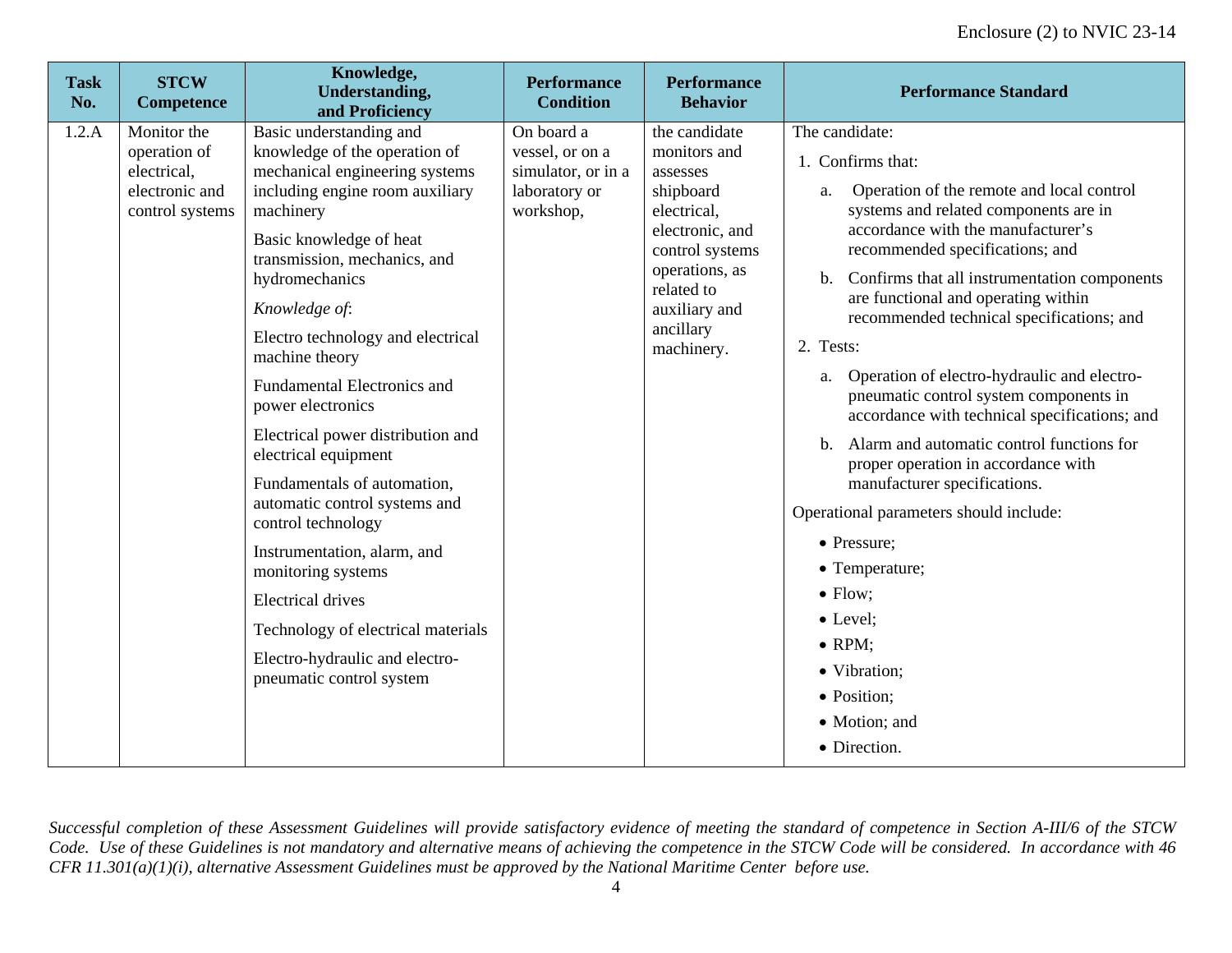| <b>Task</b><br>No. | <b>STCW</b><br><b>Competence</b>                                                | Knowledge,<br><b>Understanding,</b><br>and Proficiency                                                                                                                                                                                                                                                                                                                                                                                                                                                                                                                                                                                                                           | <b>Performance</b><br><b>Condition</b>                                            | <b>Performance</b><br><b>Behavior</b>                                                                                                                                                   | <b>Performance Standard</b>                                                                                                                                                                                                                                                                                                                                                                                                                                                                                                                                                                                                                                                                                                                                                          |
|--------------------|---------------------------------------------------------------------------------|----------------------------------------------------------------------------------------------------------------------------------------------------------------------------------------------------------------------------------------------------------------------------------------------------------------------------------------------------------------------------------------------------------------------------------------------------------------------------------------------------------------------------------------------------------------------------------------------------------------------------------------------------------------------------------|-----------------------------------------------------------------------------------|-----------------------------------------------------------------------------------------------------------------------------------------------------------------------------------------|--------------------------------------------------------------------------------------------------------------------------------------------------------------------------------------------------------------------------------------------------------------------------------------------------------------------------------------------------------------------------------------------------------------------------------------------------------------------------------------------------------------------------------------------------------------------------------------------------------------------------------------------------------------------------------------------------------------------------------------------------------------------------------------|
| 1.3.A              | Monitor the<br>operation of<br>electrical,<br>electronic and<br>control systems | Basic understanding and<br>knowledge of the operation of<br>mechanical engineering systems<br>including steering systems<br>Basic knowledge of heat<br>transmission, mechanics, and<br>hydromechanics<br>Knowledge of:<br>Electro technology and electrical<br>machine theory<br><b>Fundamental Electronics and</b><br>power electronics<br>Electrical power distribution and<br>electrical equipment<br>Fundamentals of automation,<br>automatic control systems and<br>control technology<br>Instrumentation, alarm, and<br>monitoring systems<br><b>Electrical drives</b><br>Technology of electrical materials<br>Electro-hydraulic and electro-<br>pneumatic control system | On board a<br>vessel, or on a<br>simulator, or in a<br>laboratory or<br>workshop, | the candidate<br>monitors and<br>assesses<br>shipboard<br>electrical,<br>electronic, and<br>control systems<br>operations, as<br>related to vessel<br>steering systems<br>and machinery | The candidate:<br>1. Confirms that:<br>a. Operation of the remote and local control<br>systems and related components are in<br>accordance with the manufacturer's<br>recommended specifications; and<br>Instrumentation components are functional and<br>$\mathbf{b}$ .<br>operating within recommended technical<br>specifications; and<br>Tests:<br>2.<br>a. Operation of electro-hydraulic and electro-<br>pneumatic control system components in<br>accordance with technical specifications; and<br>b. Alarm and automatic control functions for<br>proper operation in accordance with the<br>manufacturer's specifications.<br>System types used in this assessment should include:<br>Ram Type;<br>$\bullet$<br>Rotary Vane;<br>Azipod Drive; and<br>Directional Water-Jet. |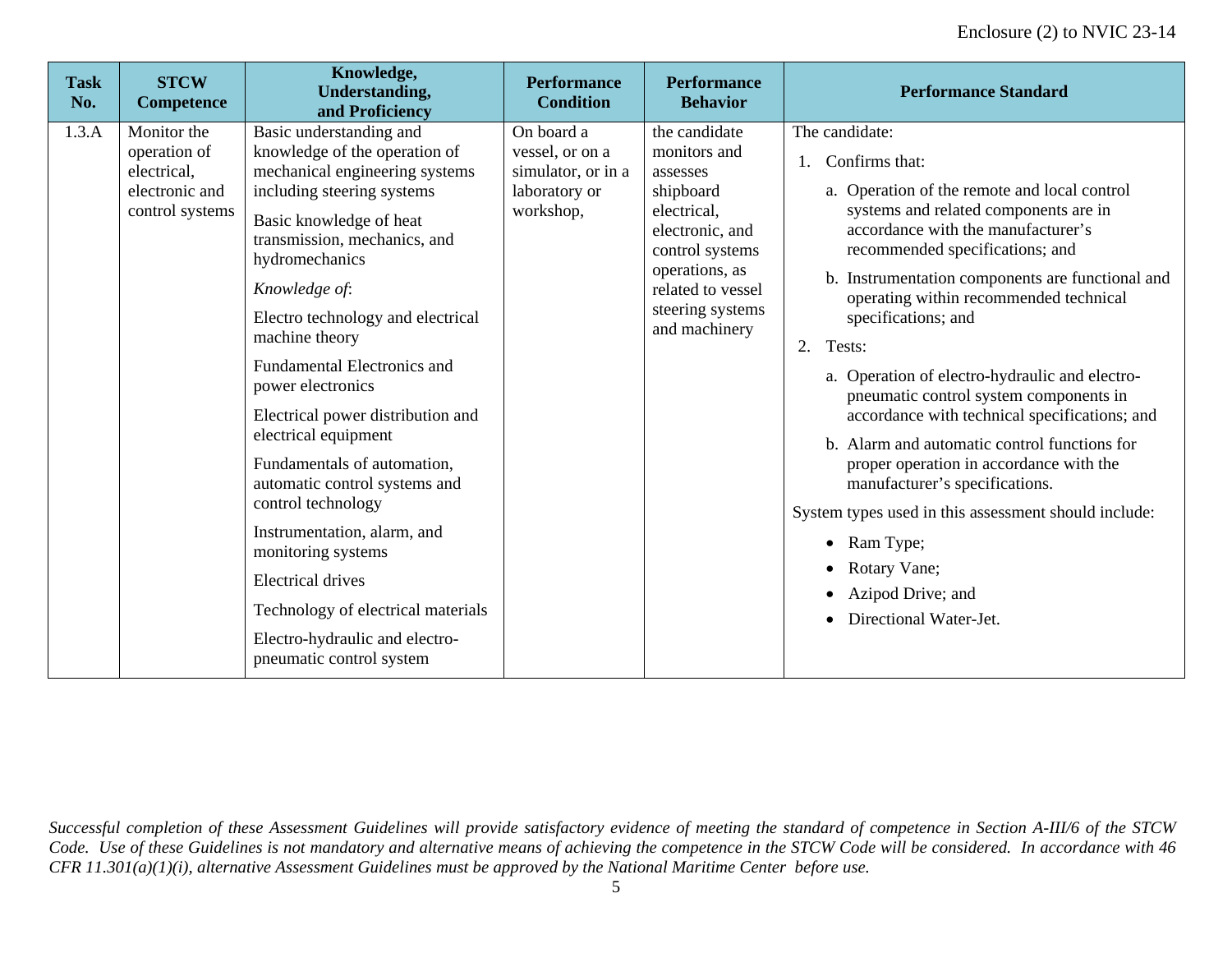| <b>Task</b><br>No. | <b>STCW</b><br><b>Competence</b>                                                | Knowledge,<br><b>Understanding,</b><br>and Proficiency                                                                                                                                                                                                                                                                                                                                                                                                                                                                                                                                                                                                                                 | <b>Performance</b><br><b>Condition</b>                                            | <b>Performance</b><br><b>Behavior</b>                                                                                                                                                                       | <b>Performance Standard</b>                                                                                                                                                                                                                                                                                                                                                                                                                                                                                                                                                                                                                                                                                                                                               |
|--------------------|---------------------------------------------------------------------------------|----------------------------------------------------------------------------------------------------------------------------------------------------------------------------------------------------------------------------------------------------------------------------------------------------------------------------------------------------------------------------------------------------------------------------------------------------------------------------------------------------------------------------------------------------------------------------------------------------------------------------------------------------------------------------------------|-----------------------------------------------------------------------------------|-------------------------------------------------------------------------------------------------------------------------------------------------------------------------------------------------------------|---------------------------------------------------------------------------------------------------------------------------------------------------------------------------------------------------------------------------------------------------------------------------------------------------------------------------------------------------------------------------------------------------------------------------------------------------------------------------------------------------------------------------------------------------------------------------------------------------------------------------------------------------------------------------------------------------------------------------------------------------------------------------|
| 1.4.A              | Monitor the<br>operation of<br>electrical,<br>electronic and<br>control systems | Basic understanding and<br>knowledge of the operation of<br>mechanical engineering systems<br>including cargo handling systems<br>Basic knowledge of heat<br>transmission, mechanics, and<br>hydromechanics<br>Knowledge of:<br>Electro technology and electrical<br>machine theory<br><b>Fundamental Electronics and</b><br>power electronics<br>Electrical power distribution and<br>electrical equipment<br>Fundamentals of automation,<br>automatic control systems and<br>control technology<br>Instrumentation, alarm, and<br>monitoring systems<br><b>Electrical drives</b><br>Technology of electrical materials<br>Electro-hydraulic and electro-<br>pneumatic control system | On board a<br>vessel, or on a<br>simulator, or in a<br>laboratory or<br>workshop, | the candidate<br>monitors and<br>analyzes the<br>operations of<br>control system<br>components and<br>electrically<br>controlled or<br>driven machinery<br>associated with<br>the cargo<br>handling system. | The candidate:<br>Confirms that:<br>a. Operation of the remote and local control<br>systems and related components are in<br>accordance with the manufacturer's<br>recommended specifications; and<br>b. Instrumentation components are functional and<br>operating within recommended technical<br>specifications; and<br>2.<br>Tests:<br>a. Operation of electro-hydraulic and electro-<br>pneumatic control system components in<br>accordance with technical specifications; and<br>b. Alarm and automatic control functions for<br>proper operation in accordance with the<br>manufacturer specifications.<br>Equipment used in this assessment should include:<br>• Cargo winches or derricks;<br>• Cranes;<br>• Ramps; and<br>• Variable and constant speed pumps. |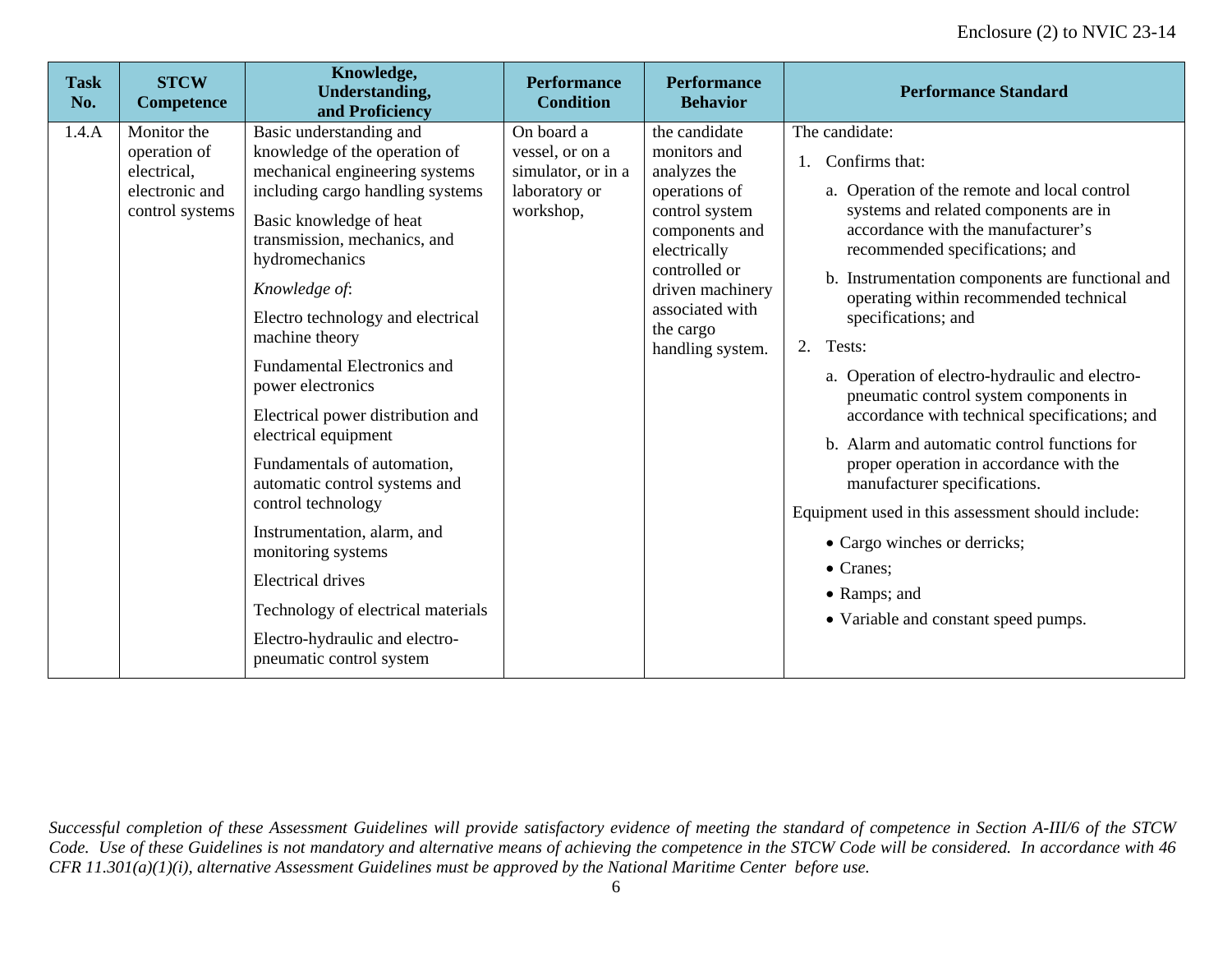| <b>Task</b><br>No. | <b>STCW</b><br><b>Competence</b>                                                | Knowledge,<br><b>Understanding,</b><br>and Proficiency                                                                                                                                                                                                                                                                                                                                                                                                                                                                                                                                                                                                                         | <b>Performance</b><br><b>Condition</b>                                            | <b>Performance</b><br><b>Behavior</b>                                                                                                                                         | <b>Performance Standard</b>                                                                                                                                                                                                                                                                                                                                                                                                                                                                                                                                                                                                                                                                                                                                                                |
|--------------------|---------------------------------------------------------------------------------|--------------------------------------------------------------------------------------------------------------------------------------------------------------------------------------------------------------------------------------------------------------------------------------------------------------------------------------------------------------------------------------------------------------------------------------------------------------------------------------------------------------------------------------------------------------------------------------------------------------------------------------------------------------------------------|-----------------------------------------------------------------------------------|-------------------------------------------------------------------------------------------------------------------------------------------------------------------------------|--------------------------------------------------------------------------------------------------------------------------------------------------------------------------------------------------------------------------------------------------------------------------------------------------------------------------------------------------------------------------------------------------------------------------------------------------------------------------------------------------------------------------------------------------------------------------------------------------------------------------------------------------------------------------------------------------------------------------------------------------------------------------------------------|
| 1.5.A              | Monitor the<br>operation of<br>electrical,<br>electronic and<br>control systems | Basic understanding and<br>knowledge of the operation of<br>mechanical engineering systems<br>including deck machinery<br>Basic knowledge of heat<br>transmission, mechanics, and<br>hydromechanics<br>Knowledge of:<br>Electro technology and electrical<br>machine theory<br><b>Fundamental Electronics and</b><br>power electronics<br>Electrical power distribution and<br>electrical equipment<br>Fundamentals of automation,<br>automatic control systems and<br>control technology<br>Instrumentation, alarm, and<br>monitoring systems<br><b>Electrical drives</b><br>Technology of electrical materials<br>Electro-hydraulic and electro-<br>pneumatic control system | On board a<br>vessel, or on a<br>simulator, or in a<br>laboratory or<br>workshop, | the candidate<br>monitors and<br>assesses<br>shipboard<br>electrical,<br>electronic, and<br>control systems<br>operations, as<br>related to deck<br>systems and<br>machinery. | The candidate:<br>Confirms that:<br>a. Operation of the remote and local control<br>systems and related components is in<br>accordance with the manufacturer's<br>recommended specifications; and<br>b. Instrumentation components are functional and<br>operating within recommended technical<br>specifications; and<br>Tests:<br>2.<br>a. Operation of electro-hydraulic and electro-<br>pneumatic control system components in<br>accordance with technical specifications; and<br>b. Alarm and automatic control functions for<br>proper operation in accordance with the<br>manufacturer specifications.<br>Equipment used in this assessment should include:<br>• Tension winches;<br>• Windlass;<br>• Capstans;<br>• Hatch covers;<br>• Ramp controls; and<br>• Segregation doors. |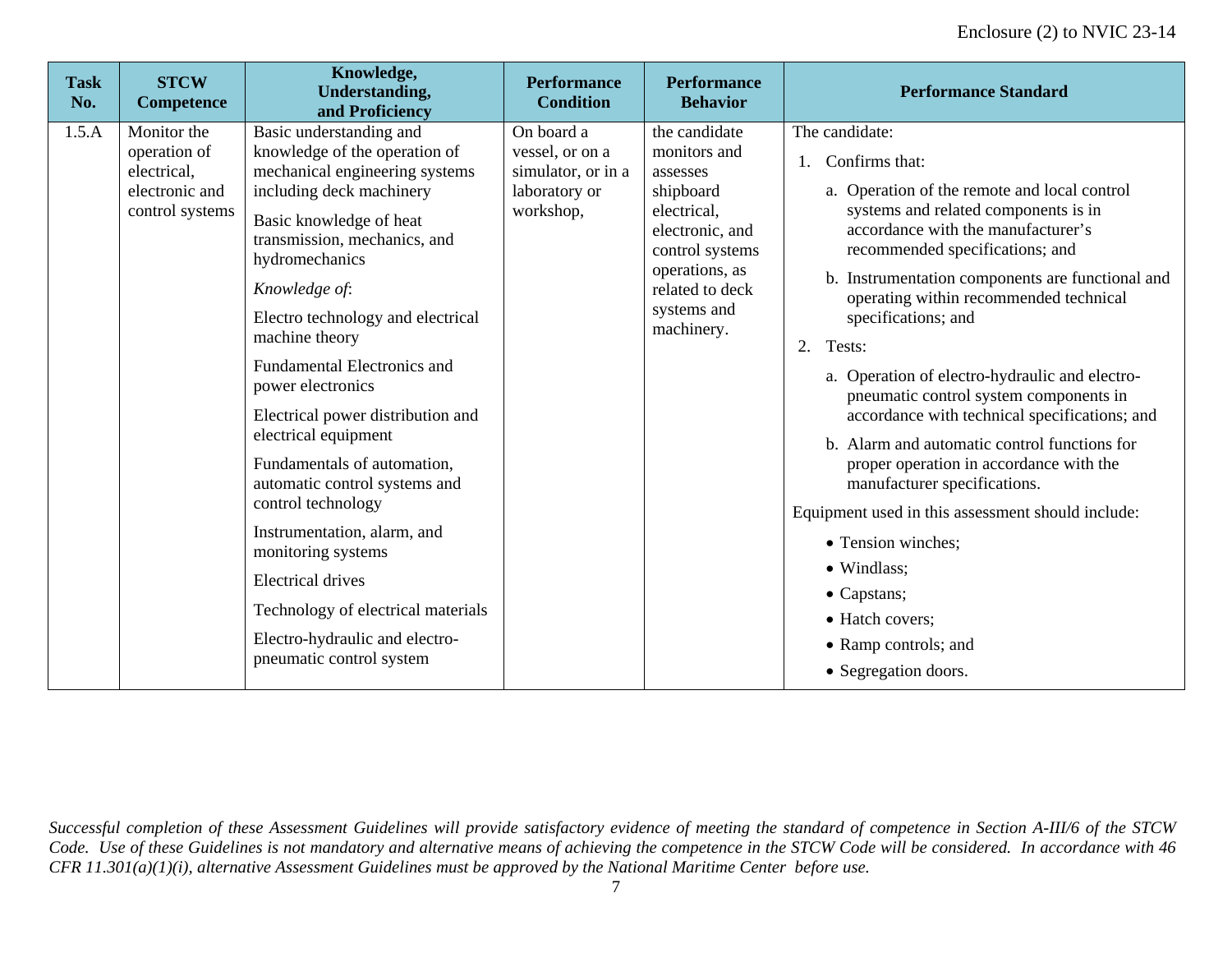| <b>Task</b><br>No. | <b>STCW</b><br><b>Competence</b>                                                | Knowledge,<br><b>Understanding,</b><br>and Proficiency                                                                                                                                                                                                                                                                                                                                                                                                                                                                                                                                                                                                                        | <b>Performance</b><br><b>Condition</b>                                            | <b>Performance</b><br><b>Behavior</b>                                                                                                                                          | <b>Performance Standard</b>                                                                                                                                                                                                                                                                                                                                                                                                                                                                                                                                                                                                                                                                                                                                                                                                                                                                                                                                     |
|--------------------|---------------------------------------------------------------------------------|-------------------------------------------------------------------------------------------------------------------------------------------------------------------------------------------------------------------------------------------------------------------------------------------------------------------------------------------------------------------------------------------------------------------------------------------------------------------------------------------------------------------------------------------------------------------------------------------------------------------------------------------------------------------------------|-----------------------------------------------------------------------------------|--------------------------------------------------------------------------------------------------------------------------------------------------------------------------------|-----------------------------------------------------------------------------------------------------------------------------------------------------------------------------------------------------------------------------------------------------------------------------------------------------------------------------------------------------------------------------------------------------------------------------------------------------------------------------------------------------------------------------------------------------------------------------------------------------------------------------------------------------------------------------------------------------------------------------------------------------------------------------------------------------------------------------------------------------------------------------------------------------------------------------------------------------------------|
| 1.6.A              | Monitor the<br>operation of<br>electrical,<br>electronic and<br>control systems | Basic understanding and<br>knowledge of the operation of<br>mechanical engineering systems<br>including hotel systems<br>Basic knowledge of heat<br>transmission, mechanics, and<br>hydromechanics<br>Knowledge of:<br>Electro technology and electrical<br>machine theory<br><b>Fundamental Electronics and</b><br>power electronics<br>Electrical power distribution and<br>electrical equipment<br>Fundamentals of automation,<br>automatic control systems and<br>control technology<br>Instrumentation, alarm, and<br>monitoring systems<br><b>Electrical drives</b><br>Technology of electrical materials<br>Electro-hydraulic and electro-<br>pneumatic control system | On board a<br>vessel, or on a<br>simulator, or in a<br>laboratory or<br>workshop, | the candidate<br>monitors and<br>assesses<br>shipboard<br>electrical,<br>electronic, and<br>control systems<br>operations, as<br>related to hotel<br>systems and<br>machinery. | The candidate:<br>1. Confirms that:<br>a. Operation of the remote and local control<br>systems and related components are in<br>accordance with the manufacturer's<br>recommended specifications; and<br>b. Instrumentation components are functional and<br>operating within recommended technical<br>specifications; and<br>2. Tests:<br>a. Operation of electro-hydraulic and electro-<br>pneumatic control system components in<br>accordance with technical specifications; and<br>b. Alarm and automatic control functions for<br>proper operation in accordance with the<br>manufacturer specifications.<br>Equipment used in this assessment should include:<br>• Vent dampers;<br>• Accommodation heating;<br>• Air conditioning and ventilation;<br>• Sanitary systems and equipment;<br>• Potable systems and equipment;<br>• Sewage treatment systems and equipment;<br>• Galley equipment;<br>• Laundry equipment;<br>• Communication devices; and |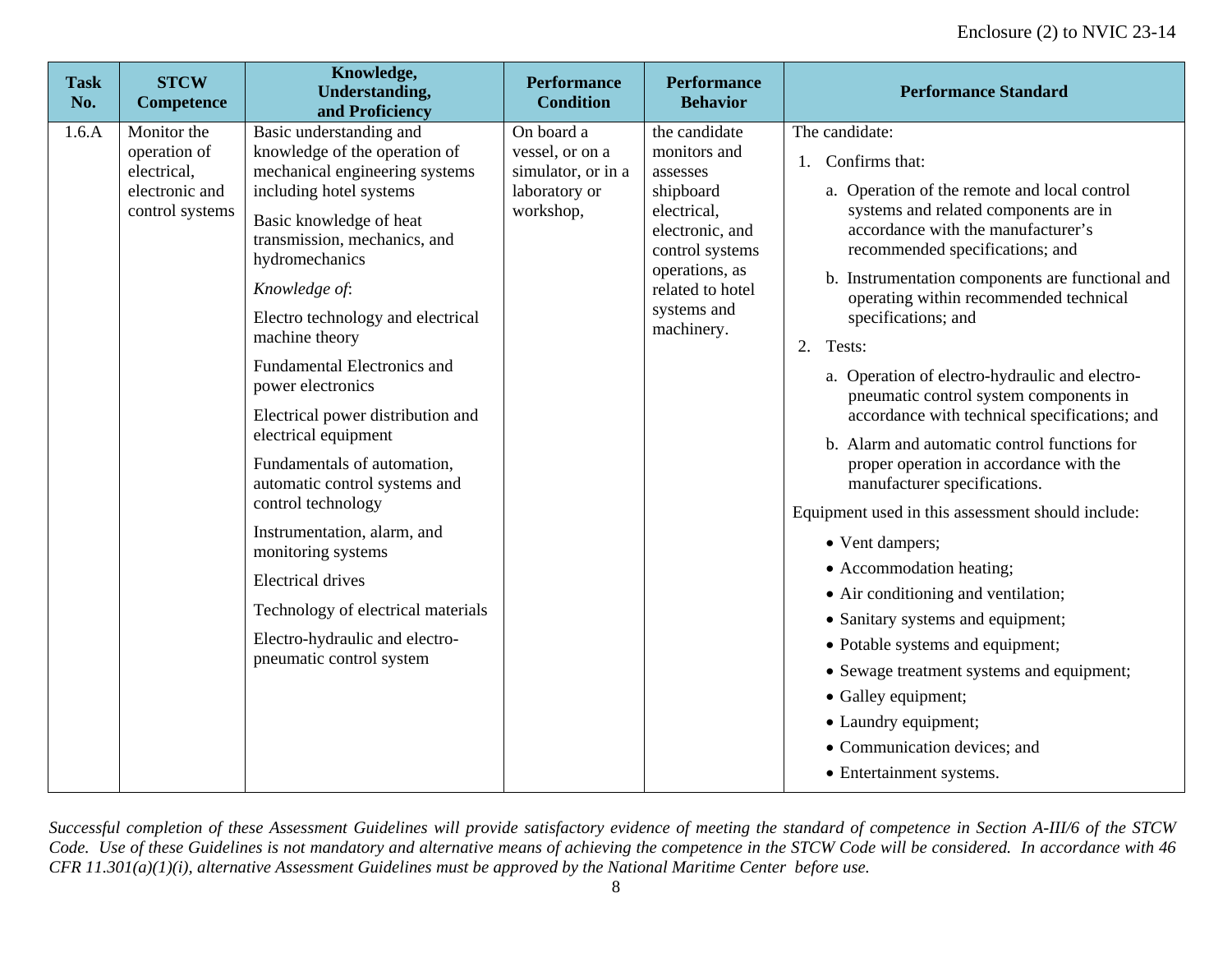| <b>Task</b><br>No. | <b>STCW</b><br><b>Competence</b>                                                | Knowledge,<br><b>Understanding,</b><br>and Proficiency                                                                                                                                                                                                                                                                                                                                                                                                                                                                                                                                                                                      | <b>Performance</b><br><b>Condition</b>                                            | <b>Performance</b><br><b>Behavior</b>                                                                                                                                                                            | <b>Performance Standard</b>                                                                                                                                                                                                                                                                                                                                                                                                                                                                                                                                                                                                                                                                                                                                                                                                                                                                            |
|--------------------|---------------------------------------------------------------------------------|---------------------------------------------------------------------------------------------------------------------------------------------------------------------------------------------------------------------------------------------------------------------------------------------------------------------------------------------------------------------------------------------------------------------------------------------------------------------------------------------------------------------------------------------------------------------------------------------------------------------------------------------|-----------------------------------------------------------------------------------|------------------------------------------------------------------------------------------------------------------------------------------------------------------------------------------------------------------|--------------------------------------------------------------------------------------------------------------------------------------------------------------------------------------------------------------------------------------------------------------------------------------------------------------------------------------------------------------------------------------------------------------------------------------------------------------------------------------------------------------------------------------------------------------------------------------------------------------------------------------------------------------------------------------------------------------------------------------------------------------------------------------------------------------------------------------------------------------------------------------------------------|
| 1.7.A              | Monitor the<br>operation of<br>electrical,<br>electronic and<br>control systems | Basic understanding and<br>knowledge of the operation of<br>mechanical engineering systems<br>Basic knowledge of heat<br>transmission, mechanics, and<br>hydromechanics<br>Knowledge of:<br>Electro technology and electrical<br>machine theory<br>Fundamental Electronics and<br>power electronics<br>Electrical power distribution and<br>electrical equipment<br>Fundamentals of automation,<br>automatic control systems and<br>control technology<br>Instrumentation, alarm, and<br>monitoring systems<br><b>Electrical drives</b><br>Technology of electrical materials<br>Electro-hydraulic and electro-<br>pneumatic control system | On board a<br>vessel, or on a<br>simulator, or in a<br>laboratory or<br>workshop, | the candidate<br>monitors and<br>assesses<br>shipboard<br>electrical,<br>electronic, and<br>control systems<br>operations, as<br>related to bridge<br>operations, and<br>navigation<br>systems and<br>equipment. | The candidate:<br>1. Confirms that:<br>a. Operation of the remote and local control<br>systems and related components are in<br>accordance with the manufacturer's<br>recommended specifications; and<br>b. Instrumentation components are functional and<br>operating within recommended technical<br>specifications; and<br>Tests:<br>$2^{2}$<br>a. Operation of electro-hydraulic and electro-<br>pneumatic control system components in<br>accordance with technical specifications; and<br>b. Alarm and automatic control functions for<br>proper operation in accordance with the<br>manufacturer specifications.<br>Equipment should include:<br>• Remote propulsion controls;<br>• Steering controls and feedback systems;<br>• Communications systems, including GMDSS;<br>• Recorders;<br>• Radars and ARPA;<br>• Fire detection and suppression;<br>• Remote system controls;<br>• AIS; and |
|                    |                                                                                 |                                                                                                                                                                                                                                                                                                                                                                                                                                                                                                                                                                                                                                             |                                                                                   |                                                                                                                                                                                                                  | • ECDIS.                                                                                                                                                                                                                                                                                                                                                                                                                                                                                                                                                                                                                                                                                                                                                                                                                                                                                               |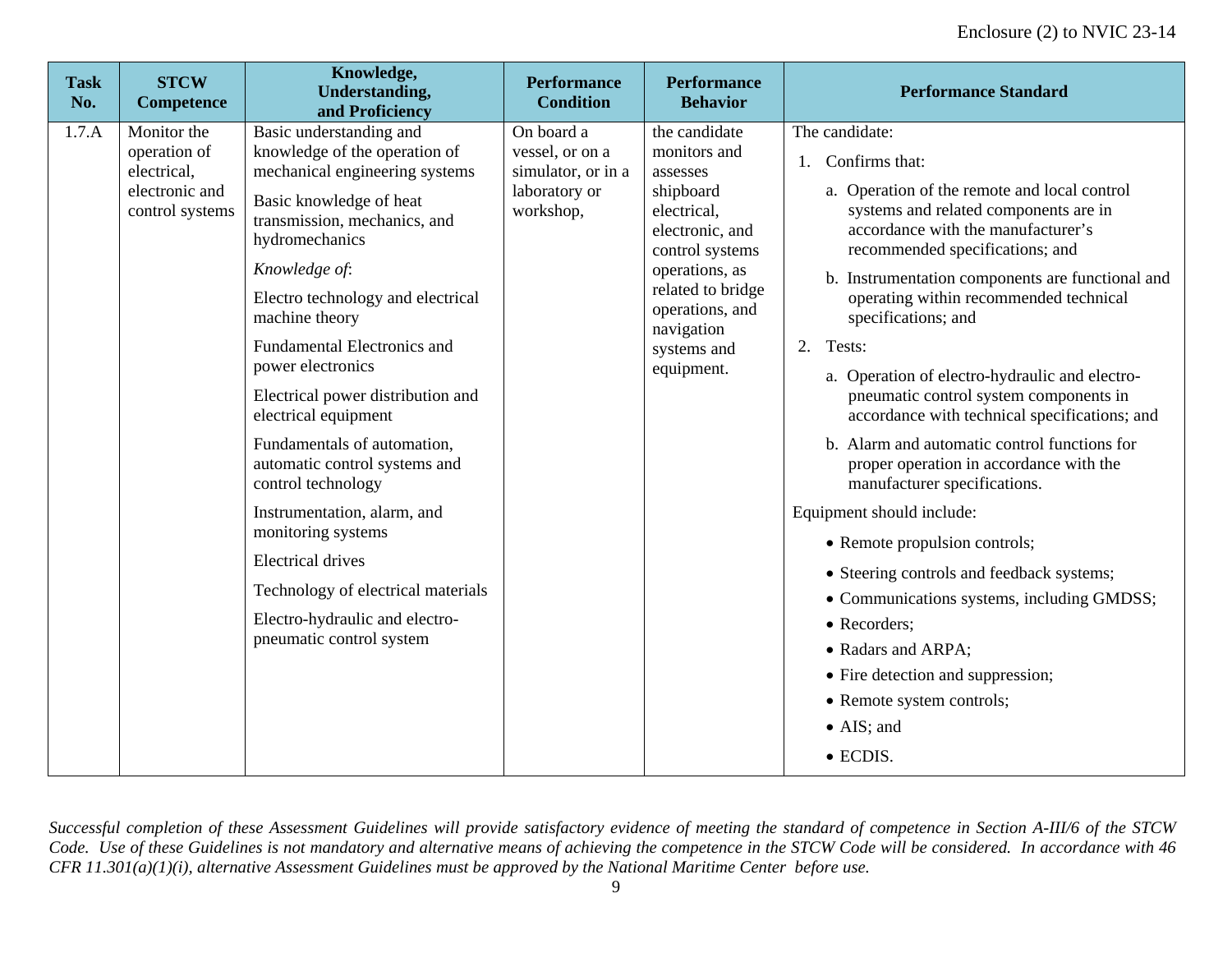| <b>Task</b><br>No. | <b>STCW</b><br><b>Competence</b>                                                                           | Knowledge,<br><b>Understanding,</b><br>and Proficiency                                                                                                                                                     | <b>Performance</b><br><b>Condition</b>                      | <b>Performance</b><br><b>Behavior</b>                                                                                                                                                         | <b>Performance Standard</b>                                                                                                                                                                                                                                                                                                                                                                                                 |
|--------------------|------------------------------------------------------------------------------------------------------------|------------------------------------------------------------------------------------------------------------------------------------------------------------------------------------------------------------|-------------------------------------------------------------|-----------------------------------------------------------------------------------------------------------------------------------------------------------------------------------------------|-----------------------------------------------------------------------------------------------------------------------------------------------------------------------------------------------------------------------------------------------------------------------------------------------------------------------------------------------------------------------------------------------------------------------------|
| 1.8.A              | Monitor the<br>operation of<br>electrical,<br>electronic and<br>control systems                            | Basic understanding and<br>knowledge of the operation of<br>mechanical engineering systems<br>Knowledge of:<br>Hazards and precautions required<br>for the operation of power systems<br>above 1,000 volts | On board a<br>vessel, or in a<br>laboratory or<br>workshop, | the candidate<br>monitors and<br>assesses<br>shipboard<br>electrical,<br>electronic, and<br>control systems<br>operations, as<br>relate to high<br>voltage power<br>systems and<br>machinery. | The candidate:<br>Identifies the hazards associated with high voltage<br>systems and equipment;<br>Describes the precautions taken when operating<br>and performing maintenance on high voltage<br>systems and equipment; and<br>3.<br>Demonstrates the proper use of specialized tools,<br>protective gear and procedures associated with the<br>operation and maintenance of high voltage power<br>systems and machinery. |
| 2.1.A              | Monitor the<br>operation of<br>automatic<br>control systems<br>of propulsion<br>and auxiliary<br>machinery | Preparation of control systems of<br>propulsion and auxiliary<br>machinery for operation                                                                                                                   | On board a<br>vessel, or in a<br>laboratory or<br>workshop, | the candidate<br>monitors and<br>assesses the main<br>propulsion and<br>auxiliary<br>machinery<br>control systems<br>sufficient to<br>maintain safe<br>operating<br>conditions.               | The candidate:<br>Performs scheduled tests of automatic control<br>devices in accordance with the manufacturer's<br>guidelines and vessel operational requirements;<br>and<br>Observes all automatic control functions and takes<br>2.<br>appropriate actions to ensure continued vessel and<br>personnel safety if the operations are outside of the<br>manufacturer's guidelines.                                         |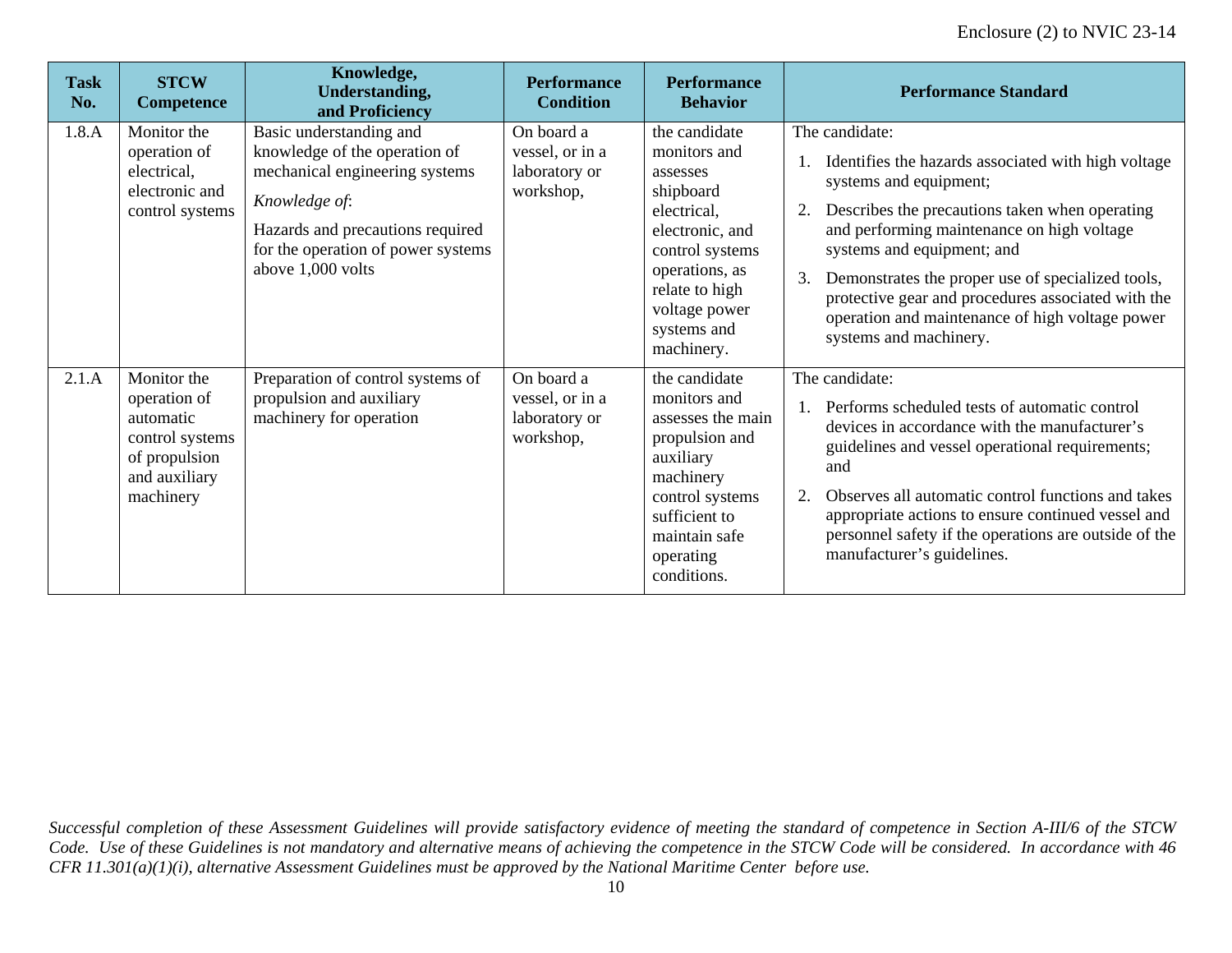| <b>Task</b><br>No. | <b>STCW</b><br><b>Competence</b>                     | Knowledge,<br><b>Understanding,</b><br>and Proficiency                              | <b>Performance</b><br><b>Condition</b>                                                                                                                                                                                                       | <b>Performance</b><br><b>Behavior</b>                                                                                                                                                   | <b>Performance Standard</b>                                                                                                                                                                                                                                                                                                                                                                                                                                                                                                                                                                                                                                           |
|--------------------|------------------------------------------------------|-------------------------------------------------------------------------------------|----------------------------------------------------------------------------------------------------------------------------------------------------------------------------------------------------------------------------------------------|-----------------------------------------------------------------------------------------------------------------------------------------------------------------------------------------|-----------------------------------------------------------------------------------------------------------------------------------------------------------------------------------------------------------------------------------------------------------------------------------------------------------------------------------------------------------------------------------------------------------------------------------------------------------------------------------------------------------------------------------------------------------------------------------------------------------------------------------------------------------------------|
| 3.1.A              | Operate<br>generators and<br>distribution<br>systems | Coupling, load sharing, and<br>changing over generators.                            | On board a<br>vessel, or in a<br>laboratory or<br>workshop,                                                                                                                                                                                  | the candidate<br>plans and<br>conducts<br>operation of<br>electrical<br>generation and<br>distribution<br>systems.                                                                      | The candidate develops a prioritized plan and schedule<br>of tasks and operates the power generation control<br>system for the following:<br>1. Synchronizing and connecting offline generators to<br>the main bus, ensuring all operating parameters<br>remain within manufacturer's specifications;<br>2. Paralleling and equalizing load distribution between<br>on-line generators, ensuring all operating parameters<br>remain within the manufacturer's specifications; and<br>3. Shifting load distribution and the disconnection of<br>generators from the main bus, ensuring all operating<br>parameters remain within the manufacturer's<br>specifications. |
| 3.1.B              | Operate<br>generators and<br>distribution<br>systems | Coupling and breaking connection<br>between switchboards and<br>distribution panels | On board a<br>vessel, or on a<br>simulator, or in a<br>laboratory or<br>workshop, using<br>manufacturer's<br>drawings,<br>schematics and<br>instructions for<br>coupling and<br>disconnecting<br>switchboards and<br>distribution<br>panels; | the candidate<br>describes and<br>demonstrates the<br>proper operation<br>of electrical<br>distribution<br>control systems<br>under the<br>supervision of the<br>cognizant<br>engineer. | The candidate describes and then connects and releases<br>load sources to switchboards and distribution panels in<br>accordance with the manufacturer's guidelines and<br>vessel operational requirements.                                                                                                                                                                                                                                                                                                                                                                                                                                                            |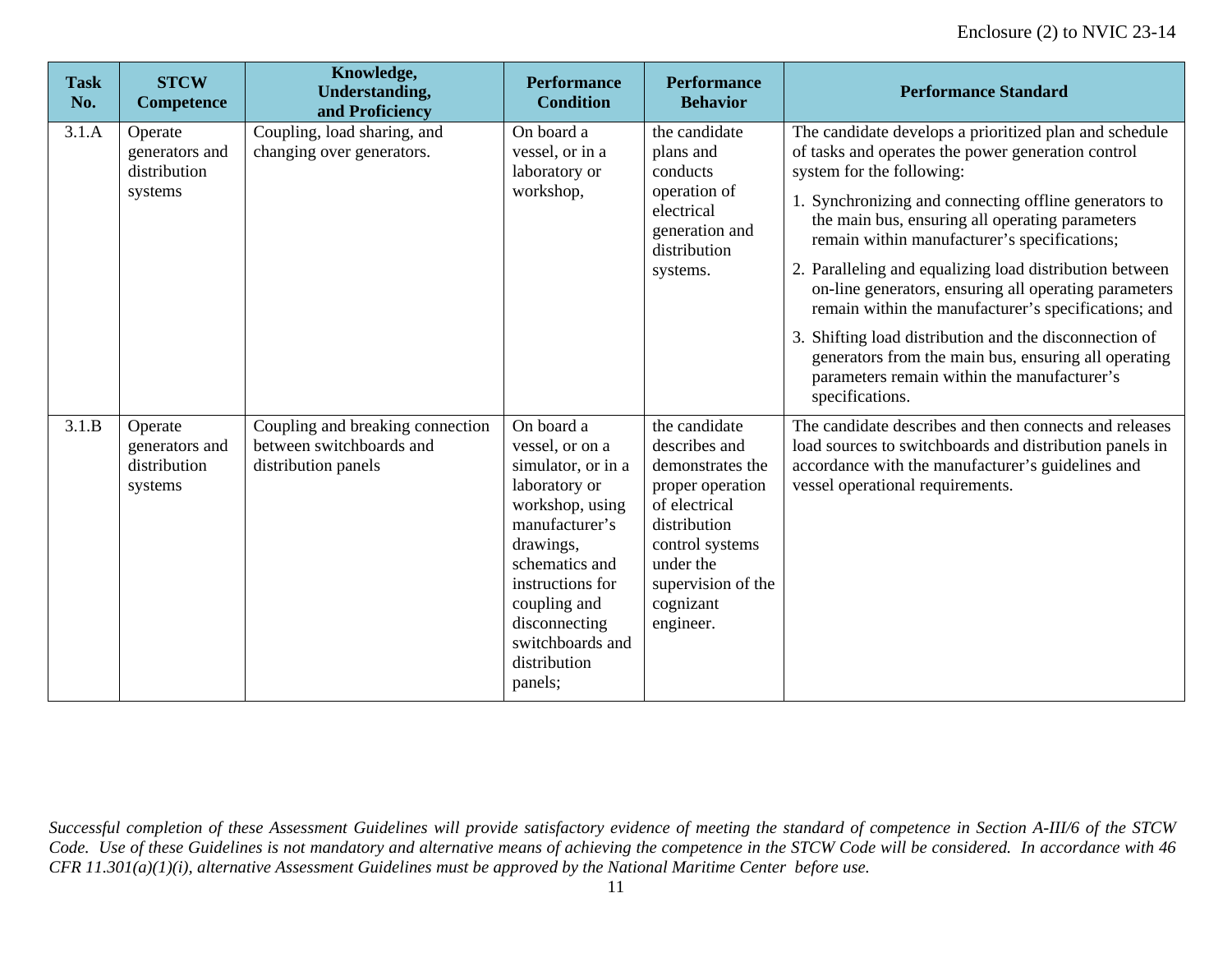| <b>Task</b><br>No. | <b>STCW</b><br><b>Competence</b>                                        | Knowledge,<br><b>Understanding,</b><br>and Proficiency                                 | <b>Performance</b><br><b>Condition</b>                                                                            | <b>Performance</b><br><b>Behavior</b>                                                                                                                                                          | <b>Performance Standard</b>                                                                                                                                                                                                                                                                                                                                                                                                             |
|--------------------|-------------------------------------------------------------------------|----------------------------------------------------------------------------------------|-------------------------------------------------------------------------------------------------------------------|------------------------------------------------------------------------------------------------------------------------------------------------------------------------------------------------|-----------------------------------------------------------------------------------------------------------------------------------------------------------------------------------------------------------------------------------------------------------------------------------------------------------------------------------------------------------------------------------------------------------------------------------------|
| 4.1.A              | Operate and<br>maintain power<br>systems in<br>excess of 1,000<br>volts | Theoretical knowledge<br>High-voltage technology<br>Safety precautions and procedures  | On board a<br>vessel, or in a<br>laboratory or<br>workshop, or in<br>approved course,                             | the candidate<br>identifies and<br>describes safety<br>precautions for a<br>high voltage<br>power system.                                                                                      | The candidate's description includes:<br>Safety precautions to be observed when<br>1.<br>performing operations or maintenance on or in the<br>vicinity of electrical machinery utilizing a system<br>voltage of 1,000 volts or greater; and<br>2. Procedures to be followed prior to, during and<br>immediately following maintenance and start up or<br>shutdown of machinery utilizing a system voltage<br>of 1,000 volts or greater. |
| 4.1.B              | Operate and<br>maintain power<br>systems in<br>excess of 1,000<br>volts | Theoretical knowledge<br>Electrical propulsion, electric<br>motors and control systems | On board a<br>vessel, or in a<br>laboratory or<br>workshop, or in<br>an approved<br>course,                       | the candidate<br>describes the<br>operation of a<br>high voltage<br>main propulsion<br>power system.                                                                                           | The candidate's description includes:<br>Construction and operating parameters of main<br>1.<br>propulsion components and support machinery<br>associated with electric propulsion utilizing a<br>system voltage of 1,000 volts or greater; and<br>2. Procedures for the start up, use and securing of<br>main propulsion system components and control<br>systems utilizing a system voltage of 1,000 volts<br>or greater.             |
| 4.1.C              | Operate and<br>maintain power<br>systems in<br>excess of 1,000<br>volts | Theoretical knowledge<br>Electrical propulsion, electric<br>motors and control systems | On board a<br>vessel, or on a<br>simulator, or in a<br>laboratory or<br>workshop, or in<br>an approved<br>course, | the candidate<br>operates and<br>maintains high<br>voltage power<br>systems in<br>accordance with<br>manufacturer's<br>technical<br>specifications and<br>established rules<br>and procedures. | The candidate:<br>Describes the scheduled and preventive<br>maintenance on system components with a system<br>voltage of 1,000 volts or greater, including all<br>relative safety precautions and procedures; and<br>2. Properly uses specialized equipment and<br>machinery associated with high voltage electric<br>propulsion plants in excess of 1,000 volts.                                                                       |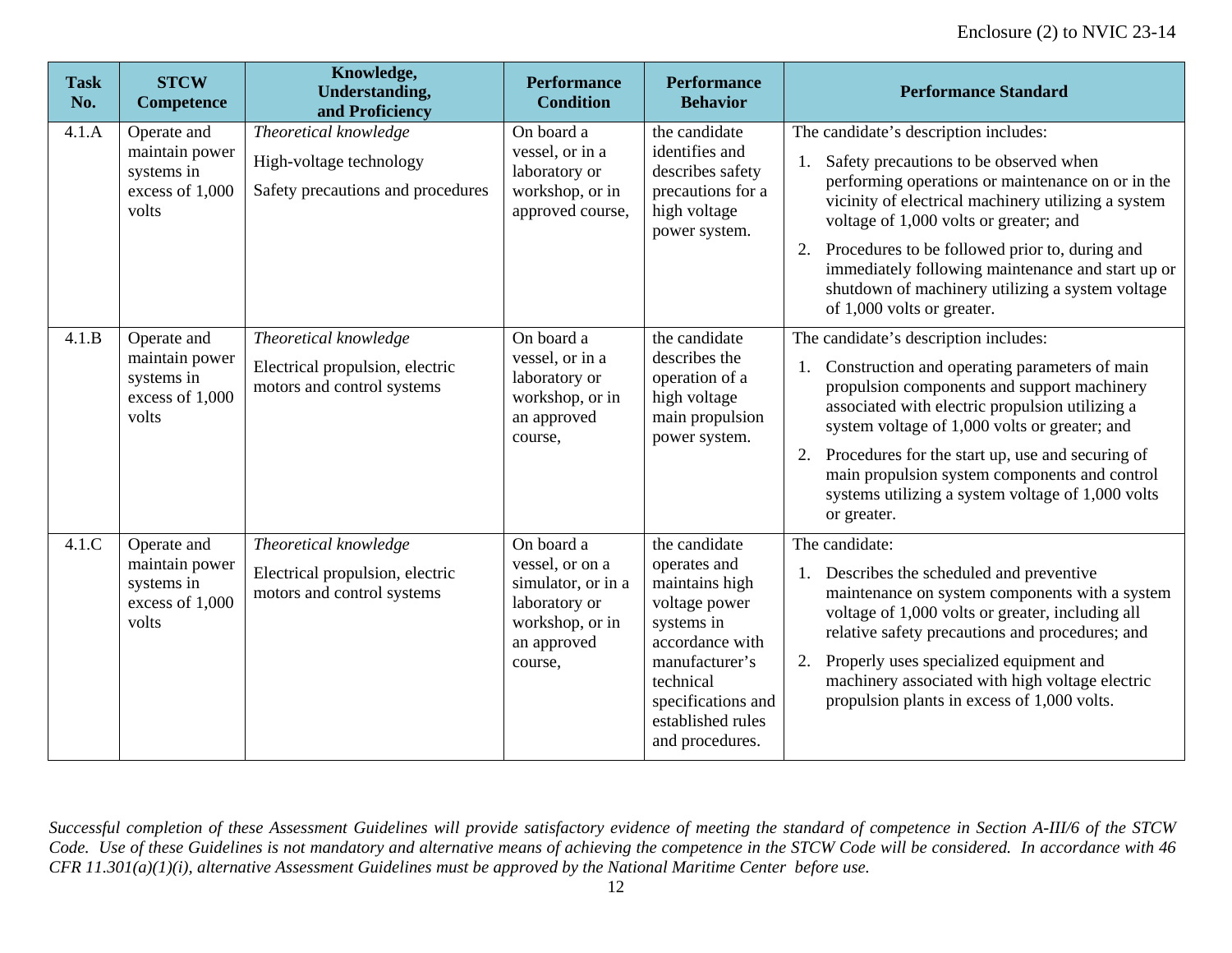| <b>Task</b><br>No. | <b>STCW</b><br><b>Competence</b>                             | Knowledge,<br><b>Understanding,</b><br>and Proficiency                                                                                                                                                                          | <b>Performance</b><br><b>Condition</b>                                                                                     | <b>Performance</b><br><b>Behavior</b>                                                                               | <b>Performance Standard</b>                                                                                                                                                                                                                                                                                                        |
|--------------------|--------------------------------------------------------------|---------------------------------------------------------------------------------------------------------------------------------------------------------------------------------------------------------------------------------|----------------------------------------------------------------------------------------------------------------------------|---------------------------------------------------------------------------------------------------------------------|------------------------------------------------------------------------------------------------------------------------------------------------------------------------------------------------------------------------------------------------------------------------------------------------------------------------------------|
| 5.1.A              | Operate<br>computers and<br>computer<br>networks on<br>ships | Understanding of:<br>Main features of data<br>$\cdot$ 1<br>processing;<br>Construction and use of<br>.2<br>computer networks on ships;<br>and<br>Bridge based, Engine-room<br>$\cdot$ 3<br>based and commercial<br>computer use | On board a<br>vessel, or on a<br>simulator, or in a<br>laboratory or<br>workshop,                                          | the candidate<br>initializes, and<br>operates<br>shipboard data<br>processing<br>systems,<br>computer<br>networks.  | The candidate:<br>Installs and initializes software for data<br>communications and data processing systems;<br>Installs hardware and performs system initiation<br>2.<br>on shipboard computer networks; and<br>3.<br>Operates computers and networks used during<br>bridge, engine room, and other commercial ship<br>operations. |
| 6.1.A              | Use English in<br>written and oral<br>form                   | Adequate knowledge of the<br>English language, in: written forms<br>and oral forms to enable the officer<br>to use engineering publications<br>and to perform officer's duties                                                  | On board a<br>vessel, or in a<br>laboratory or<br>workshop, given<br>technical manuals<br>and engineering<br>publications, | the candidate<br>uses technical<br>publications<br>written in<br>English, and<br>communicates<br>orally in English. | The candidate demonstrates efficient and correct:<br>Use of technical manuals and engineering<br>publications for the performance of prescribed<br>shipboard duties; and<br>Oral communications regarding the performance<br>of prescribed duties.                                                                                 |
| 7.1.A              | Use internal<br>communication<br>systems                     | Operation of all internal<br>communication components and<br>systems on board                                                                                                                                                   | On board a<br>vessel, or on a<br>simulator, or in a<br>laboratory or<br>workshop,                                          | the candidate<br>correctly operates<br>shipboard<br>communications<br>systems.                                      | The candidate clearly transmits and correctly receives<br>messages and keeps communication records that are<br>complete, accurate, and comply with statutory<br>requirements.                                                                                                                                                      |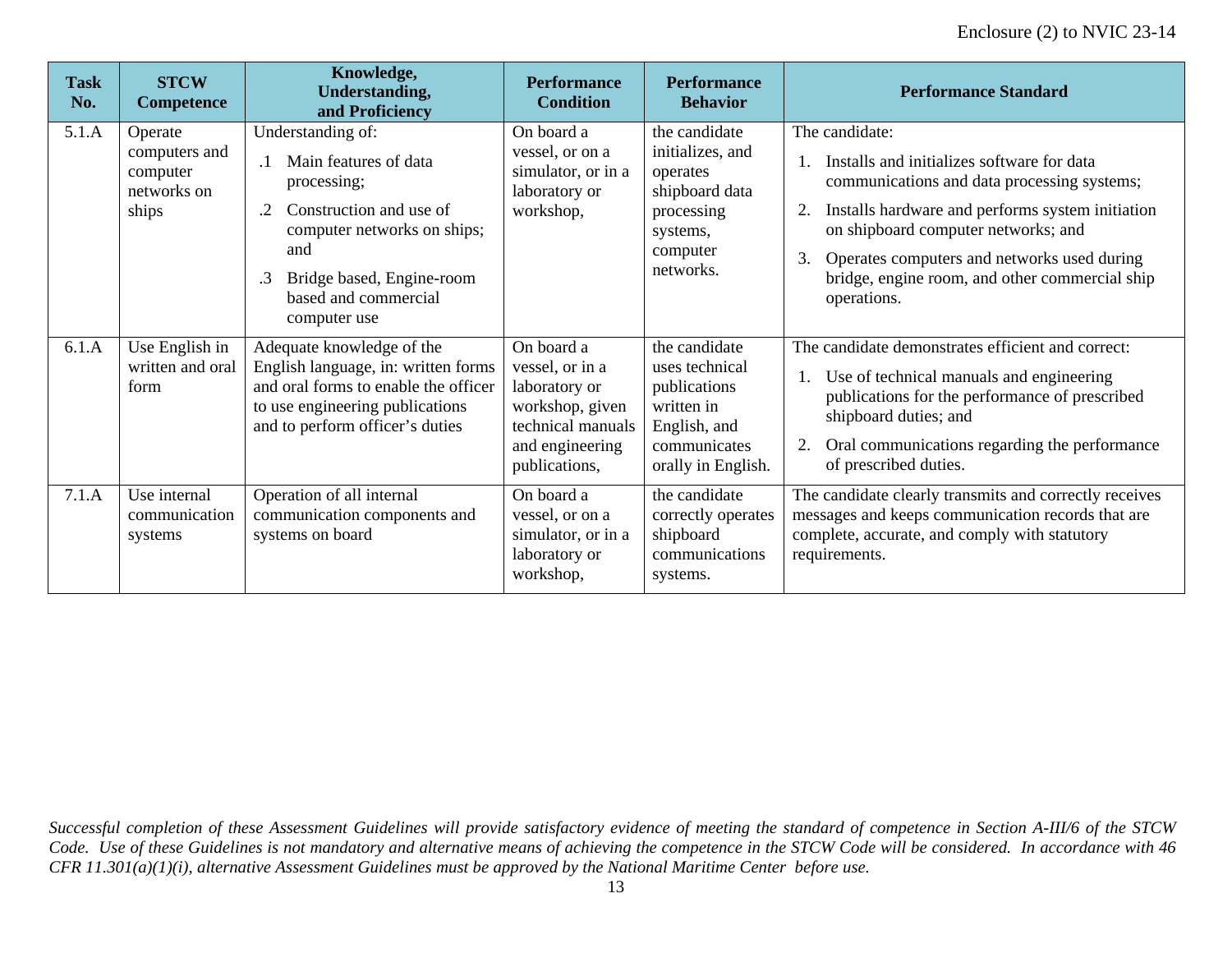| <b>Task</b><br>No. | <b>STCW</b><br><b>Competence</b>                                          | Knowledge,<br><b>Understanding,</b><br>and Proficiency                                                                                                                                                 | <b>Performance</b><br><b>Condition</b>                                            | <b>Performance</b><br><b>Behavior</b>                                                                                                                                                                 | <b>Performance Standard</b>                                                                                                                                                                                                                                                                                                                                                                                                                                                                                                                                                                                                                                                                                                    |
|--------------------|---------------------------------------------------------------------------|--------------------------------------------------------------------------------------------------------------------------------------------------------------------------------------------------------|-----------------------------------------------------------------------------------|-------------------------------------------------------------------------------------------------------------------------------------------------------------------------------------------------------|--------------------------------------------------------------------------------------------------------------------------------------------------------------------------------------------------------------------------------------------------------------------------------------------------------------------------------------------------------------------------------------------------------------------------------------------------------------------------------------------------------------------------------------------------------------------------------------------------------------------------------------------------------------------------------------------------------------------------------|
| 8.1 A              | Maintenance<br>and repair of<br>electrical and<br>electronic<br>equipment | Safety requirements for working<br>on shipboard electrical systems,<br>including the safe isolation of<br>electrical equipment required<br>before personnel are permitted to<br>work on such equipment | On board a<br>vessel, or on a<br>simulator, or in a<br>laboratory or<br>workshop, | the candidate<br>demonstrates<br>safety procedures<br>performed on<br>electrical<br>machinery and<br>equipment prior<br>to, during and<br>after maintenance<br>and relative<br>operations.            | The candidate:<br>1. Isolates machinery prior to the performance of<br>maintenance tasks in accordance with the<br>manufacturer's guidelines and vessel operational<br>requirements; and<br>2. Performs test and verification procedures to ensure<br>acceptable machinery operations and integrity<br>after maintenance tasks are completed.<br>Procedures demonstrated should include:<br>• Lock Out / Tag Out Procedures;<br>• Procedures to obtain and fill out work permits;<br>• Proper communications; and<br>• Use of appropriate personal protective<br>equipment.                                                                                                                                                    |
| 8.2.A              | Maintenance<br>and repair of<br>electrical and<br>electronic<br>equipment | Maintenance and repair of AC<br>electrical systems equipment,<br>switchboards, electric motors,<br>generators, and DC electrical<br>systems, equipment and motors                                      | On board a<br>vessel, or on a<br>simulator, or in a<br>laboratory or<br>workshop, | the candidate<br>demonstrates the<br>correct selection<br>and safe use of<br>tools and<br>instruments<br>related to the<br>maintenance and<br>repair of<br>electrical and<br>electronic<br>equipment. | The candidate correctly selects and uses tools,<br>measuring instruments, and test equipment, and ensures<br>that:<br>Inspection and repairs of electrical equipment and<br>machinery will be conducted in the most efficient<br>and accepted manner;<br>Electrical schematics and technical drawings are<br>2.<br>interpreted and used correctly in the maintenance<br>and repair procedures;<br>Inspection, maintenance and repairs of electrical<br>3.<br>equipment and machinery are effective and are<br>conducted in the safest and most efficient manner<br>in accordance with the manufacturer's guidelines;<br>and<br>4. Electrical equipment functions properly after<br>maintenance and repair tasks are completed. |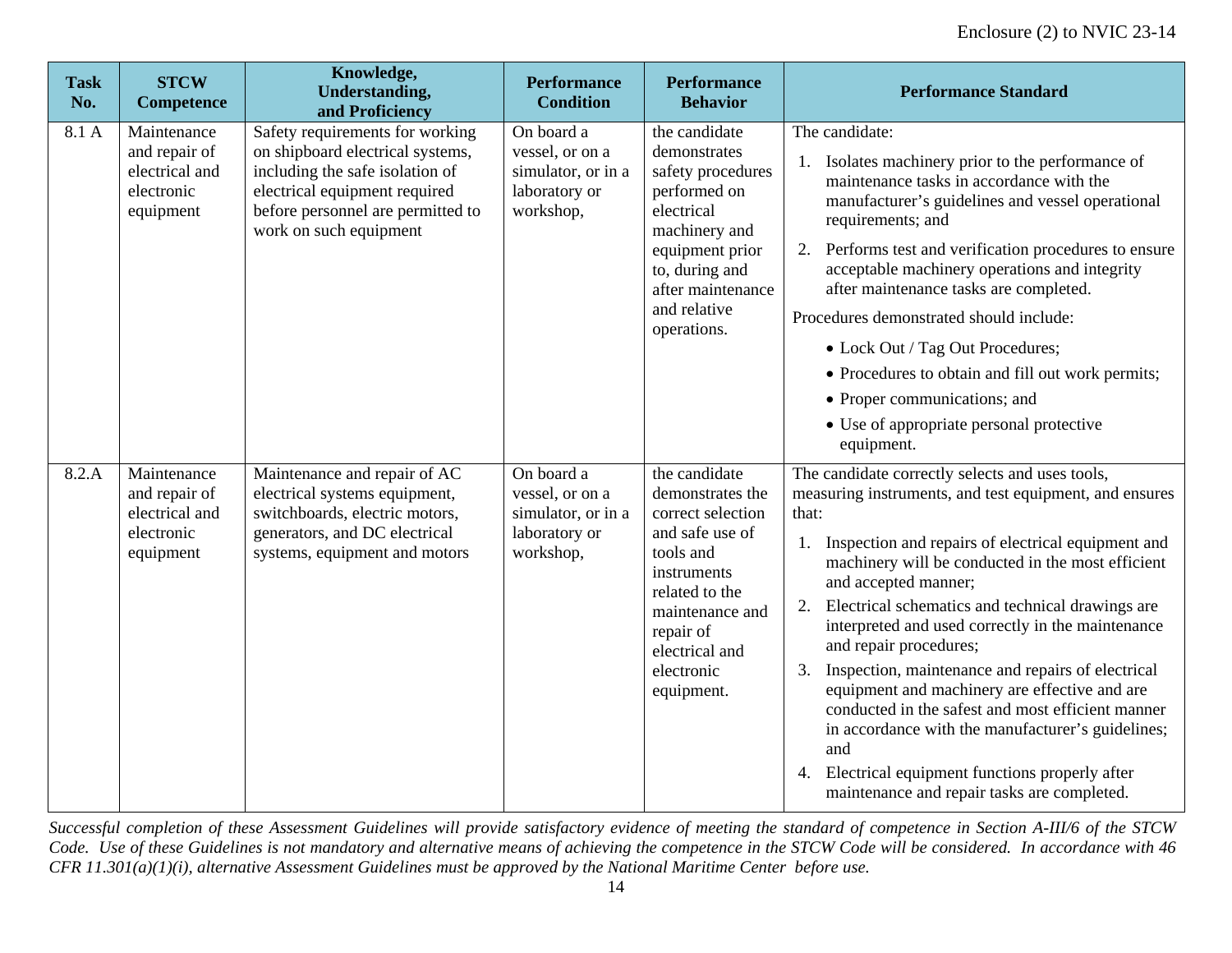| <b>Task</b><br>No. | <b>STCW</b><br>Competence                                                 | Knowledge,<br><b>Understanding,</b><br>and Proficiency                                                                                                            | <b>Performance</b><br><b>Condition</b>                                                                                                                                          | <b>Performance</b><br><b>Behavior</b>                                                              | <b>Performance Standard</b>                                                                                                                                                                                                                                                                                                                                                                                                                 |
|--------------------|---------------------------------------------------------------------------|-------------------------------------------------------------------------------------------------------------------------------------------------------------------|---------------------------------------------------------------------------------------------------------------------------------------------------------------------------------|----------------------------------------------------------------------------------------------------|---------------------------------------------------------------------------------------------------------------------------------------------------------------------------------------------------------------------------------------------------------------------------------------------------------------------------------------------------------------------------------------------------------------------------------------------|
| 8.2.B              | Maintenance<br>and repair of<br>electrical and<br>electronic<br>equipment | Maintenance and repair of AC<br>electrical systems equipment,<br>switchboards, electric motors,<br>generators, and DC electrical<br>systems, equipment and motors | On board a<br>vessel, or in a<br>laboratory or<br>workshop, given<br>an electrical<br>component or<br>piece of<br>electronic<br>equipment,                                      | the candidate<br>dismantles,<br>inspects, repairs<br>and reassembles<br>the unit.                  | The candidate:<br>1. Disassembles, inspects, repairs, and re-assembles the<br>equipment within manufacturer's specifications; and<br>2. Ensures that the procedures for the inspection and<br>repair of electrical equipment and machinery are<br>appropriate and are performed correctly to ensure<br>that all parameters remain within the manufacturer's<br>specifications.                                                              |
| 8.2.C              | Maintenance<br>and repair of<br>electrical and<br>electronic<br>equipment | Maintenance and repair of AC<br>electrical systems equipment,<br>switchboards, electric motors,<br>generators, and DC electrical<br>systems, equipment and motors | On board a<br>vessel, or in a<br>laboratory or<br>workshop, given<br>an electrical<br>component or<br>piece of<br>electronic<br>equipment,                                      | the candidate<br>performs testing<br>procedures to<br>ensure proper<br>condition and<br>operation. | The candidate:<br>Tests the performance of electrical equipment and<br>machinery after a maintenance procedure has been<br>completed using good practices to ensure that all<br>parameters remain within the manufacturer's<br>specifications; and<br>Correctly uses and interprets electrical schematics<br>2.<br>and technical drawings associated with the<br>maintenance and repair of shipboard electrical<br>equipment and machinery. |
| 8.3.A              | Maintenance<br>and repair of<br>electrical and<br>electronic<br>equipment | Detection of electrical<br>malfunctions, location of faults,<br>and measures to prevent damage                                                                    | On board a<br>vessel, or in a<br>laboratory or<br>workshop, given<br>an electrical<br>component, a<br>piece of<br>electronic<br>equipment, or a<br>distribution<br>switchboard, | the candidate<br>troubleshoots<br>malfunctions and<br>corrects faults.                             | The candidate:<br>Detects (troubleshoots) faults indicated by<br>operations outside normal parameters;<br>2. Locates faults indicated by operations outside<br>normal parameters; and<br>Eliminates faults and correctly follows accepted<br>3.<br>repair procedure and protocols.                                                                                                                                                          |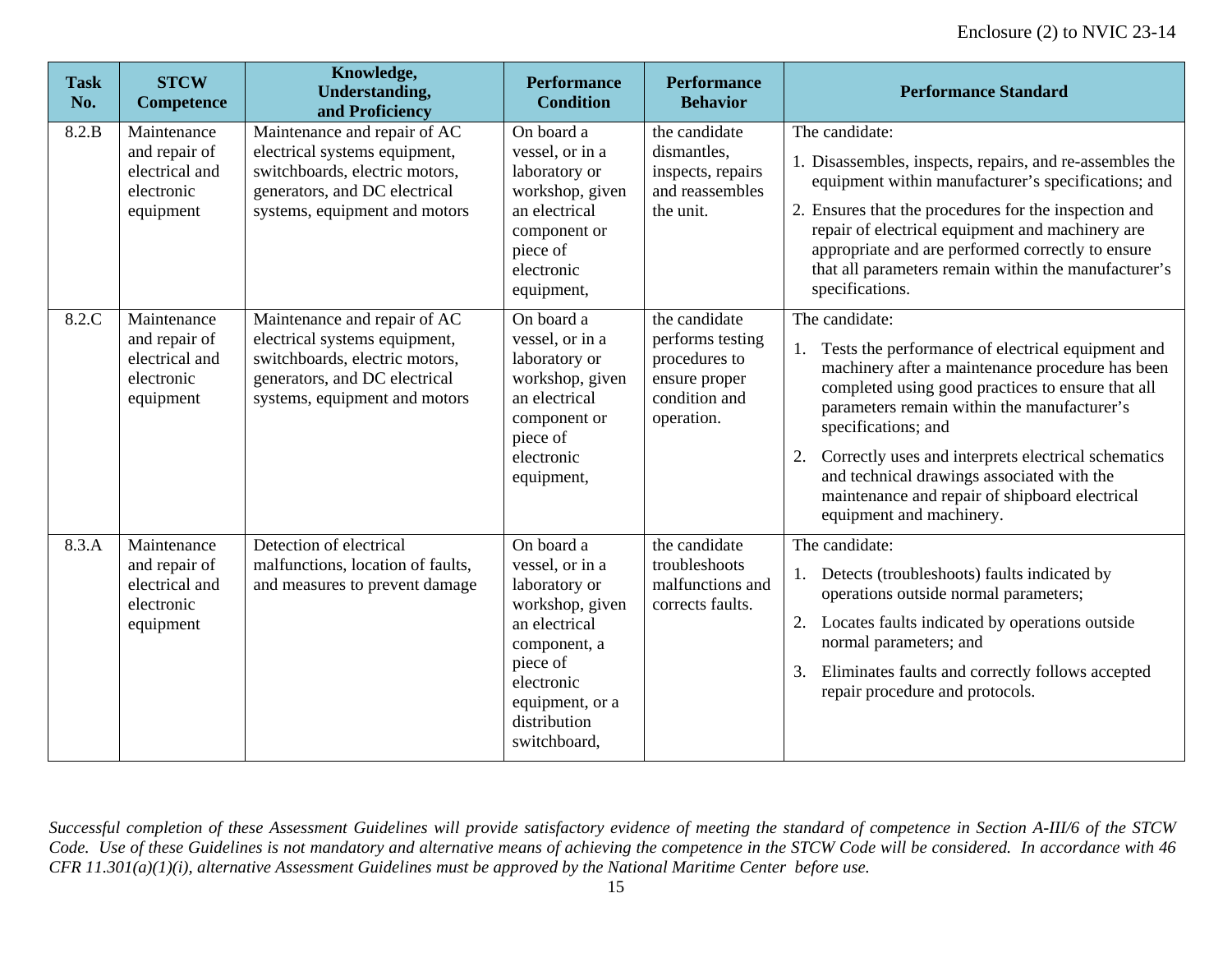| <b>Task</b><br>No. | <b>STCW</b><br><b>Competence</b>                                          | Knowledge,<br><b>Understanding,</b><br>and Proficiency                                                                                                                                            | <b>Performance</b><br><b>Condition</b>                                                                                                                                          | <b>Performance</b><br><b>Behavior</b>                                                                                                                                       | <b>Performance Standard</b>                                                                                                                                                                                                                                                                                                                                                                                                                          |
|--------------------|---------------------------------------------------------------------------|---------------------------------------------------------------------------------------------------------------------------------------------------------------------------------------------------|---------------------------------------------------------------------------------------------------------------------------------------------------------------------------------|-----------------------------------------------------------------------------------------------------------------------------------------------------------------------------|------------------------------------------------------------------------------------------------------------------------------------------------------------------------------------------------------------------------------------------------------------------------------------------------------------------------------------------------------------------------------------------------------------------------------------------------------|
| 8.4.A              | Maintenance<br>and repair of<br>electrical and<br>electronic<br>equipment | Construction and operation of<br>electrical testing and measuring<br>equipment                                                                                                                    | On board a<br>vessel, or in a<br>laboratory or<br>workshop, given<br>an electrical<br>component, a<br>piece of<br>electronic<br>equipment, or a<br>distribution<br>switchboard, | the candidate<br>properly uses<br>electrical testing<br>and measuring<br>equipment.                                                                                         | The candidate:<br>Identifies the construction details and operating<br>parameters of electrical test and measuring<br>equipment; and<br>Properly uses testing and measuring equipment as a<br>2.<br>part of an electrical and electronic equipment<br>troubleshooting or maintenance operation.                                                                                                                                                      |
| 8.5.A              | Maintenance<br>and repair of<br>electrical and<br>electronic<br>equipment | Function and performance tests of<br>the following equipment and their<br>configuration:<br>Monitoring systems<br>$\cdot$ 1<br>Automatic control devices<br>.2<br>Protective devices<br>$\cdot$ 3 | On board a<br>vessel, or in a<br>laboratory or<br>workshop, given<br>an electrical<br>component, a<br>piece of<br>electronic<br>equipment, or a<br>distribution<br>switchboard, | the candidate<br>tests the<br>functionality and<br>performance of<br>automatic<br>control,<br>parameter<br>measuring, and<br>system protective<br>devices and<br>equipment. | The procedures followed by the candidate ensure that:<br>Monitoring system and equipment are within<br>manufacturer's operating parameters and technical<br>specifications;<br>2. Automatic control systems and equipment are<br>within manufacturer's operating parameters and<br>technical specifications; and<br>3.<br>System protective devices and equipment are<br>within manufacturer's operating parameters and<br>technical specifications. |
| 8.6.A              | Maintenance<br>and repair of<br>electrical and<br>electronic<br>equipment | The interpretation of schematics<br>and electronic diagrams                                                                                                                                       | On board a<br>vessel, or in a<br>laboratory or<br>workshop, given<br>an electrical or<br>electronic circuit<br>and appropriate<br>documentation,                                | the candidate<br>interprets<br>electrical<br>schematics, and<br>electronic<br>controls and logic<br>diagrams.                                                               | The candidate correctly interprets and uses shipboard<br>electrical schematics, shipboard electronic controls<br>diagrams, and shipboard controls logic diagrams.                                                                                                                                                                                                                                                                                    |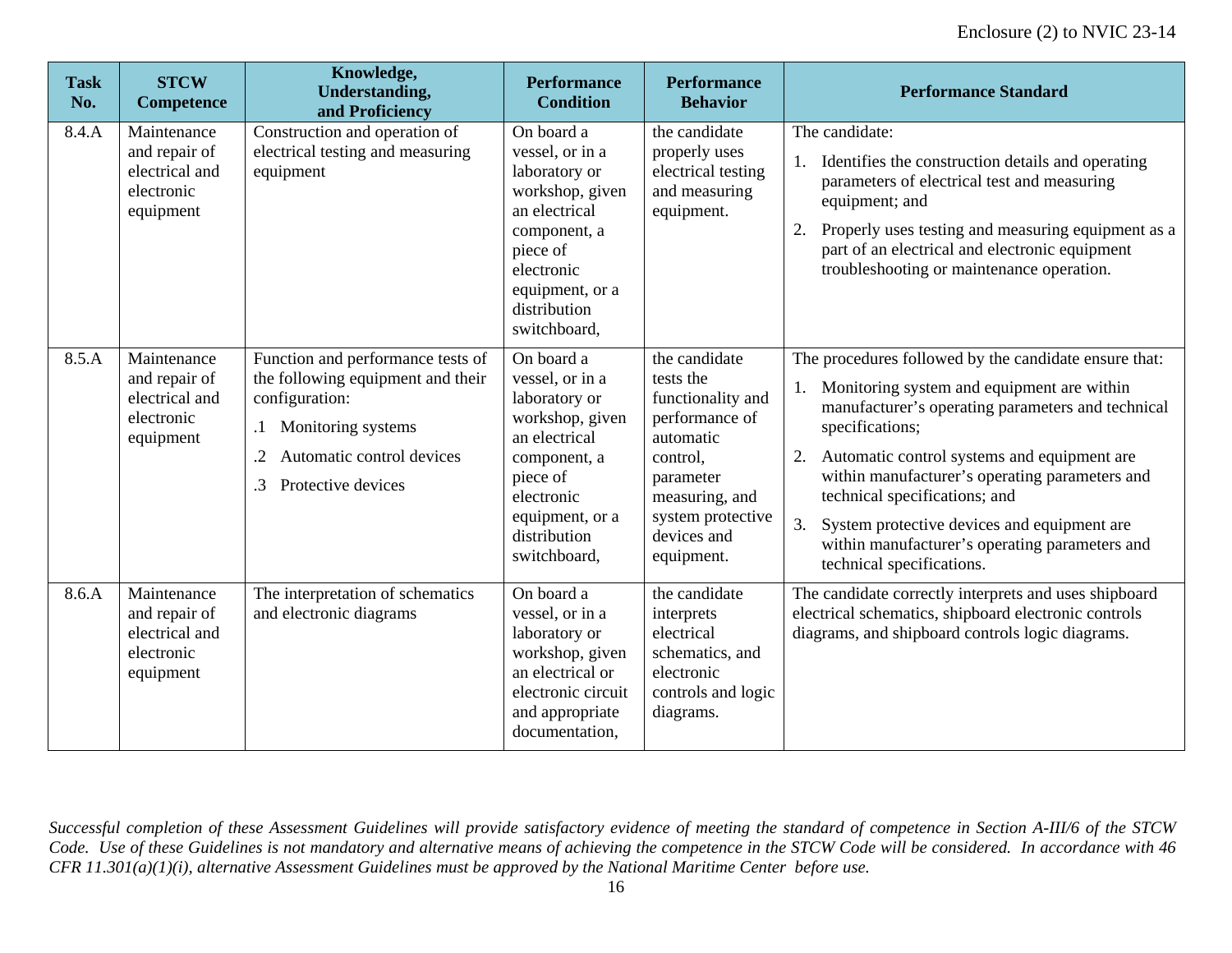| <b>Task</b><br>No. | <b>STCW</b><br><b>Competence</b>                                                                                         | Knowledge,<br>Understanding,<br>and Proficiency                                                                                                                                                                                         | <b>Performance</b><br><b>Condition</b>                                            | <b>Performance</b><br><b>Behavior</b>                                                                                                                                                 | <b>Performance Standard</b>                                                                                                                                                                                                                                                                                                                                                                                                                                                                                                                  |
|--------------------|--------------------------------------------------------------------------------------------------------------------------|-----------------------------------------------------------------------------------------------------------------------------------------------------------------------------------------------------------------------------------------|-----------------------------------------------------------------------------------|---------------------------------------------------------------------------------------------------------------------------------------------------------------------------------------|----------------------------------------------------------------------------------------------------------------------------------------------------------------------------------------------------------------------------------------------------------------------------------------------------------------------------------------------------------------------------------------------------------------------------------------------------------------------------------------------------------------------------------------------|
| 9.1.A              | Maintenance<br>and repair of<br>automation and<br>control systems<br>of main<br>propulsion and<br>auxiliary<br>machinery | Appropriate electrical and<br>mechanical knowledge and skills<br>Safety and emergency procedures<br>Safe isolation of equipment and<br>associated systems required before<br>personnel are permitted to work on<br>such plant equipment | On board a<br>vessel, or on a<br>simulator, or in a<br>laboratory or<br>workshop, | the candidate<br>demonstrates the<br>safe procedures<br>for maintenance<br>and repair of<br>automation and<br>control systems<br>of main<br>propulsion and<br>auxiliary<br>equipment. | The candidate:<br>Isolates machinery prior to the performance of<br>maintenance tasks in accordance with the<br>manufacturer's guidelines and vessel operational<br>requirements; and<br>Performs test and verification procedures to ensure<br>acceptable machinery operations and integrity after<br>maintenance tasks are completed.<br>Procedures in this assessment should include:<br>Lock Out/Tag Out;<br>$\bullet$<br>Obtaining and filling out work permits;<br>Proper communications; and<br>Use of personal protective equipment. |
| 9.2.A              | Maintenance<br>and repair of<br>automation and<br>control systems<br>of main<br>propulsion and<br>auxiliary<br>machinery | Practical knowledge for the<br>testing, maintenance, fault finding<br>and repair<br>Test, detect faults and maintain<br>and restore electrical and<br>electronic control equipment to<br>operating condition                            | On board a<br>vessel, or on a<br>simulator, or in a<br>laboratory or<br>workshop, | the candidate<br>troubleshoots and<br>repairs<br>automation and<br>control systems<br>for main<br>propulsion and<br>auxiliary<br>machinery<br>equipment.                              | The candidate demonstrates:<br>Tests and detects faults to determine the correct<br>repair procedures to initiate under the existing<br>circumstances and conditions;<br>Performs maintenance required by existing<br>2.<br>circumstances and conditions necessary to restore<br>electrical and electronic control equipment to<br>normal operating condition; and<br>Eliminates faults through the application of correct<br>3.<br>and accepted repair procedure and protocols.                                                             |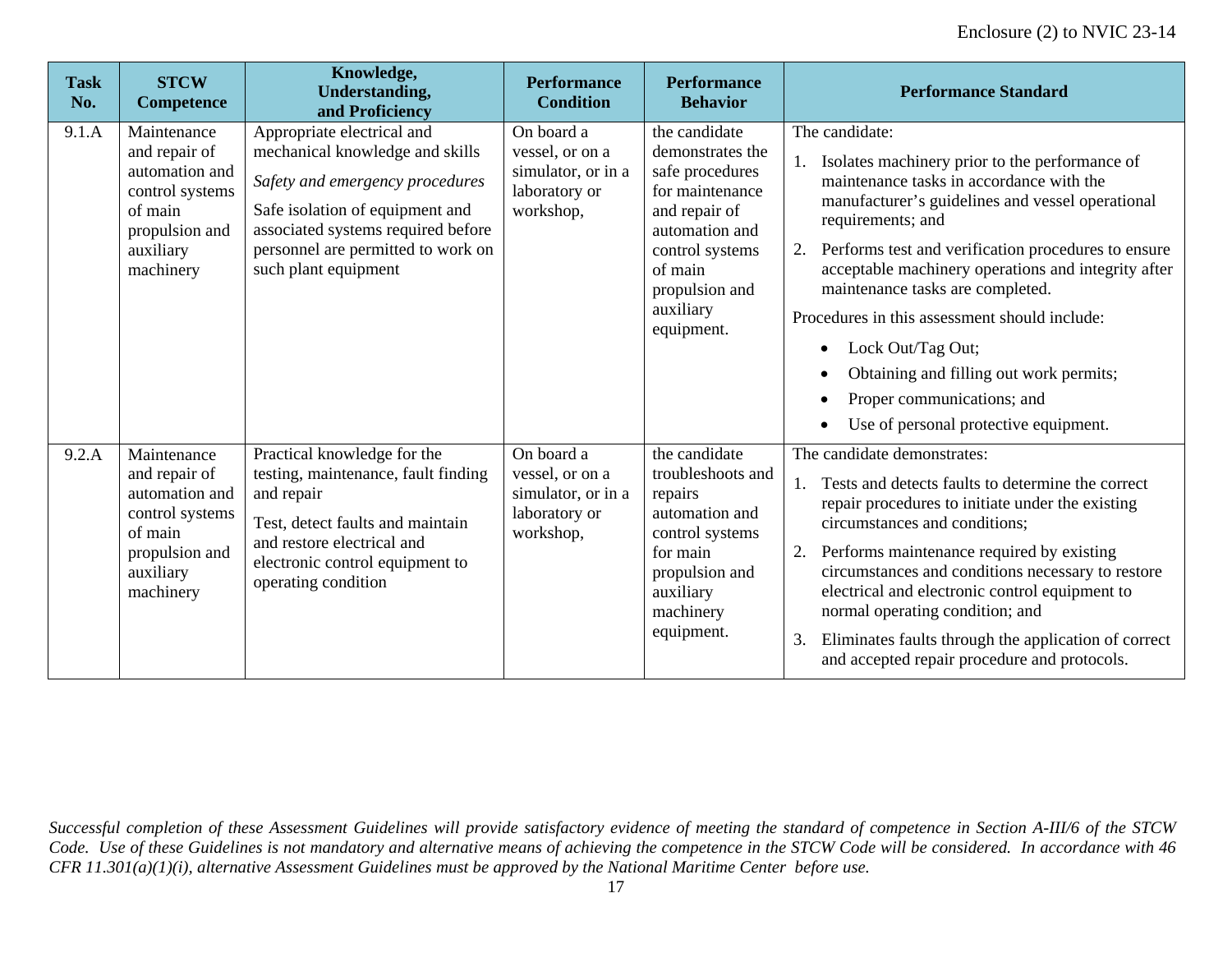| <b>Task</b><br>No. | <b>STCW</b><br><b>Competence</b>                                                                          | Knowledge,<br><b>Understanding,</b><br>and Proficiency                                                                                                                                                                                                                                                              | <b>Performance</b><br><b>Condition</b>                      | <b>Performance</b><br><b>Behavior</b>                                                                                                          | <b>Performance Standard</b>                                                                                                                                                                                                                                                                                                                                                                                                                                                                                                                                                                                                                                                                                                                                                                                          |
|--------------------|-----------------------------------------------------------------------------------------------------------|---------------------------------------------------------------------------------------------------------------------------------------------------------------------------------------------------------------------------------------------------------------------------------------------------------------------|-------------------------------------------------------------|------------------------------------------------------------------------------------------------------------------------------------------------|----------------------------------------------------------------------------------------------------------------------------------------------------------------------------------------------------------------------------------------------------------------------------------------------------------------------------------------------------------------------------------------------------------------------------------------------------------------------------------------------------------------------------------------------------------------------------------------------------------------------------------------------------------------------------------------------------------------------------------------------------------------------------------------------------------------------|
| 10.1.A             | Maintenance<br>and repair of<br>bridge<br>navigation<br>equipment and<br>ship<br>communication<br>systems | Knowledge of the principles and<br>maintenance procedures of<br>navigation equipment, internal and<br>external communication systems<br>Theoretical knowledge:<br>Electrical and electronic systems<br>operating in flammable areas                                                                                 | On board a<br>vessel, or in a<br>laboratory or<br>workshop, | the candidate<br>describes the<br>operation and<br>maintenance of<br>bridge<br>communication<br>and navigational<br>equipment.                 | The candidate's description includes:<br>Operation of shipboard navigational equipment and<br>systems in accordance with the manufacturer's<br>technical specifications and guidance;<br>Maintenance and repair of shipboard navigational<br>equipment and systems in accordance with the<br>manufacturer's technical specifications and<br>guidance;<br>Operation of shipboard communication equipment<br>3.<br>and systems in accordance with the manufacturer's<br>technical specifications and guidance;<br>Maintenance and repair of shipboard<br>4.<br>communication equipment and systems in<br>accordance with the manufacturer's technical<br>specifications and guidance; and<br>Requirements for intrinsically safe operations of<br>electrical and electronic equipment operating in<br>flammable areas. |
| 10.2.A             | Maintenance<br>and repair of<br>bridge<br>navigation<br>equipment and<br>ship<br>communication<br>systems | Knowledge of the principles and<br>maintenance procedures of<br>navigation equipment, internal and<br>external communication systems<br>Practical knowledge:<br>Carrying out safe maintenance and<br>repair procedures<br>Detection of machinery<br>malfunction, location of faults and<br>action to prevent damage | On board a<br>vessel, or in a<br>laboratory or<br>workshop, | the candidate<br>detects faults and<br>isolates,<br>dismantles, and<br>reassembles<br>navigation and<br>communication<br>systems<br>equipment. | The candidate:<br>Safely maintains and repairs shipboard<br>navigational systems and equipment; shipboard<br>internal and external communications systems and<br>equipment in accordance with the manufacturer's<br>guidelines and industry standards; and<br>Detects faults and identifies causes of malfunction<br>2.<br>of shipboard navigational systems and equipment;<br>and internal and external communications systems<br>and equipment.                                                                                                                                                                                                                                                                                                                                                                    |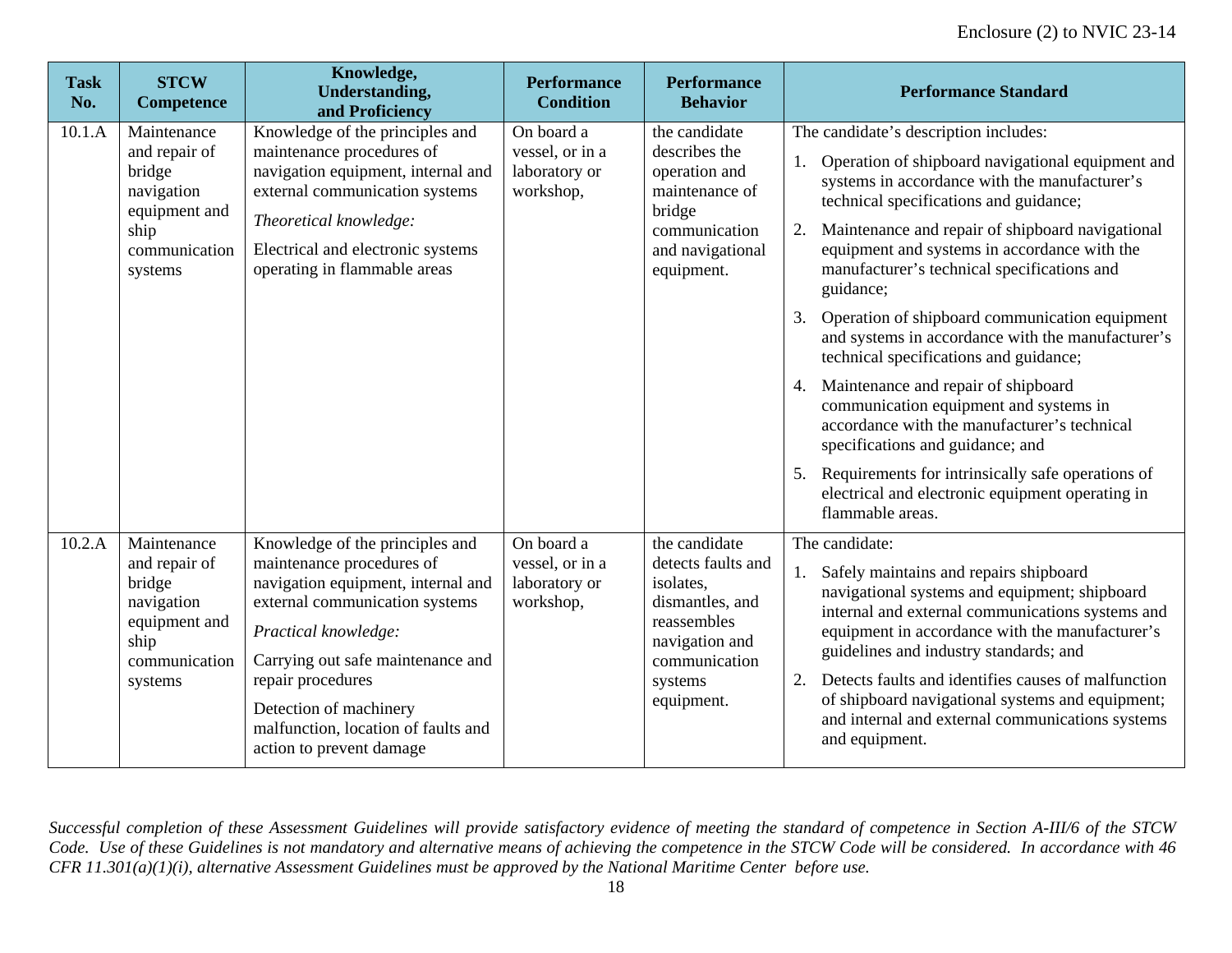| <b>Task</b><br>No. | <b>STCW</b><br><b>Competence</b>                                                                                                            | Knowledge,<br><b>Understanding,</b><br>and Proficiency                                                                                                                                                                                                                                                                                                                                                                                                     | <b>Performance</b><br><b>Condition</b>                      | <b>Performance</b><br><b>Behavior</b>                                                                                                                                                                                                 | <b>Performance Standard</b>                                                                                                                                                                                                                                                                                                                                                                                                                                                                                                                                                                                                                              |
|--------------------|---------------------------------------------------------------------------------------------------------------------------------------------|------------------------------------------------------------------------------------------------------------------------------------------------------------------------------------------------------------------------------------------------------------------------------------------------------------------------------------------------------------------------------------------------------------------------------------------------------------|-------------------------------------------------------------|---------------------------------------------------------------------------------------------------------------------------------------------------------------------------------------------------------------------------------------|----------------------------------------------------------------------------------------------------------------------------------------------------------------------------------------------------------------------------------------------------------------------------------------------------------------------------------------------------------------------------------------------------------------------------------------------------------------------------------------------------------------------------------------------------------------------------------------------------------------------------------------------------------|
| 11.1.A             | Maintenance<br>and repair of<br>electrical,<br>electronic and<br>control systems<br>of deck<br>machinery and<br>cargo handling<br>equipment | Appropriate electrical and<br>mechanical knowledge and skills<br>Safety and emergency procedures<br>Safe isolation of equipment and<br>associated systems required before<br>personnel are permitted to work on<br>such plant or equipment<br>Practical knowledge for the<br>testing, maintenance, fault finding<br>and repair<br>Test, detect faults and maintain<br>and restore electrical and<br>electronic control equipment to<br>operating condition | On board a<br>vessel, or in a<br>laboratory or<br>workshop, | the candidate<br>safely isolates,<br>maintains, and<br>repairs<br>automation and<br>control systems<br>of deck and cargo<br>handling<br>machinery in<br>accordance with<br>manufacturer's<br>guidelines and<br>industry<br>standards. | The candidate:<br>Restores shipboard deck machinery and cargo<br>handling equipment to normal functionality;<br>Isolates electrical, electronic, and control systems<br>2.<br>of deck machinery and cargo handling equipment<br>prior to the commencement of maintenance<br>procedures;<br>3.<br>Identifies and uses appropriate test and fault<br>detection procedures to determine the correct repair<br>procedures on deck machinery and cargo handling<br>equipment; and<br>Maintains and restores electrical and electronic<br>$\mathbf{4}$ .<br>control equipment of deck machinery and cargo<br>handling equipment to normal operating condition. |
| 12.1.A             | Maintenance<br>and repair of<br>control and<br>safety systems<br>of hotel<br>equipment.                                                     | Theoretical knowledge:<br>Electrical and electronic systems<br>operating in flammable areas<br>Practical knowledge:<br>Carrying out safe maintenance and<br>repair procedures<br>Detection of machinery<br>malfunction, location of faults and<br>action to prevent damage                                                                                                                                                                                 | On board a<br>vessel, or in a<br>laboratory or<br>workshop, | the candidate<br>safely isolates,<br>maintains, and<br>repairs control<br>and safety<br>systems of hotel<br>equipment.                                                                                                                | The candidate performs the following in accordance<br>with the manufacturer's guidelines and industry<br>standards:<br>Restores shipboard hotel equipment to normal<br>functionality;<br>Identifies and uses appropriate test and fault<br>2.<br>detection procedures to determine the correct repair<br>procedures on shipboard hotel equipment; and<br>Maintains and restores electrical and electronic<br>3.<br>control equipment of shipboard hotel equipment to<br>normal operating condition.                                                                                                                                                      |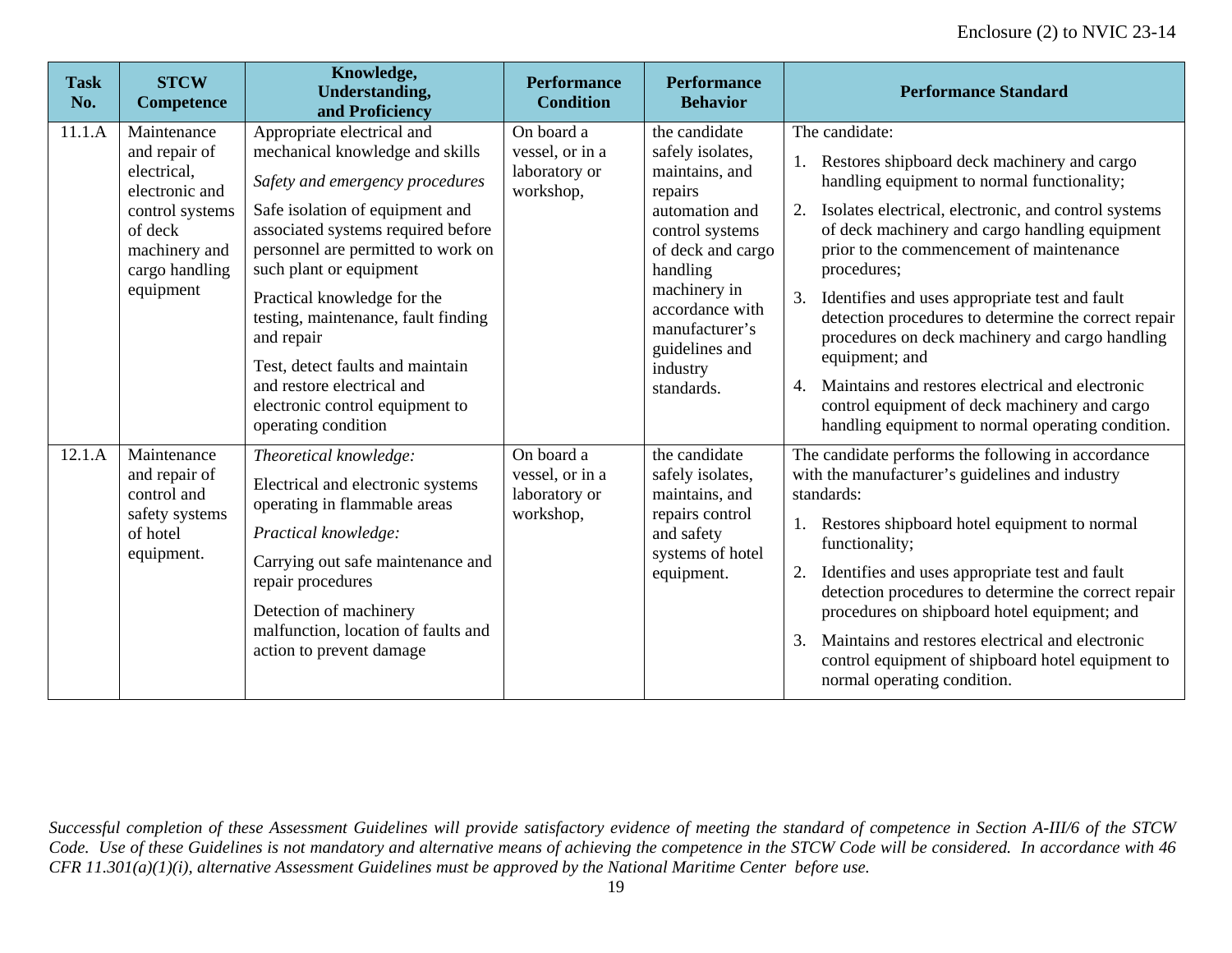| <b>Task</b><br>No. | <b>STCW</b><br><b>Competence</b>                                      | Knowledge,<br><b>Understanding,</b><br>and Proficiency                                                                                                                                 | <b>Performance</b><br><b>Condition</b>                                                                                          | <b>Performance</b><br><b>Behavior</b>                                                                | <b>Performance Standard</b>                                                                                                                                                                                                                                                  |
|--------------------|-----------------------------------------------------------------------|----------------------------------------------------------------------------------------------------------------------------------------------------------------------------------------|---------------------------------------------------------------------------------------------------------------------------------|------------------------------------------------------------------------------------------------------|------------------------------------------------------------------------------------------------------------------------------------------------------------------------------------------------------------------------------------------------------------------------------|
| 13.1.A             | Ensure<br>compliance<br>with pollution<br>prevention<br>requirements  | Prevention of pollution of the<br>marine environment and<br>anti-pollution procedures<br>Knowledge of the precautions to<br>be taken to prevent pollution of the<br>marine environment | On board a<br>vessel, or in a<br>laboratory or<br>workshop, when<br>asked to describe<br>pollution<br>prevention<br>procedures, | the candidate<br>describes<br>appropriate<br>pollution<br>prevention<br>procedures.                  | The candidate's description includes procedures for<br>monitoring shipboard operations and ensuring<br>compliance with MARPOL requirements are fully<br>observed;                                                                                                            |
| 13.1.B             | Ensure<br>compliance<br>with pollution<br>prevention<br>requirements. | Prevention of pollution of the<br>marine environment and<br>anti-pollution procedures<br>Anti-pollution procedures and all<br>associated equipment                                     | On board a<br>vessel, or in a<br>laboratory or<br>workshop,                                                                     | the candidate<br>describes<br>appropriate<br>pollution<br>prevention<br>procedures and<br>equipment. | The candidate's description includes procedures for<br>monitoring shipboard operations and ensuring<br>compliance with MARPOL requirements, including<br>those applicable to:<br>1. Sewage waste treatment plant;<br>2. Oily water separator; and<br>3. Oil-content monitor. |
| 13.1.C             | Ensure<br>compliance<br>with pollution<br>prevention<br>requirements  | Prevention of pollution of the<br>marine environment and<br>anti-pollution procedures<br>Importance of proactive measures<br>to protect the marine environment                         | When asked by a<br>qualified assessor<br>to describe<br>compliance with<br>pollution<br>prevention<br>procedures,               | the candidate<br>describes<br>appropriate<br>pollution<br>prevention<br>procedures.                  | The candidate's description includes the importance of<br>proactive measures to protect the marine environment.                                                                                                                                                              |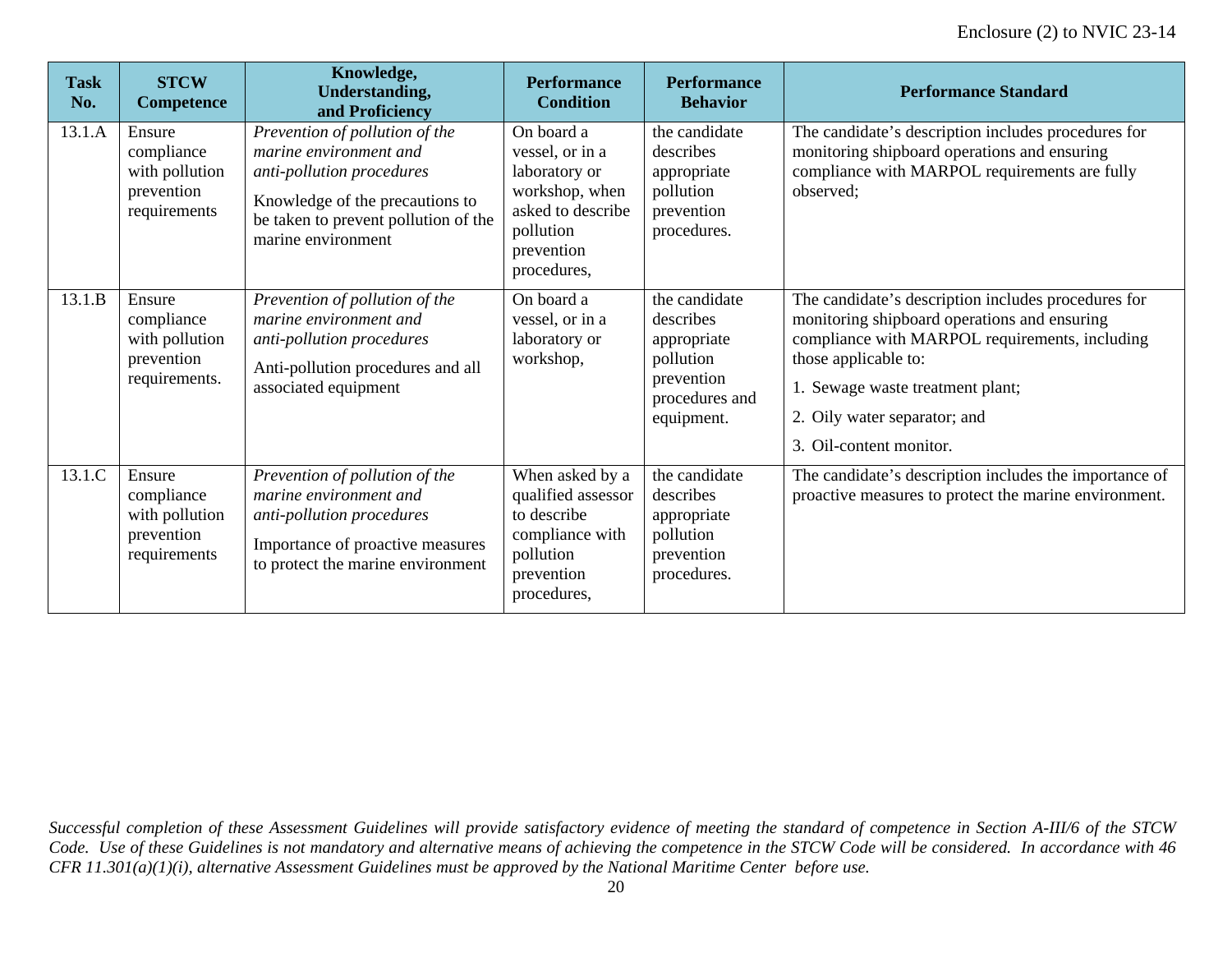| <b>Task</b><br>No. | <b>STCW</b><br><b>Competence</b>                   | Knowledge,<br><b>Understanding,</b><br>and Proficiency                                                                                                                                                                                                                                                                           | <b>Performance</b><br><b>Condition</b>                                                                                                                                                                                                                                                                                                              | <b>Performance</b><br><b>Behavior</b>         | <b>Performance Standard</b>                                                                                                                                                                                                                                                            |  |
|--------------------|----------------------------------------------------|----------------------------------------------------------------------------------------------------------------------------------------------------------------------------------------------------------------------------------------------------------------------------------------------------------------------------------|-----------------------------------------------------------------------------------------------------------------------------------------------------------------------------------------------------------------------------------------------------------------------------------------------------------------------------------------------------|-----------------------------------------------|----------------------------------------------------------------------------------------------------------------------------------------------------------------------------------------------------------------------------------------------------------------------------------------|--|
| 14.1.A             | Prevent,<br>control and<br>fight fire on<br>board. | Fire prevention and fire fighting<br>appliances.<br>Ability to organize fire drills<br>Knowledge of classes and<br>chemistry of fire<br>Knowledge of fire fighting<br>systems<br>Actions to be taken in the event of<br>a fire, including fires involving oil<br>systems                                                         | Engineer Officer.                                                                                                                                                                                                                                                                                                                                   |                                               | This competence and associated KUPs are demonstrated by successful completion of approved<br>or accepted training in Basic and Advanced Firefighting, or if the candidate holds an STCW<br>endorsement as Officer in Charge of an Engineering Watch, Chief Engineer Officer, or Second |  |
| 15.1.A             | Operate<br>life-saving<br>appliances               | Life-saving<br>Ability to organize abandon ship<br>drills and knowledge of the<br>operation of survival craft and<br>rescue boats, their launching<br>appliances and arrangements, and<br>their equipment, including radio<br>life-saving appliances, satellite<br>EPIRBs, SARTs, immersion suits<br>and thermal protective aids | This KUP is demonstrated by successful completion of approved or accepted training for<br>Proficiency in Survival Craft and Rescue Boats, other than Fast Rescue Boats (PSC) or<br>Proficiency in Survival Craft and Rescue Boats, other than Lifeboats and Fast Rescue Boats<br>(PSC-Limited) or by holding an endorsement for PSC or PSC-Limited. |                                               |                                                                                                                                                                                                                                                                                        |  |
| 16.1.A             | Apply medical<br>first aid on<br>board ship        | Medical aid<br>Practical application of medical<br>guides and advice by radio,<br>including the ability to take<br>effective action based on such<br>knowledge in the case of accidents<br>or illnesses that are likely to occur<br>on board ship                                                                                |                                                                                                                                                                                                                                                                                                                                                     | Aid Provider or Medical Care Provider course. | This KUP is demonstrated by successful completion of an approved or accepted Medical First                                                                                                                                                                                             |  |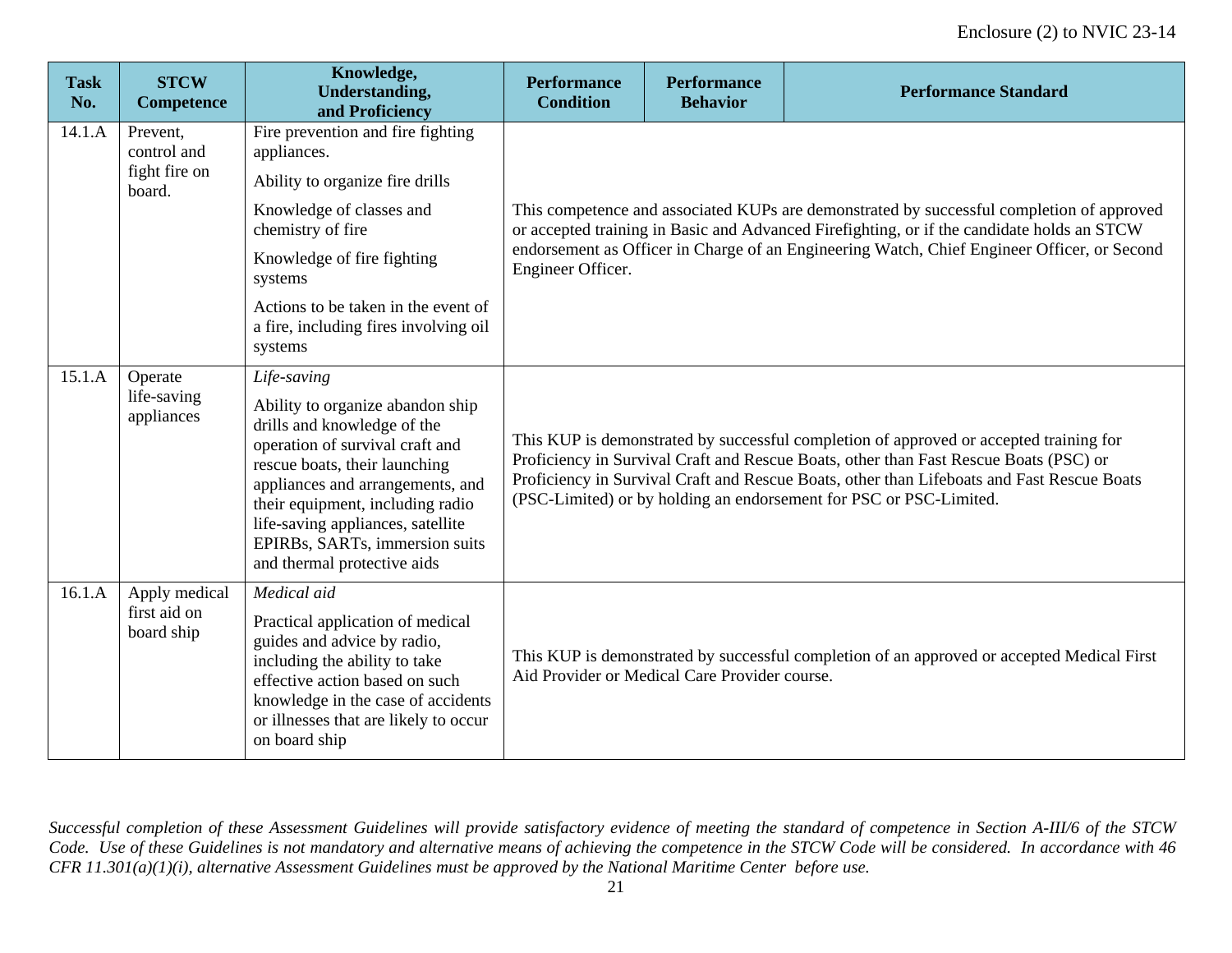| <b>Task</b><br>No. | <b>STCW</b><br>Competence      | Knowledge,<br><b>Understanding,</b><br>and Proficiency | <b>Performance</b><br><b>Condition</b> | <b>Performance</b><br><b>Behavior</b> | <b>Performance Standard</b>                             |
|--------------------|--------------------------------|--------------------------------------------------------|----------------------------------------|---------------------------------------|---------------------------------------------------------|
| 17.1.A             | Application of                 | Working knowledge of shipboard                         | On board a                             | the candidate                         | The candidate describes the duties and responsibilities |
|                    | leadership and<br>team working | personnel management and<br>training                   | vessel, or in a<br>laboratory or       | describes the<br>basic duties and     | of:                                                     |
|                    | skills                         |                                                        | workshop,                              | responsibilities of                   | The Master;<br>1.                                       |
|                    |                                |                                                        |                                        | vessel personnel.                     | Deck department including:<br>2.                        |
|                    |                                |                                                        |                                        |                                       | Chief Mate;<br>a.                                       |
|                    |                                |                                                        |                                        |                                       | Second Mate;<br>b.                                      |
|                    |                                |                                                        |                                        |                                       | Third Mate;<br>c.                                       |
|                    |                                |                                                        |                                        |                                       | Bosun;<br>d.                                            |
|                    |                                |                                                        |                                        |                                       | Able Seamen; and<br>e.                                  |
|                    |                                |                                                        |                                        |                                       | Entry Level Deck;<br>f.                                 |
|                    |                                |                                                        |                                        |                                       | Engine department including:<br>3.                      |
|                    |                                |                                                        |                                        |                                       | Chief Engineer;<br>a.                                   |
|                    |                                |                                                        |                                        |                                       | First Assistant Engineer;<br>b.                         |
|                    |                                |                                                        |                                        |                                       | Second Assistant Engineer;<br>c.                        |
|                    |                                |                                                        |                                        |                                       | Third Assistant Engineer;<br>d.                         |
|                    |                                |                                                        |                                        |                                       | QMED <sub>s</sub> ; and<br>e.                           |
|                    |                                |                                                        |                                        |                                       | Entry Level Engine; and<br>f.                           |
|                    |                                |                                                        |                                        |                                       | Steward's department including:<br>4.                   |
|                    |                                |                                                        |                                        |                                       | Chief Steward;<br>a.                                    |
|                    |                                |                                                        |                                        |                                       | Chief Cook; and<br>b.                                   |
|                    |                                |                                                        |                                        |                                       | Entry Level Steward's Department.<br>c.                 |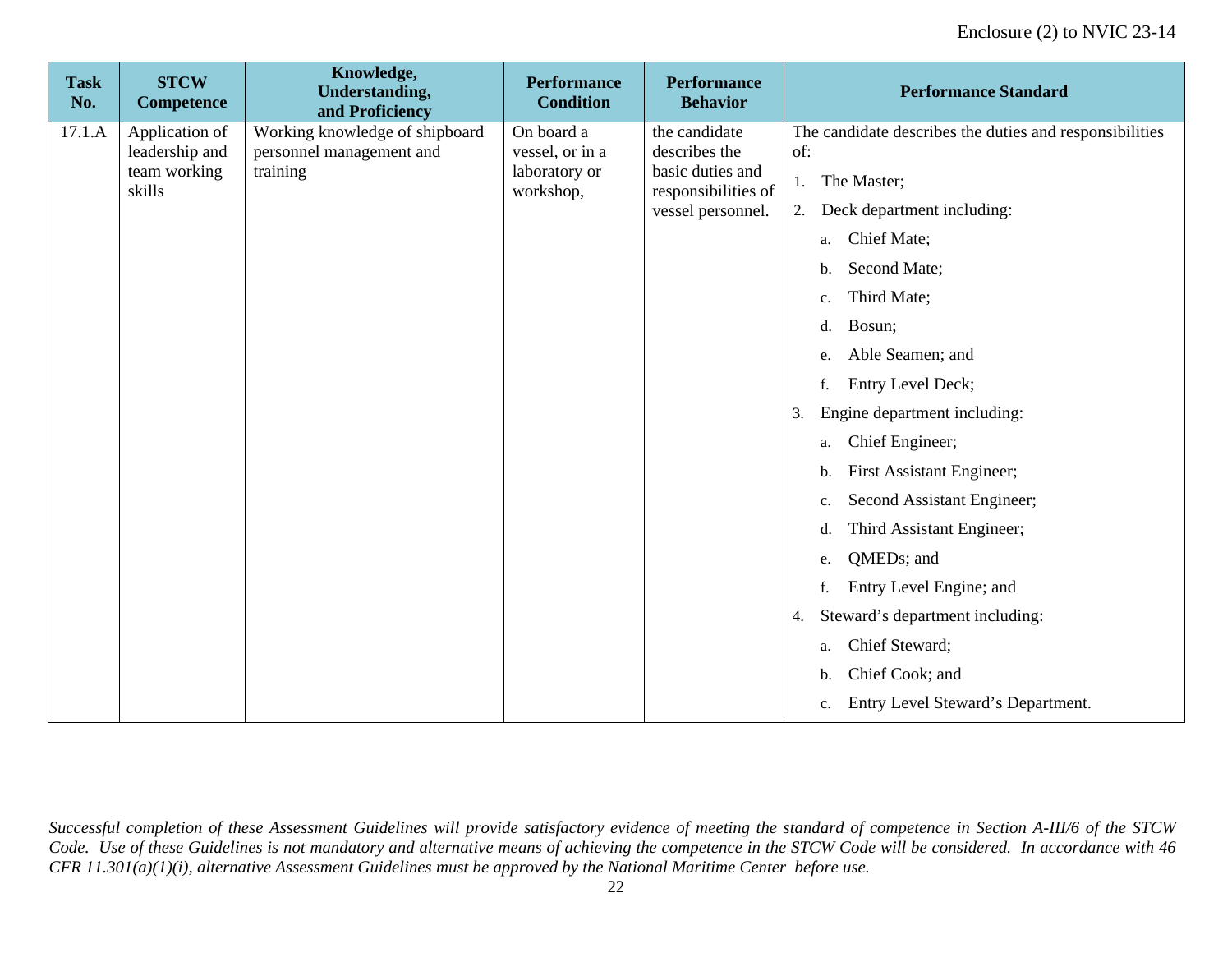| <b>Task</b><br>No. | <b>STCW</b><br><b>Competence</b>                           | Knowledge,<br><b>Understanding,</b><br>and Proficiency | <b>Performance</b><br><b>Condition</b>                      | <b>Performance</b><br><b>Behavior</b>                                                                            | <b>Performance Standard</b>                                                                                                                                                                                                                                                                                                                                                                                                                                                                                                                                                                                                                                                                                                                                                                                                                                                                                                                                                                                                                                                                                                                                                                                                                                                                                   |
|--------------------|------------------------------------------------------------|--------------------------------------------------------|-------------------------------------------------------------|------------------------------------------------------------------------------------------------------------------|---------------------------------------------------------------------------------------------------------------------------------------------------------------------------------------------------------------------------------------------------------------------------------------------------------------------------------------------------------------------------------------------------------------------------------------------------------------------------------------------------------------------------------------------------------------------------------------------------------------------------------------------------------------------------------------------------------------------------------------------------------------------------------------------------------------------------------------------------------------------------------------------------------------------------------------------------------------------------------------------------------------------------------------------------------------------------------------------------------------------------------------------------------------------------------------------------------------------------------------------------------------------------------------------------------------|
| 17.1.B             | Application of<br>leadership and<br>team working<br>skills | Ability to apply task and workload<br>management       | On board a<br>vessel, or in a<br>laboratory or<br>workshop, | the candidate<br>generates a work<br>plan for the<br>electrical and<br>electronic<br>maintenance<br>aboard ship. | The candidate:<br>1. Obtains:<br>a. Preventative maintenance plan for the ship's<br>electrical and electronic equipment;<br>Work list of any needed repairs of electrical or<br>b.<br>electronic equipment; and<br>Manual for each piece of electrical or<br>c.<br>electronics equipment onboard;<br>Determines:<br>2.<br>a. Personnel availability;<br>Material available;<br>$\mathbf b$ .<br>Equipment available;<br>c.<br>What repairs and maintenance can be done<br>d.<br>concurrently;<br>Current voyage planning, such as anticipated<br>e.<br>port calls, drills, weather, etc.; and<br>Projected shipboard needs for individual pieces<br>of electrical and/or electronics equipment; and<br>Develops a work plan for shipboard electrical and<br>3.<br>electronic equipment that complies with national,<br>international, and classification society<br>requirements, and includes:<br>Work list with personnel assignments;<br>а.<br>Material and equipment list including a<br>b.<br>breakdown by equipment repair and a<br>summary;<br>Daily work list with personnel assignments and<br>$c_{\cdot}$<br>estimated work times;<br>Material and equipment list for each task;<br>d.<br>Requisition to replace material and equipment<br>e.<br>consumed; and<br>f. Lock-out / tag out procedures. |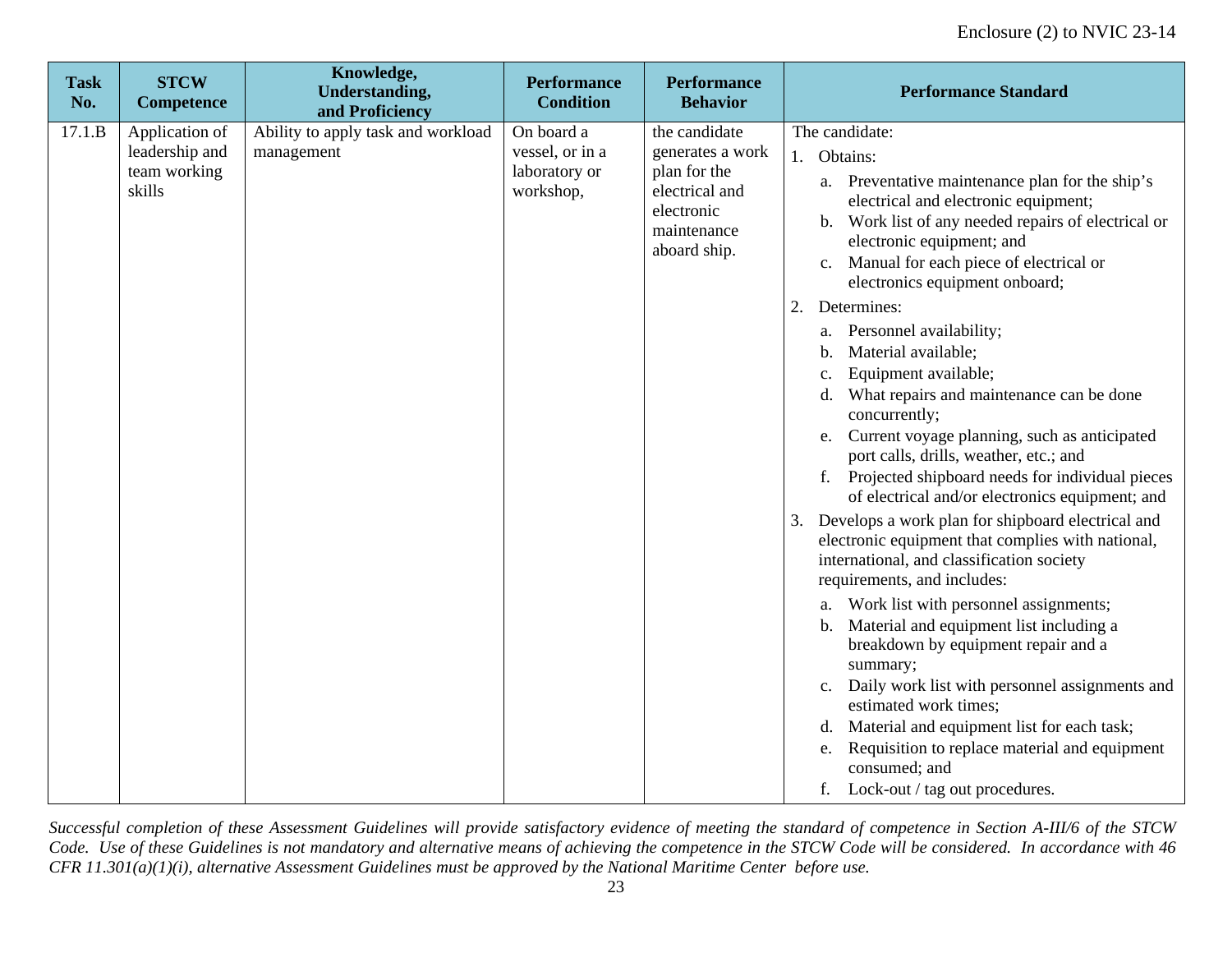| <b>Task</b><br>No. | <b>STCW</b><br><b>Competence</b>                           | Knowledge,<br><b>Understanding,</b><br>and Proficiency          | <b>Performance</b><br><b>Condition</b>           | <b>Performance</b><br><b>Behavior</b>                                                                           | <b>Performance Standard</b>                                                                                                                                                                                                                                                                                                                                                                                                                                                                                                                                                                                                                                                                                                                                                                                                                                                                                                                                                                |
|--------------------|------------------------------------------------------------|-----------------------------------------------------------------|--------------------------------------------------|-----------------------------------------------------------------------------------------------------------------|--------------------------------------------------------------------------------------------------------------------------------------------------------------------------------------------------------------------------------------------------------------------------------------------------------------------------------------------------------------------------------------------------------------------------------------------------------------------------------------------------------------------------------------------------------------------------------------------------------------------------------------------------------------------------------------------------------------------------------------------------------------------------------------------------------------------------------------------------------------------------------------------------------------------------------------------------------------------------------------------|
| 17.1.C             | Application of<br>leadership and<br>team working<br>skills | Knowledge and ability to apply<br>effective resource management | On board a vessel<br>or in approved<br>training, | the candidate<br>executes a work<br>plan for the<br>electrical and<br>electronic<br>maintenance<br>aboard ship. | The candidate:<br>Assigns personnel and equipment to individual<br>1.<br>tasks based upon the following:<br>Team members' skill level;<br>a.<br>Team members' abilities;<br>b.<br>Equipment needed; and<br>c.<br>Material needed;<br>d.<br>Lays out the equipment, as needed;<br>2.<br>Communicates the tasks to be completed to those<br>3.<br>individuals who are to perform the tasks, including<br>the:<br>Task to be performed;<br>a.<br>Expected time to complete the task;<br>b.<br>Equipment and material to be used;<br>c.<br>Safety and hazard information;<br>d.<br>Standards used to determine if the task was<br>e.<br>performed satisfactorily;<br>Motivates team members; and<br>4.<br>Checks on work status on a regular basis, including:<br>5.<br>The use of safety equipment;<br>a.<br>Work completion;<br>b.<br>Timeliness of repairs and maintenance;<br>c.<br>Satisfactory completion or progress of task;<br>d.<br>and<br>Adaptations as needed to accomplish<br>e. |
|                    |                                                            |                                                                 |                                                  |                                                                                                                 | unplanned repairs.                                                                                                                                                                                                                                                                                                                                                                                                                                                                                                                                                                                                                                                                                                                                                                                                                                                                                                                                                                         |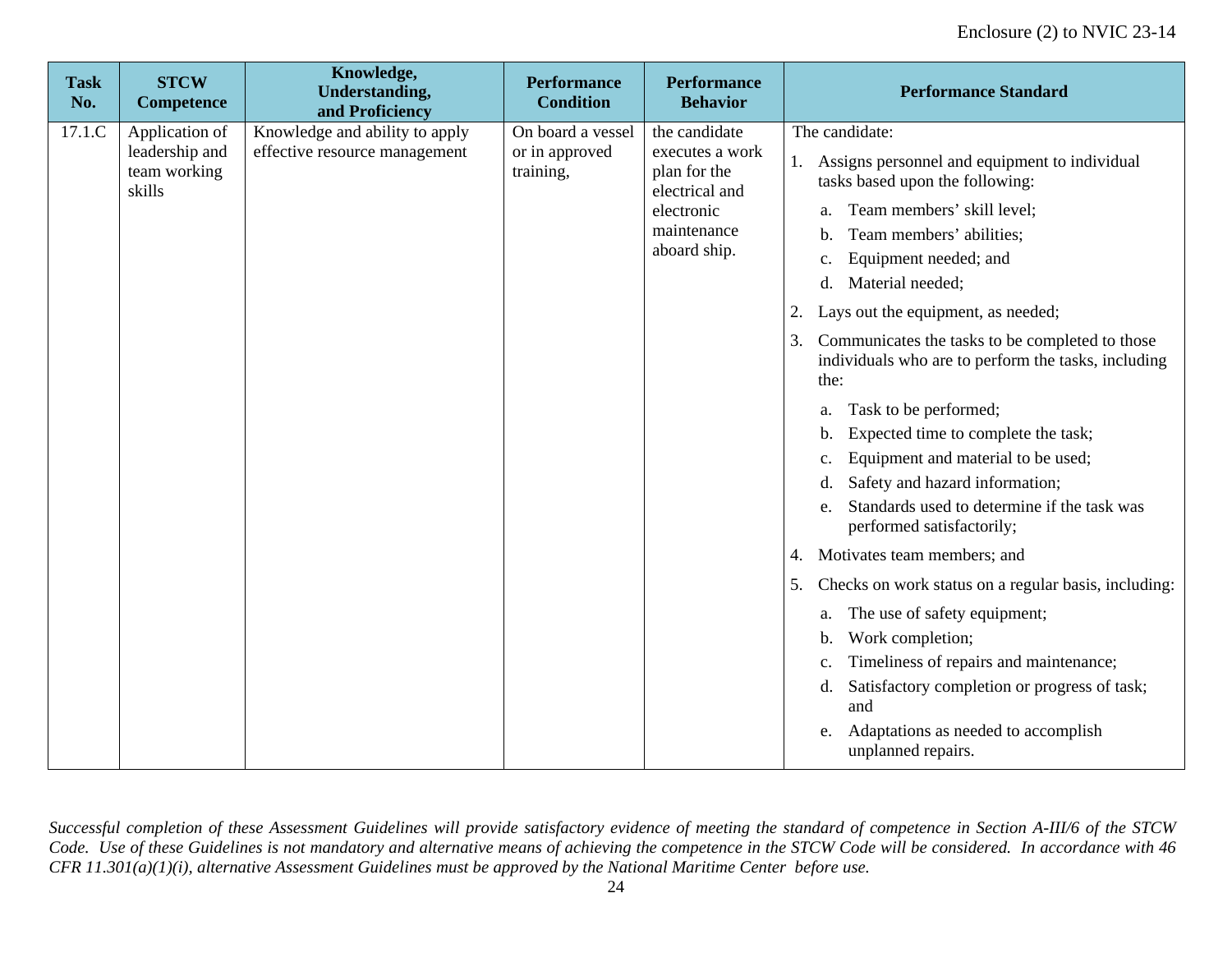| <b>Task</b><br>No. | <b>STCW</b><br>Competence                | Knowledge,<br><b>Understanding,</b><br>and Proficiency                    | <b>Performance</b><br><b>Condition</b>                    | <b>Performance</b><br><b>Behavior</b> | <b>Performance Standard</b>                                                                                                                                                                                                                                   |  |  |             |  |  |  |                                  |                                                                                                                               |
|--------------------|------------------------------------------|---------------------------------------------------------------------------|-----------------------------------------------------------|---------------------------------------|---------------------------------------------------------------------------------------------------------------------------------------------------------------------------------------------------------------------------------------------------------------|--|--|-------------|--|--|--|----------------------------------|-------------------------------------------------------------------------------------------------------------------------------|
| 17.1.D             | Application of                           | Knowledge and ability to apply                                            | On board a vessel                                         | the candidate                         | The candidate:                                                                                                                                                                                                                                                |  |  |             |  |  |  |                                  |                                                                                                                               |
|                    | leadership and<br>team working<br>skills | decision making techniques                                                | or in approved<br>training, during a<br>fire or emergency |                                       |                                                                                                                                                                                                                                                               |  |  | simulation, |  |  |  | supervises an<br>emergency team. | Briefs the team on the situation, the approach to<br>remedying the simulated emergency, and the<br>procedures to be executed; |
|                    |                                          |                                                                           |                                                           |                                       | Delegates tasks to each of the assigned<br>2.<br>crewmembers, briefing them about any special<br>procedures or events that may concern them;                                                                                                                  |  |  |             |  |  |  |                                  |                                                                                                                               |
|                    |                                          |                                                                           |                                                           |                                       | Checks the assigned crewmembers to ensure that<br>3.<br>they are using personal protective equipment (PPE)<br>correctly and appropriately;                                                                                                                    |  |  |             |  |  |  |                                  |                                                                                                                               |
|                    |                                          |                                                                           |                                                           |                                       | 4. Checks the assigned crewmembers to ensure that<br>they have made available any equipment that will<br>be needed to accomplish the assigned tasks, both<br>team and individual;                                                                             |  |  |             |  |  |  |                                  |                                                                                                                               |
|                    |                                          |                                                                           |                                                           |                                       | Executes the generated plan to handle the<br>5.<br>emergency simulation; and                                                                                                                                                                                  |  |  |             |  |  |  |                                  |                                                                                                                               |
|                    |                                          |                                                                           |                                                           |                                       | Participates in the post-simulation critique and<br>6.<br>presents the positive results of the simulation, the<br>negative findings of the simulation, and makes<br>recommendations to improve procedures,<br>equipment availability, and personnel training. |  |  |             |  |  |  |                                  |                                                                                                                               |
| 18.1.A             | Contribute to<br>the safety of           | Knowledge of personal survival<br>techniques                              |                                                           |                                       |                                                                                                                                                                                                                                                               |  |  |             |  |  |  |                                  |                                                                                                                               |
|                    | personnel and<br>ship                    | Knowledge of fire prevention and<br>ability to fight and extinguish fires |                                                           |                                       | This competence and its associated KUPs are satisfied by successful completion of approved or<br>accepted Basic Training or presents evidence of maintaining the standards of competence in                                                                   |  |  |             |  |  |  |                                  |                                                                                                                               |
|                    |                                          | Knowledge of elementary first aid                                         | Basic Training.                                           |                                       |                                                                                                                                                                                                                                                               |  |  |             |  |  |  |                                  |                                                                                                                               |
|                    |                                          | Knowledge of personal safety and<br>social responsibilities               |                                                           |                                       |                                                                                                                                                                                                                                                               |  |  |             |  |  |  |                                  |                                                                                                                               |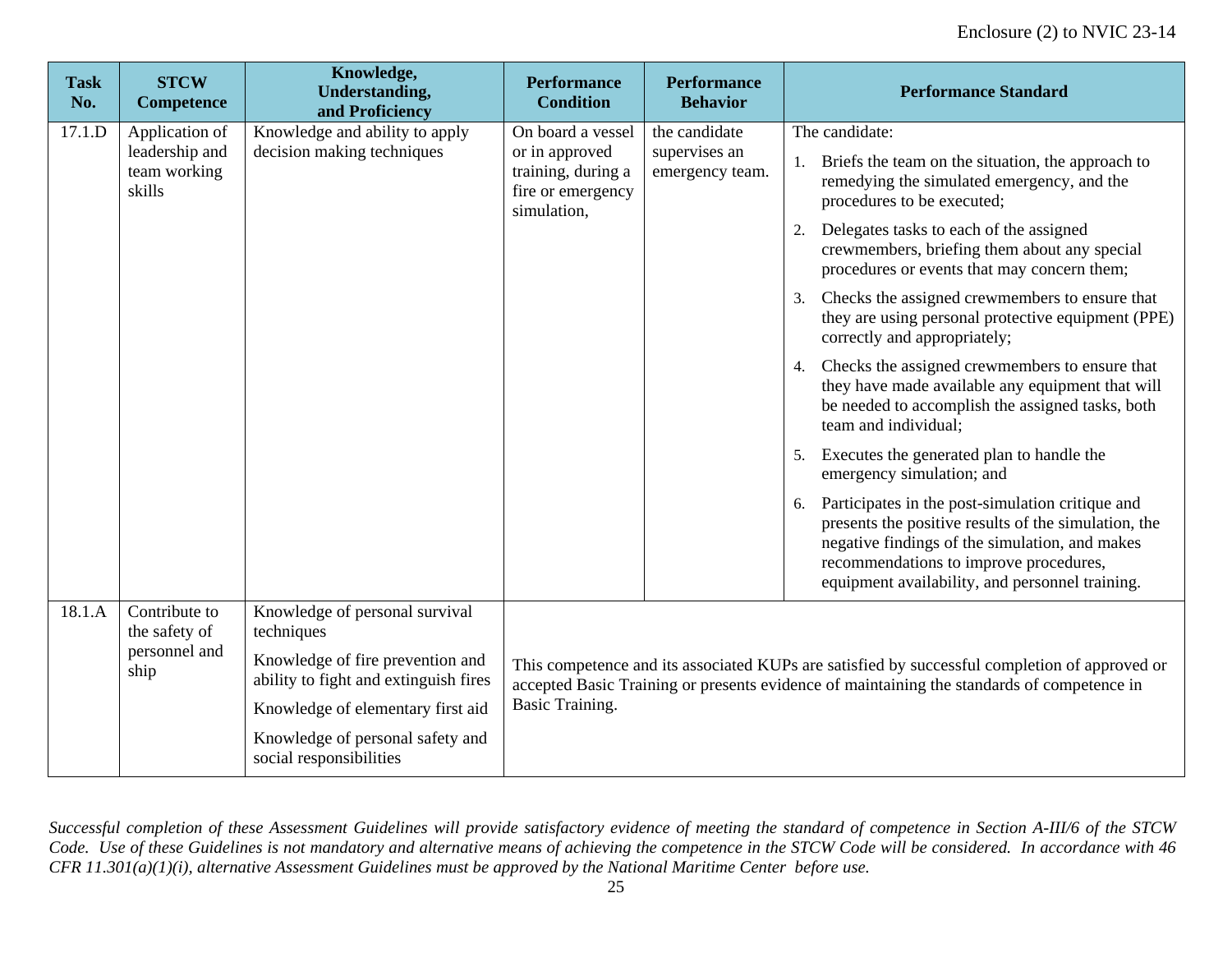# Record of Assessment

for

# Electro-Technical Officer on Vessels Powered by Main Propulsion Machinery of 750 kW/1,000 HP or More

**Candidate's Name Candidate's Signature Candidate's Signature Mariner Reference No.**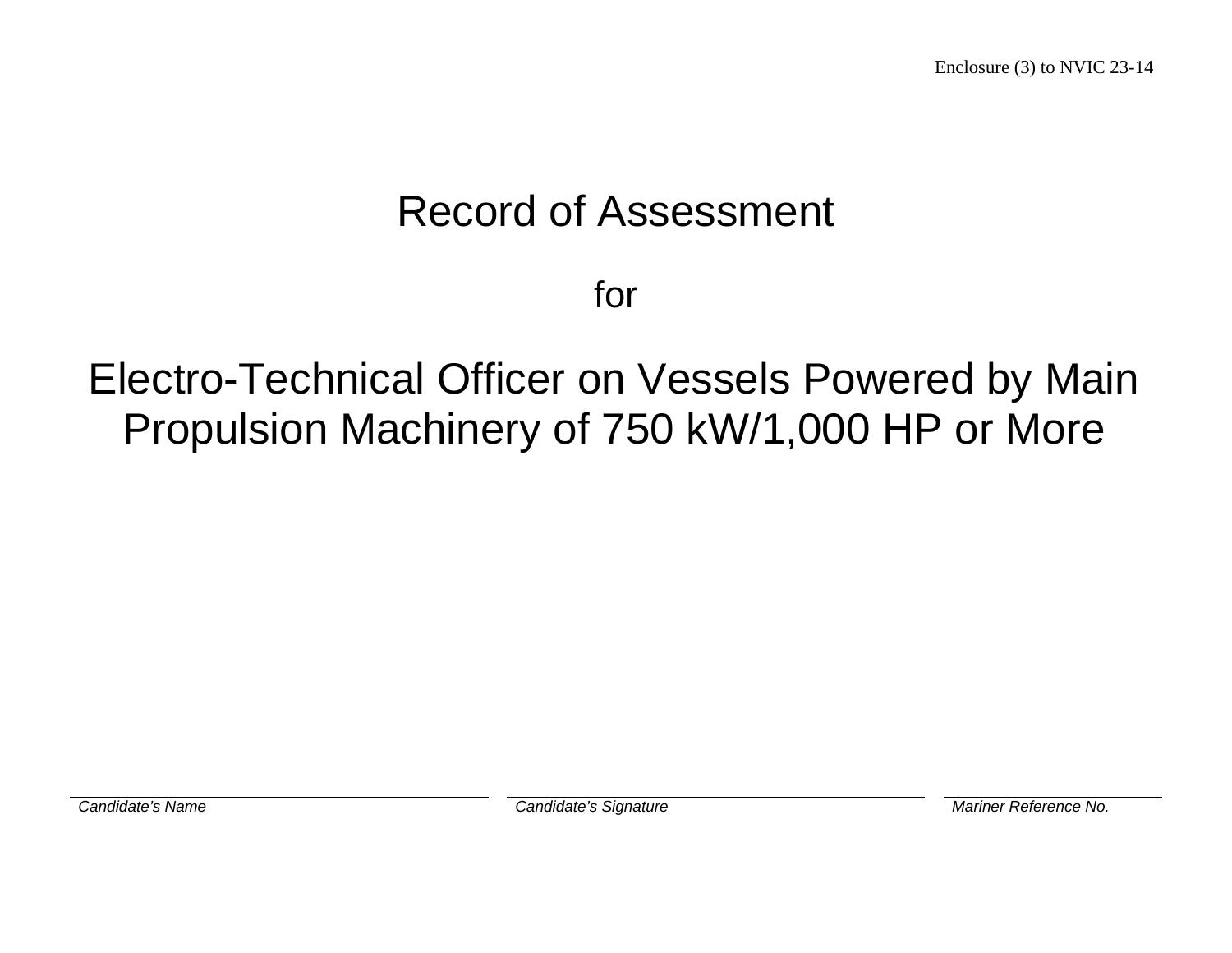#### **Electro-Technical Officer on Vessels Powered by Main Propulsion Machinery of 750 kW/1,000 HP or More**

NOTE TO QUALIFIED ASSESSOR(S): In performing your function as a qualified assessor, you may use your initials to indicate that you have personally witnessed the demonstration of skill or ability by the person being assessed. The Assessment Guidelines in Enclosure (2) will provide satisfactory evidence of meeting the standard of competence specified in Section A-III/6 of the STCW Code. The use of these Assessment Guidelines is not mandatory and alternative means of having achieved the standards of competence in the STCW Code will be considered. In accordance with 46 CFR 11.301(a)(1)(i), alternative Assessment Guidelines must be approved by the National Maritime Center before use.

| <b>STCW Competence</b>                                | Knowledge,<br>Understanding,<br>and Proficiency                                                                                                    | <b>Task</b><br>No. | <b>Task</b>                                                                                                                       | Assessor's<br><b>Initials</b> | <b>Date</b> |
|-------------------------------------------------------|----------------------------------------------------------------------------------------------------------------------------------------------------|--------------------|-----------------------------------------------------------------------------------------------------------------------------------|-------------------------------|-------------|
| Monitor the<br>operation of<br>electrical, electronic | Basic understanding and knowledge of the<br>operation of mechanical engineering including<br>1.1.A<br>prime movers including main propulsion plant |                    | Monitor electrical, electronic, and control<br>systems related to diesel, steam, or gas turbine<br>propulsion                     |                               |             |
| and control systems                                   |                                                                                                                                                    | 1.1.B              | Monitor electrical, electronic, and control<br>systems related to turbo-electric propulsion                                       |                               |             |
|                                                       | Basic understanding and knowledge of the<br>operation of mechanical engineering systems<br>including engine room auxiliary machinery               |                    | Monitor electrical, electronic, and control<br>systems operations, related to auxiliary and<br>ancillary machinery                |                               |             |
|                                                       | Basic understanding and knowledge of the<br>operation of mechanical engineering systems<br>including steering systems                              |                    | Monitor electrical, electronic, and control<br>systems operations, related to steering systems                                    |                               |             |
|                                                       | Basic understanding and knowledge of the<br>operation of mechanical engineering systems<br>including cargo handling systems                        | 1.4.A              | Monitor electrical, electronic, and control<br>systems operations, related to cargo handling<br>systems                           |                               |             |
|                                                       | Basic understanding and knowledge of the<br>operation of mechanical engineering systems<br>including deck machinery                                | 1.5.A              | Monitor electrical, electronic, and control<br>systems operations, related to deck machinery                                      |                               |             |
|                                                       | Basic understanding and knowledge of the<br>operation of mechanical engineering systems<br>including hotel systems                                 |                    | Monitor electrical, electronic, and control<br>systems operations, related to hotel systems                                       |                               |             |
|                                                       | Basic understanding and knowledge of the<br>operation of mechanical engineering systems                                                            |                    | Monitor electrical, electronic, and control<br>1.7.A<br>systems operations, related to bridge<br>navigation equipment and systems |                               |             |
|                                                       | Knowledge of hazards and precautions required<br>for operation of power systems above 1,000 volts                                                  | 1.8.A              | Monitor electrical, electronic, and control<br>systems operations, related to high voltage<br>power systems                       |                               |             |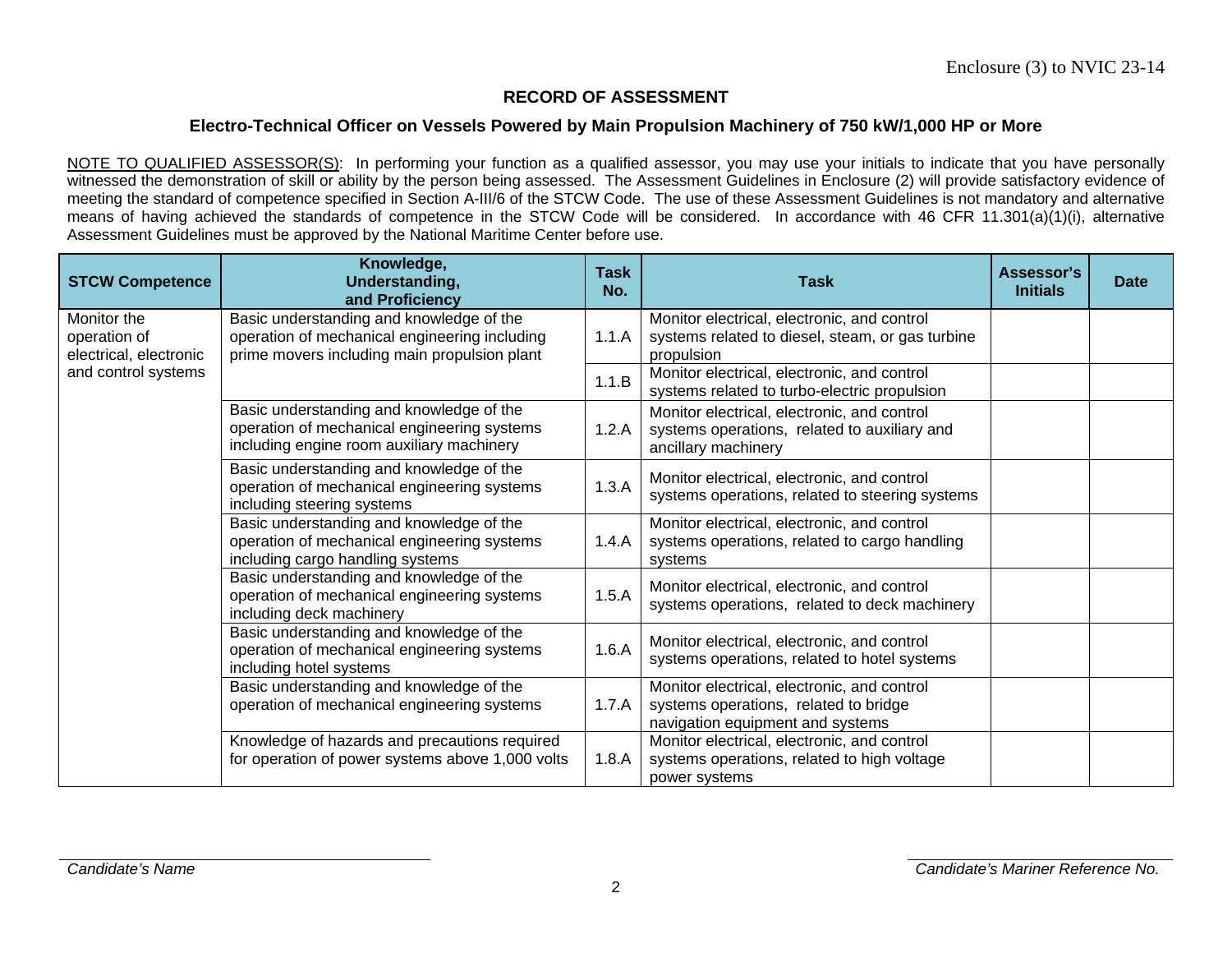| <b>STCW Competence</b>                                                                           | Knowledge,<br>Understanding,<br>and Proficiency                                                                                                                                                  | <b>Task</b><br>No. | <b>Task</b>                                                                                                               | Assessor's<br><b>Initials</b> | <b>Date</b> |
|--------------------------------------------------------------------------------------------------|--------------------------------------------------------------------------------------------------------------------------------------------------------------------------------------------------|--------------------|---------------------------------------------------------------------------------------------------------------------------|-------------------------------|-------------|
| Monitor operation of<br>automatic control<br>systems of<br>propulsion and<br>auxiliary machinery | Preparation of control systems of propulsion and<br>auxiliary machinery for operation                                                                                                            | 2.1.A              | Surveillance of the main propulsion and<br>auxiliary machinery control systems                                            |                               |             |
| Operate generators<br>and distribution                                                           | Coupling, load sharing, and changing over<br>generators.                                                                                                                                         | 3.1.A              | Operation of electrical generation and<br>distribution systems                                                            |                               |             |
| systems                                                                                          | Coupling and breaking connection between<br>switchboards and distribution panels                                                                                                                 | 3.1.B              | Operation of electrical distribution control<br>systems                                                                   |                               |             |
| Operate and<br>maintain power                                                                    | Theoretical knowledge of high-voltage technology<br>and safety precautions and procedures                                                                                                        | 4.1.A              | Describe the technology and safety precautions<br>of a high-voltage power system                                          |                               |             |
| systems in excess of<br>1,000 volts                                                              | Theoretical knowledge of electrical propulsion,<br>electric motors and control systems                                                                                                           |                    | Describe the operation of a high-voltage main<br>propulsion power system                                                  |                               |             |
|                                                                                                  |                                                                                                                                                                                                  |                    | Operation and maintenance of high-voltage<br>systems                                                                      |                               |             |
| Operate computers<br>and computer<br>networks on ships                                           | Understanding of main features of data<br>processing; construction and use of computer<br>networks on ships; and bridge based, Engine<br>room based and commercial computer use                  | 5.1.A              | Data processing, computer networks and<br>specialized applications of computer use<br>onboard ships                       |                               |             |
| Use English in<br>written and oral form                                                          | Adequate knowledge of the English language, in<br>written forms and oral forms to enable the officer<br>to use engineering publications and to perform<br>officer's duties                       | 6.1.A              | Use and understand the English language in<br>performance of shipboard duties                                             |                               |             |
| Use internal<br>communication<br>systems                                                         | Operation of all internal communication<br>components and systems on board                                                                                                                       | 7.1.A              | Operate shipboard communications<br>components and systems                                                                |                               |             |
| Maintenance and<br>repair of electrical<br>and electronic<br>equipment                           | Safety requirements for working on shipboard<br>electrical systems, including the safe isolation of<br>electrical equipment required before personnel<br>are permitted to work on such equipment | 8.1.A              | Safety procedures performed on electrical<br>machinery and equipment prior to, during and<br>after maintenance operations |                               |             |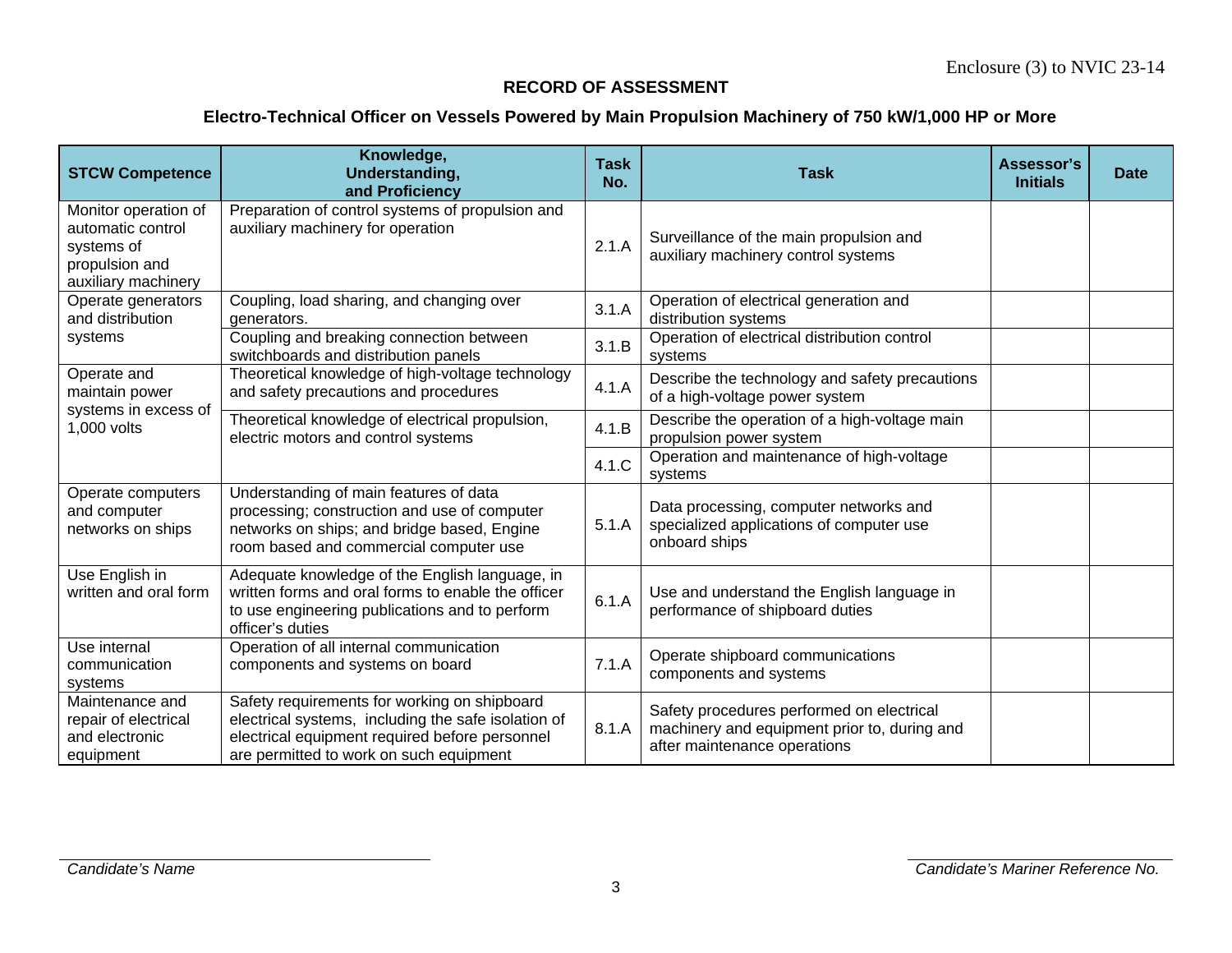| <b>STCW Competence</b>                                                                                | Knowledge,<br>Understanding,<br>and Proficiency                                                                                                                                                        | <b>Task</b><br>No. | <b>Task</b>                                                                                                                                                    | Assessor's<br><b>Initials</b> | <b>Date</b> |
|-------------------------------------------------------------------------------------------------------|--------------------------------------------------------------------------------------------------------------------------------------------------------------------------------------------------------|--------------------|----------------------------------------------------------------------------------------------------------------------------------------------------------------|-------------------------------|-------------|
| Maintenance and<br>repair of electrical<br>and electronic                                             | Maintenance and repair of AC electrical systems<br>equipment, switchboards, electric motors,<br>8.2.A<br>generators, and DC electrical systems, equipment                                              |                    | Safe use of tools and instruments related to the<br>maintenance and repair of electrical and<br>electronic equipment                                           |                               |             |
| equipment                                                                                             | and motors                                                                                                                                                                                             | 8.2.B              | Dismantle, inspect, repair, and reassemble<br>electronic equipment                                                                                             |                               |             |
|                                                                                                       |                                                                                                                                                                                                        | 8.2.C              | Electronic equipment testing procedures                                                                                                                        |                               |             |
|                                                                                                       | Detection of electrical malfunctions, location of<br>faults, and measures to prevent damage                                                                                                            |                    | Troubleshooting and fault detection                                                                                                                            |                               |             |
|                                                                                                       | Construction and operation of electrical testing<br>and measuring equipment                                                                                                                            | 8.4.A              | Use of electrical testing and measuring<br>equipment                                                                                                           |                               |             |
|                                                                                                       | Function and performance tests of monitoring<br>systems; automatic control devices; and<br>protective devices                                                                                          | 8.5.A              | Test automatic control, parameter measuring,<br>and system protective devices                                                                                  |                               |             |
|                                                                                                       | The interpretation of schematics and electronic<br>diagrams                                                                                                                                            | 8.6.A              | Interpret electrical schematics, and electronic<br>controls and logic diagrams                                                                                 |                               |             |
| Maintenance and<br>repair of automation<br>and control systems<br>of main propulsion<br>and auxiliary | Appropriate electrical and mechanical knowledge<br>and skills<br>Safe isolation of equipment and associated<br>systems required before personnel are permitted<br>to work on such plant equipment      |                    | Procedures prior to work and during<br>maintenance and repair of automation and<br>control systems of main propulsion and auxiliary<br>machinery and equipment |                               |             |
| machinery                                                                                             | Practical knowledge for the testing, maintenance,<br>fault finding and repair<br>Test, detect faults and maintain and restore<br>electrical and electronic control equipment to<br>operating condition | 9.2.A              | Troubleshooting, fault location and actions for<br>repair of automation and control systems for<br>main propulsion and auxiliary machinery<br>equipment        |                               |             |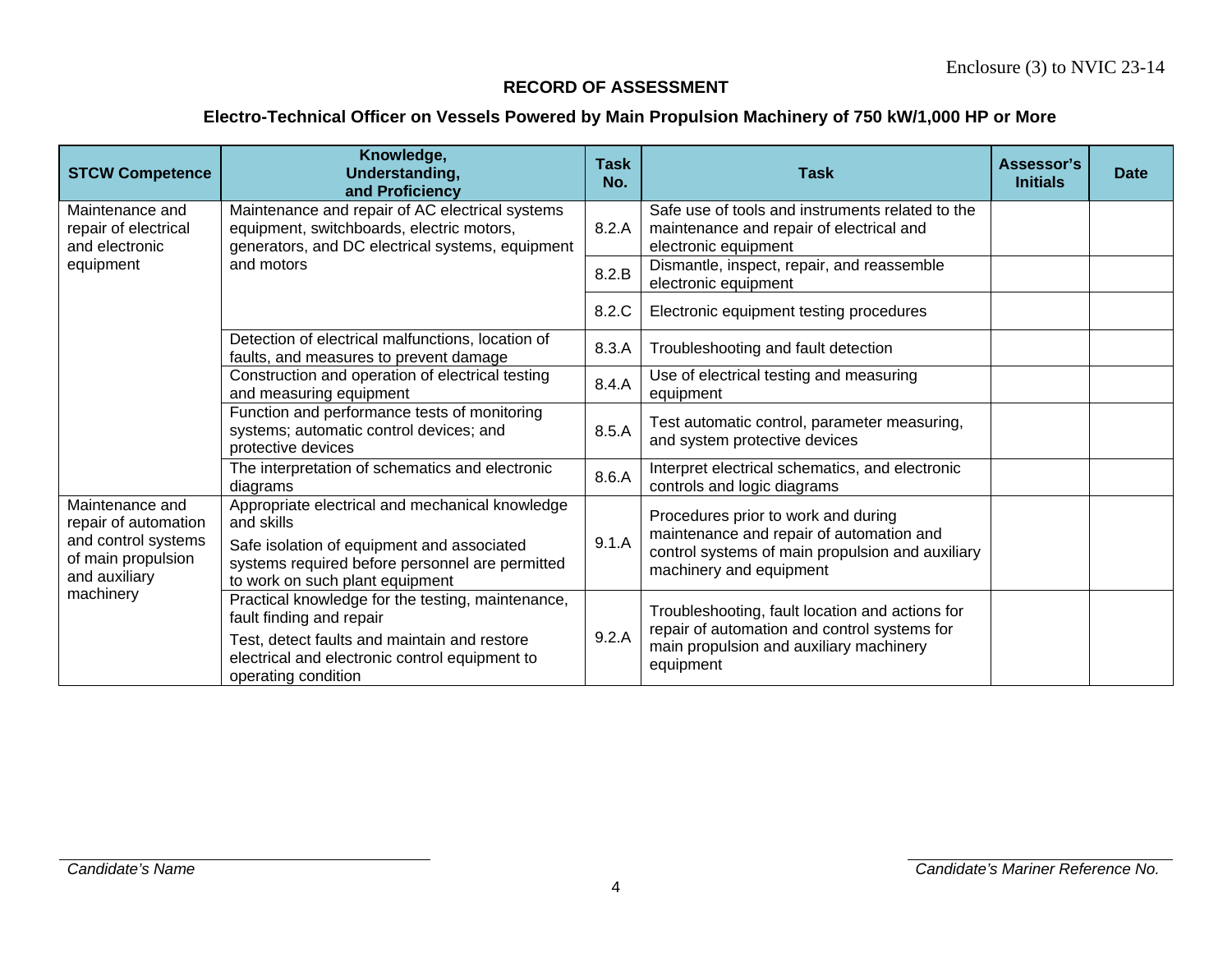| <b>STCW Competence</b>                                                                                                                | Knowledge,<br>Understanding,<br>and Proficiency                                                                                                                                                                                                                                                                                                                                                                | <b>Task</b><br>No.                                                                                                                                                                                                                                          | <b>Task</b>                                                                                | Assessor's<br><b>Initials</b> | <b>Date</b> |
|---------------------------------------------------------------------------------------------------------------------------------------|----------------------------------------------------------------------------------------------------------------------------------------------------------------------------------------------------------------------------------------------------------------------------------------------------------------------------------------------------------------------------------------------------------------|-------------------------------------------------------------------------------------------------------------------------------------------------------------------------------------------------------------------------------------------------------------|--------------------------------------------------------------------------------------------|-------------------------------|-------------|
| Maintenance and<br>repair of bridge<br>navigation<br>equipment and ship<br>communication                                              | Knowledge of the principles and maintenance<br>procedures of navigation equipment, internal and<br>external communication systems<br>Knowledge of electrical and electronic systems                                                                                                                                                                                                                            | Operation and maintenance of bridge<br>10.1.A<br>communication and navigational equipment.<br>operating in flammable areas<br>Fault detection and isolation, dismantling, and<br>10.2.A<br>reassembly of navigation and communication<br>systems equipment. |                                                                                            |                               |             |
| systems                                                                                                                               | Knowledge of the principles and maintenance<br>procedures of navigation equipment, internal and<br>external communication systems<br>Carrying out safe maintenance and repair<br>procedures<br>Detection of machinery malfunction, location of<br>faults and action to prevent damage                                                                                                                          |                                                                                                                                                                                                                                                             |                                                                                            |                               |             |
| Maintenance and<br>repair of electrical,<br>electronic and<br>control systems of<br>deck machinery and<br>cargo handling<br>equipment | Appropriate electrical and mechanical knowledge<br>and skills<br>Safe isolation of equipment and associated<br>systems required before personnel are permitted<br>to work on such plant or equipment<br>Practical knowledge for the testing, maintenance,<br>fault finding and repair<br>Test, detect faults and maintain and restore<br>electrical and electronic control equipment to<br>operating condition | 11.1.A                                                                                                                                                                                                                                                      | Maintain and repair automation and control<br>systems of deck and cargo handling machinery |                               |             |
| Maintenance and<br>repair of control and<br>safety systems of<br>hotel equipment.                                                     | Theoretical knowledge of electrical and electronic<br>systems operating in flammable areas<br>Carrying out safe maintenance and repair<br>procedures<br>Detection of machinery malfunction, location of<br>faults and action to prevent damage                                                                                                                                                                 | 12.1.A                                                                                                                                                                                                                                                      | Maintain and repair automation and control<br>systems of hotel equipment                   |                               |             |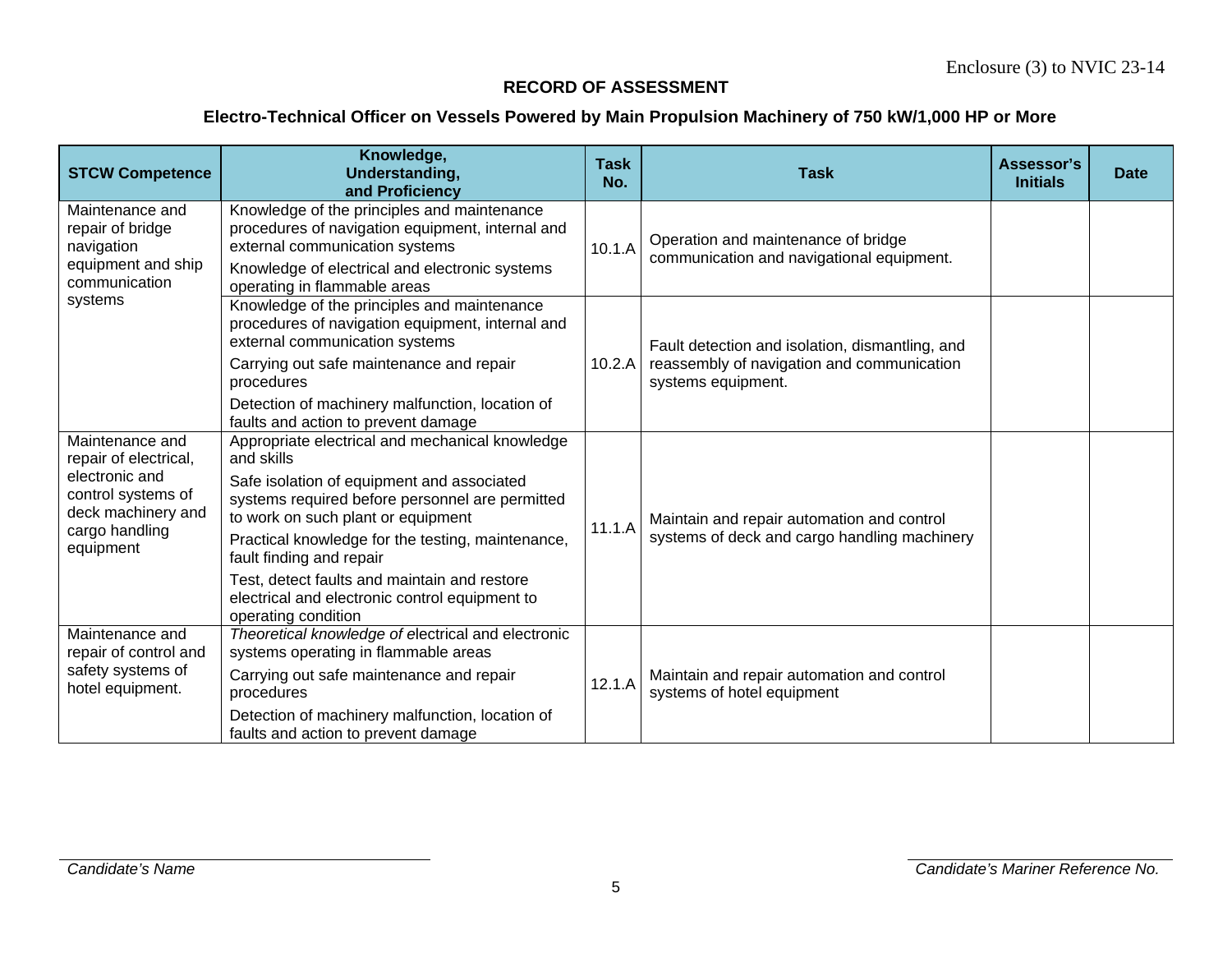| <b>STCW Competence</b>                      | Knowledge,<br>Understanding,<br>and Proficiency                                                                                                                                                                                                                                                     | <b>Task</b><br>No.              | <b>Task</b>                                                               | Assessor's<br><b>Initials</b> | <b>Date</b>   |
|---------------------------------------------|-----------------------------------------------------------------------------------------------------------------------------------------------------------------------------------------------------------------------------------------------------------------------------------------------------|---------------------------------|---------------------------------------------------------------------------|-------------------------------|---------------|
| Ensure compliance<br>with pollution         | Knowledge of the precautions to be taken to<br>prevent pollution of the marine environment                                                                                                                                                                                                          | 13.1.A                          | Precautions to be taken to prevent pollution of<br>the marine environment |                               |               |
| prevention<br>requirements                  | Anti-pollution procedures and all associated<br>equipment                                                                                                                                                                                                                                           | 13.1.B                          | Anti-pollution procedures and all associated<br>equipment                 |                               |               |
|                                             | Importance of proactive measures to protect the<br>marine environment                                                                                                                                                                                                                               | 13.1.C                          | Pollution prevention procedures and equipment                             |                               |               |
| Prevent, control and<br>fight fire on board | Fire prevention and fire fighting appliances.<br>Ability to organize fire drills<br>Knowledge of classes and chemistry of fire<br>Knowledge of fire fighting systems<br>Actions to be taken in the event of a fire, including<br>fires involving oil systems                                        | 14.1.A                          | Firefighting                                                              |                               | <b>COURSE</b> |
| Operate life saving<br>appliances           | Ability to organize abandon ship drills and<br>knowledge of the operation of survival craft and<br>rescue boats, their launching appliances and<br>arrangements, and equipment, including radio life<br>saving appliances, satellite EPIRBS, SARTs,<br>immersion suits, and thermal protective aids | 15.1.A                          | Life-saving                                                               |                               | <b>COURSE</b> |
| Apply medical first<br>aid on board ship    | Practical application of medical guides and advice<br>by radio including the ability to take effective<br>action based on such knowledge in the case of<br>accidents or illnesses that are likely to occur on<br>board ship                                                                         | 16.1.A                          | <b>Medical First Aid</b><br><b>COURSE</b>                                 |                               |               |
| Application of<br>leadership and team       | Working knowledge of shipboard personnel<br>management and training                                                                                                                                                                                                                                 | 17.1.A                          | Duties and responsibilities of vessel personnel                           |                               |               |
| working skills                              | Ability to apply task and workload management                                                                                                                                                                                                                                                       | 17.1.B<br>Generate a work plan. |                                                                           |                               |               |
|                                             | Knowledge and ability to apply effective resource<br>management                                                                                                                                                                                                                                     | 17.1.C                          | Execute a work plan                                                       |                               |               |
|                                             | Knowledge and ability to apply decision making<br>techniques                                                                                                                                                                                                                                        | 17.1.D                          | Supervise an emergency team                                               |                               |               |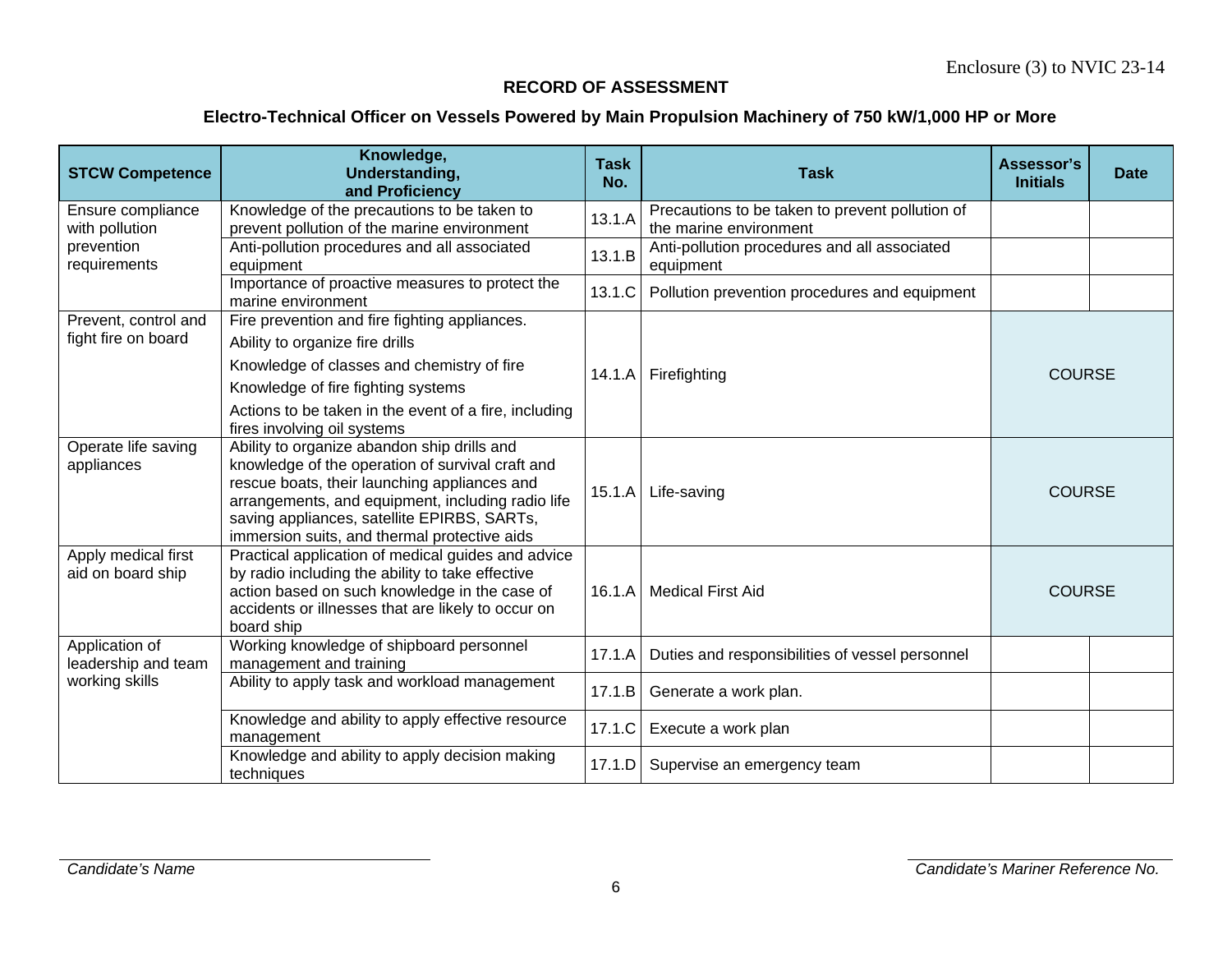| <b>STCW Competence</b> | Knowledge,<br>Understanding,<br>and Proficiency                           | <b>Task</b><br>No. | <b>Task</b>             | Assessor's<br><b>Initials</b> | <b>Date</b> |
|------------------------|---------------------------------------------------------------------------|--------------------|-------------------------|-------------------------------|-------------|
|                        | Contribute to the safety Knowledge of personal survival techniques        |                    |                         |                               |             |
| of personnel and ship  | Knowledge of fire prevention and ability to fight<br>and extinguish fires |                    |                         | <b>COURSE</b>                 |             |
|                        | Knowledge of elementary first aid                                         |                    | 18.1.A   Basic training |                               |             |
|                        | Knowledge of personal safety and social<br>responsibilities               |                    |                         |                               |             |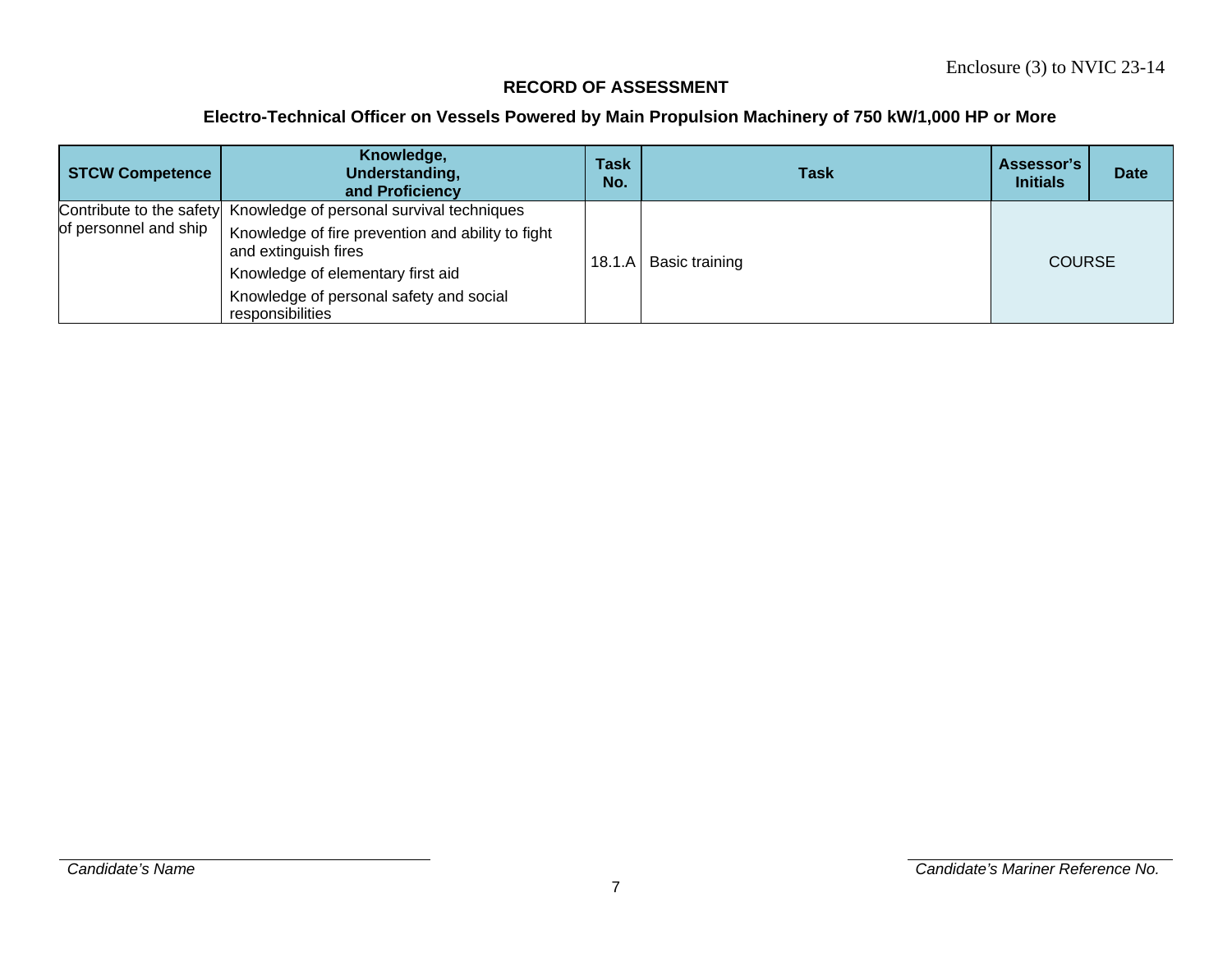#### **Electro-Technical Officer on Vessels Powered by Main Propulsion Machinery of 750 kW/1,000 HP or More**

Qualified Assessors (QAs) witnessing the successful demonstrations noted in this record should provide the information below relative to their service with the candidate. Prospective QAs should have at least 1 year of experience as Chief Engineer or Second Engineer Officer (national First Assistant Engineer) on seagoing vessels of at least 750 kW (1,000 HP). For assessments signed on a military vessel, the assessor should have experience as Chief Engineering Officer on seagoing vessels of at least 750 kW/1,000 HP or more. Military assessors should only conduct assessments that are within their personal experience and are relevant to the vessel on which they are conducted. After December 31, 2019, QAs must be approved by the National Maritime Center (46 CFR 10.107). Qualified military personnel will not need to be approved as QAs and may continue to sign assessments on military vessels after December 31, 2019.

| <b>Vessel Name and</b> | <b>Engine</b>              |          | <b>Dates of Service</b> |                         |                              |                             | Assessor's<br><b>Mariner</b> | Assessor's                   |
|------------------------|----------------------------|----------|-------------------------|-------------------------|------------------------------|-----------------------------|------------------------------|------------------------------|
| <b>Propulsion Mode</b> | <b>Power</b><br>(HP or kW) | From     | To                      | <b>Name of Assessor</b> | <b>Signature of Assessor</b> | Assessor<br><b>Initials</b> | <b>Reference</b><br>No.      | Shipboard<br><b>Position</b> |
| M/V Handy Boy<br>Motor | 8,892 HP                   | 8/8/2018 | 11/14/2018              | Ignatius J. Reilly      | Vgnatius J. Reilly           | 297                         | 1234567                      | Chief<br>Engineer            |
|                        |                            |          |                         |                         |                              |                             |                              |                              |
|                        |                            |          |                         |                         |                              |                             |                              |                              |
|                        |                            |          |                         |                         |                              |                             |                              |                              |
|                        |                            |          |                         |                         |                              |                             |                              |                              |
|                        |                            |          |                         |                         |                              |                             |                              |                              |
|                        |                            |          |                         |                         |                              |                             |                              |                              |
|                        |                            |          |                         |                         |                              |                             |                              |                              |
|                        |                            |          |                         |                         |                              |                             |                              |                              |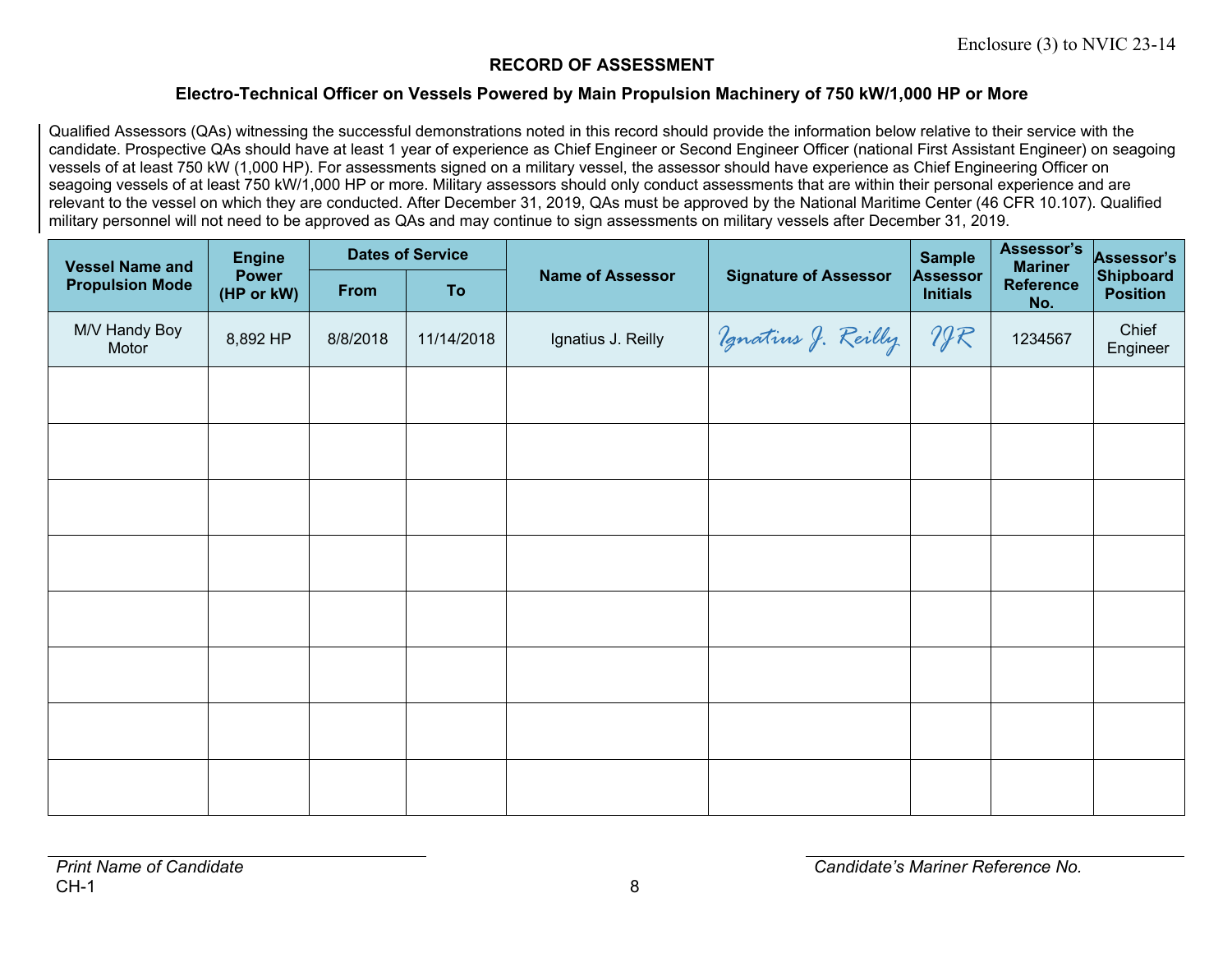## Excerpts from the International Convention on Standards of Training, Certification and Watchkeeping for Seafarers, 1978, as amended

and

### Seafarers' Training, Certification and Watchkeeping Code, as amended

**Notice:** These excerpts are provided for background information. By themselves, they do not constitute Coast Guard policy.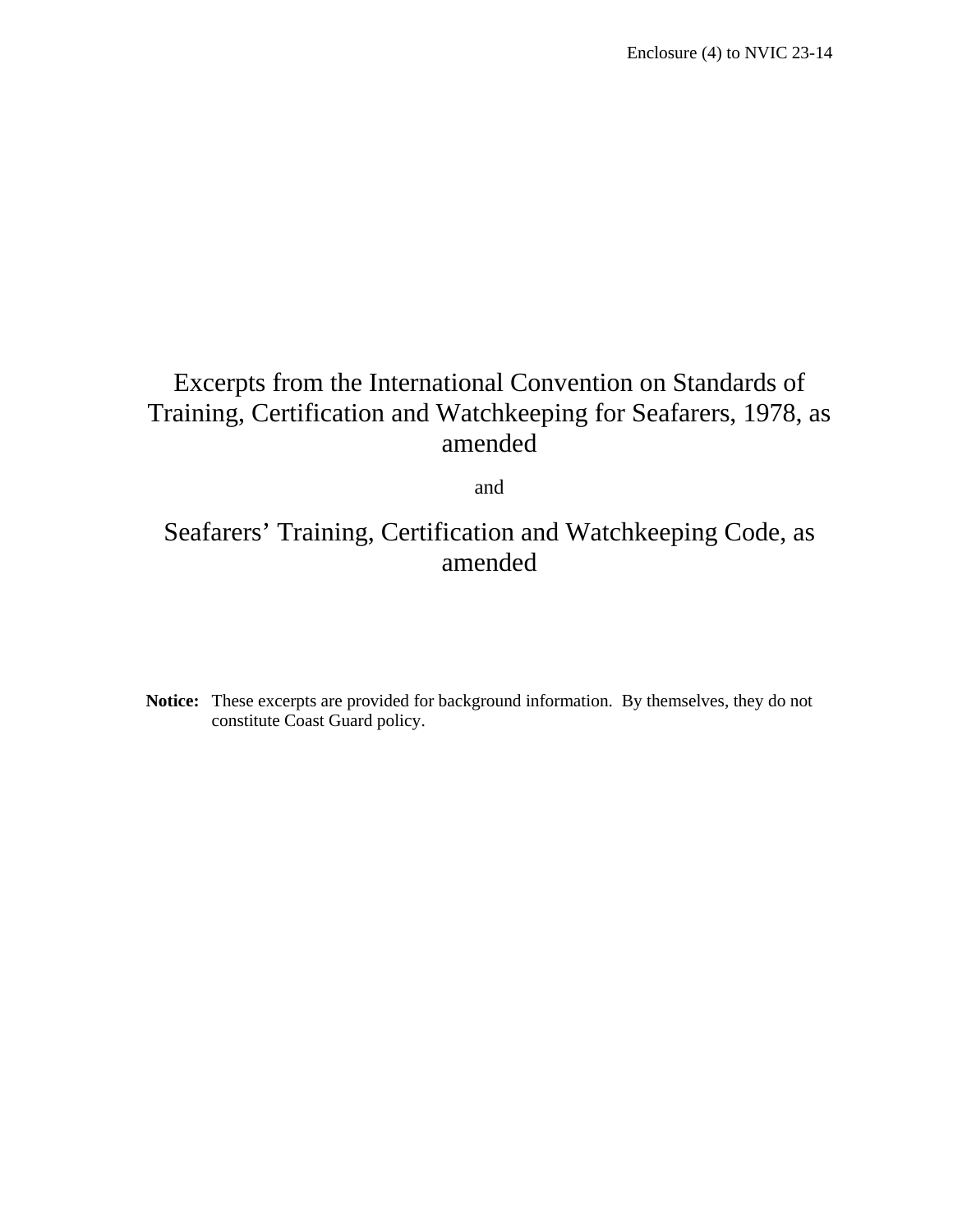#### **The Manila Amendments to the annex to the International Convention on Standards of Training, Certification and Watchkeeping for Seafarers, 1978**

#### **Chapter I**

General provisions

#### **Regulation I/6**

*Training and assessment* 

Each party shall ensure that:

- **.1** the training and assessment of seafarers, as required under the Convention, are administered, supervised and monitored in accordance with the provisions of section A-I/6 of the STCW Code; and
- **.2** those responsible for the training and assessment of competence of seafarers, as required under the Convention, are appropriately qualified in accordance with the provisions of section A-I/6 of the STCW Code for the type and level of training and assessment involved.

#### **Regulation I/12**

*Use of Simulators* 

**1** The performance standards and other provisions set forth in section A-I/12 and such other requirements as are prescribed in part A pf the STCW Code for any certificate concerned shall be complied with in respect of:

- **.1** all mandatory simulator-based training;
- **.2** any assessment of competency required by part A of the STCW Code which is carried out by means of a simulator; and
- **.3** any demonstration, by means of a simulator, of continued proficiency required by part A of the STCW Code.

#### **Chapter III**

Standards regarding the engine department

#### **Regulation III/6**

*Mandatory minimum requirements for certification of electro-technical officers* 

**1** Every electro-technical officer serving on a seagoing ship powered by main propulsion machinery of 750 kW propulsion power or more shall hold a certificate of competency.

- **2** Every candidate for certification shall:
	- **.1** be not less than 18 years of age;
	- **.2** have completed not less than 12 months of combined workshop skills training and approved seagoing service of which not less than 6 months shall be seagoing service as part of an approved training programme which meets the requirements of section A-III/6 of the STCW Code and is documented in an approved training record book, or otherwise not less than 36 months of combined workshop skills training and approved seagoing service of which not less than 30 months shall be seagoing service in the engine department;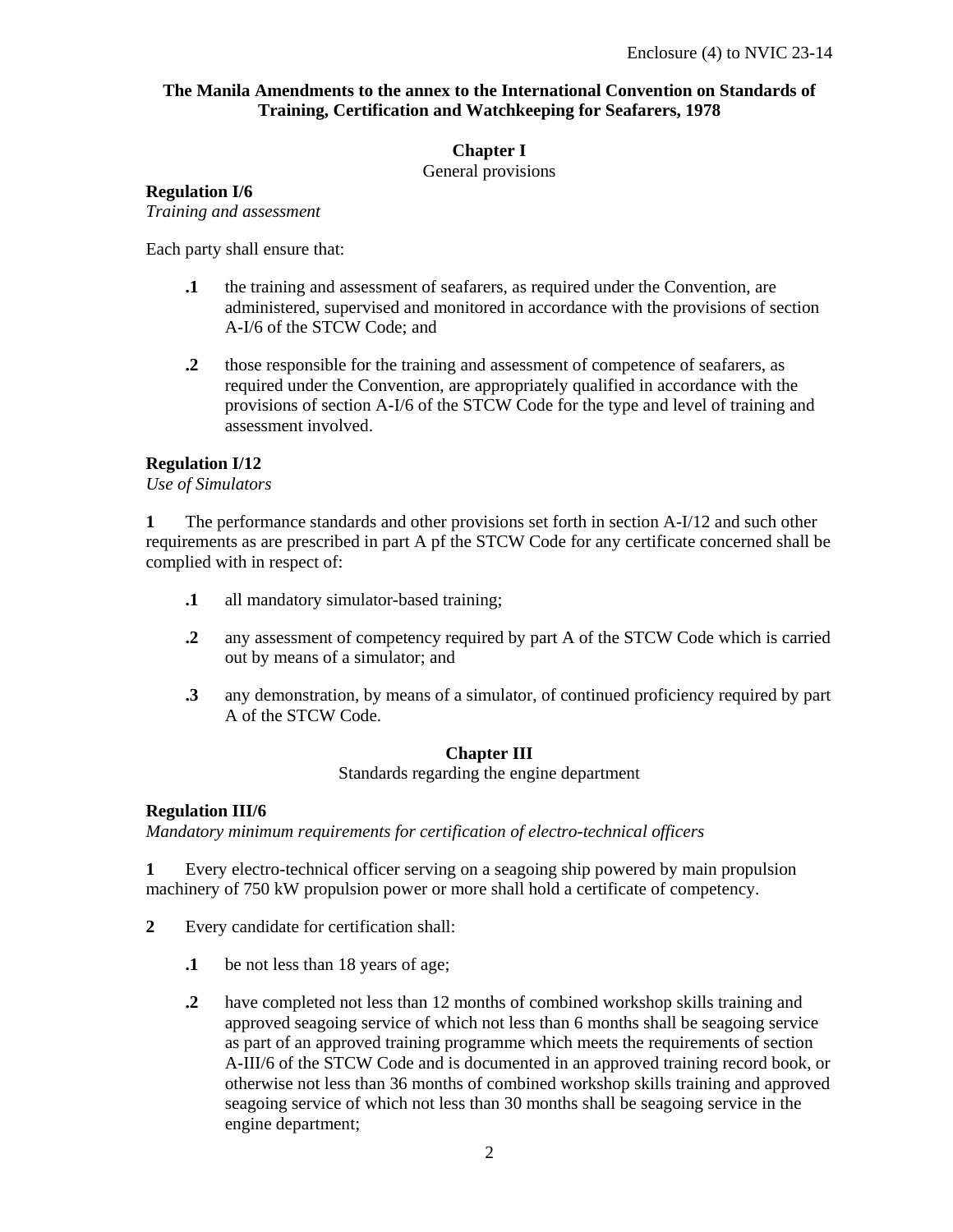- **.3** have completed approved education and training and meet the standard of competence specified in section A-III/6 of the STCW Code; and
- **.4** meet the standard of competence specified in section A-VI/1, paragraph 2, section A-VI/2, paragraphs 1 to 4, section A-VI/3, paragraphs 1 to 4 and section A-VI/4, paragraphs 1 to 3 of the STCW Code.

**3** Every Party shall compare the standard of competence which it required of electrotechnical officers for certificates issued before 1 January 2012 with those specified for the certificate in section A-III/6 of the STCW Code, and shall determine the need for requiring those personnel to update their qualifications.

**4** Seafarers may be considered by the Party to have met the requirements of this regulation if they have served in a relevant capacity on board a ship for a period of not less than 12 months within the last 60 months preceding the entry into force of this regulation for that Party and meet the standard of competence specified in section A-III/6 of the STCW Code.

**5** Notwithstanding the above requirements of paragraph 1 to 4, a suitably qualified person may be considered by a Party to be able to perform certain functions of section A-III/6.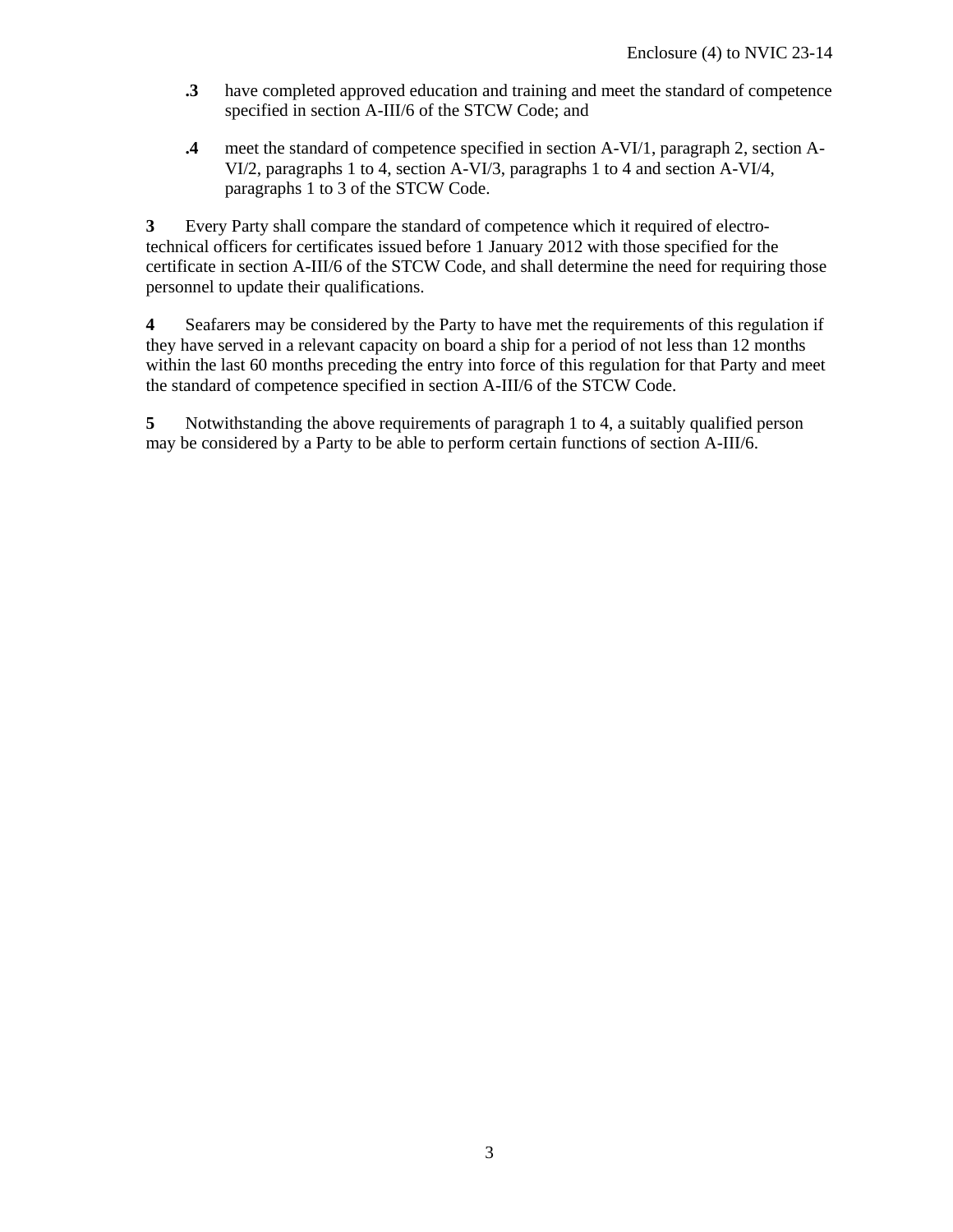#### **The Manila Amendments to the Seafarers' Training, Certification and Watchkeeping (STCW) Code**

#### **Chapter I**

Standards regarding general provisions

#### **Section A-I/6**  *Training and assessment*

**1** Each Party shall ensure that all training and assessment of seafarers for certification under the Convention is:

- **.1** structured in accordance with written programmes, including such methods and media of delivery, procedures, and course material as are necessary to achieve the prescribed standard of competence; and
- **.2** conducted, monitored, evaluated and supported by persons qualified in accordance with paragraphs 4, 5 and 6.

**2** Persons conducting in-service training or assessment on board ship shall only do so when such training or assessment will not adversely affect the normal operation of the ship and they can dedicate their time and attention to training or assessment.

#### **Qualifications of instructors, supervisors and assessors**

**3** Each Party shall ensure that instructors, supervisors and assessors are appropriately qualified for the particular types and levels of training or assessment of competence of seafarers either on board or ashore, as required under the Convention, in accordance with the provisions of this section.

#### **In-service training**

-

**4** Any person conducting in-service training of a seafarer, either on board or ashore, which is intended to be used in qualifying for certification under the Convention, shall:

- **.1** have an appreciation of the training programme and an understanding of the specific training objectives for the particular type of training being conducted;
- **.2** be qualified in the task for which training is being conducted; and
- **.3** if conducting training using a simulator:
	- **.3.1** have received appropriate guidance in instructional techniques involving the use of simulators; and
	- **.3.2** have gained practical operational experience on the particular type of simulator being used.

**5** Any person responsible for the supervision of in-service training of a seafarer intended to be used in qualifying for certification under the Convention shall have a full understanding of the training programme and the specific objectives for each type of training being conducted.

<sup>×</sup> The relevant IMO Model Course(s) may be of assistance in the preparation of courses.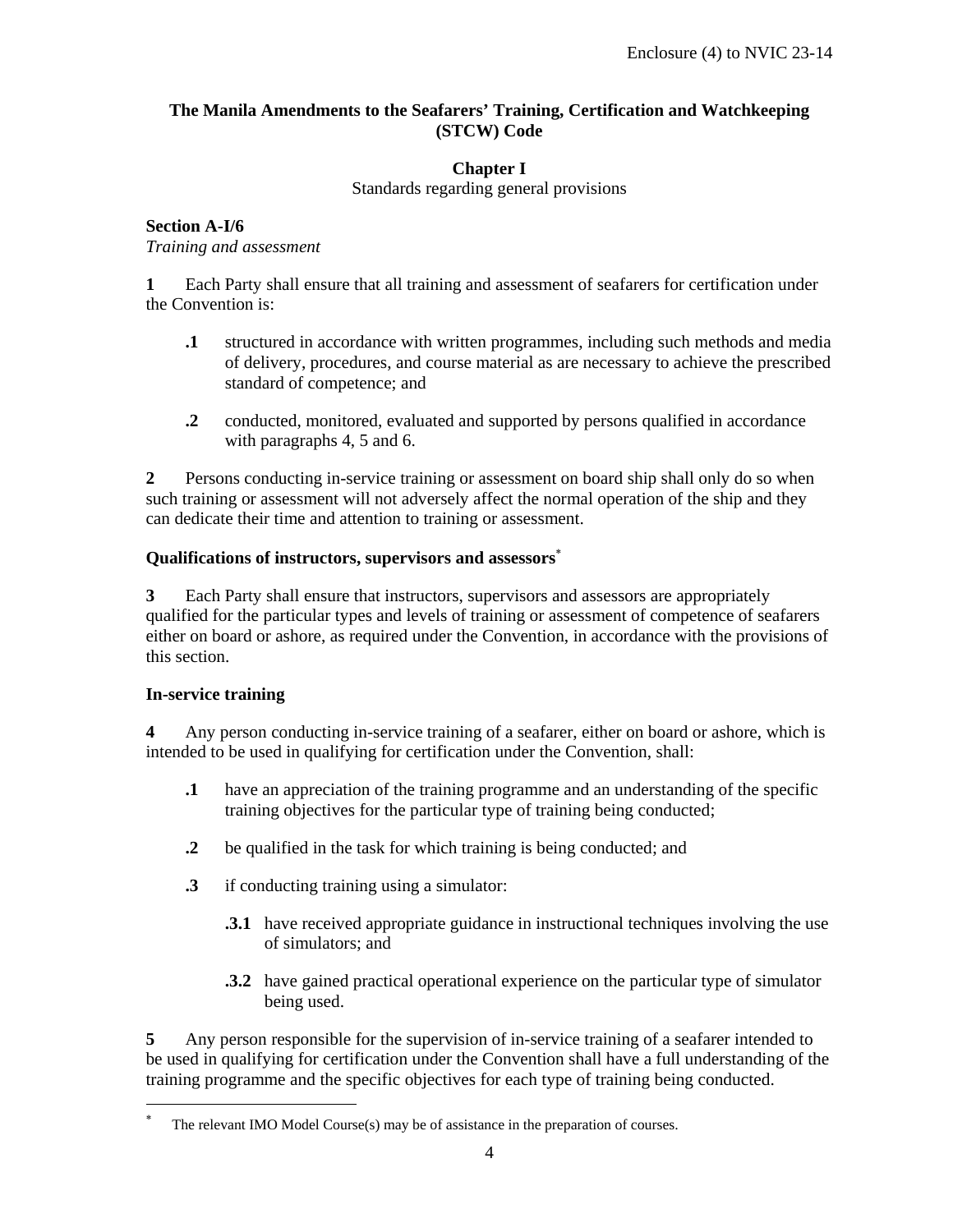#### **Assessment of competence**

**6** Any person conducting in-service assessment of competence of a seafarer, either on board or ashore, which is intended to be used in qualifying for certification under the Convention, shall:

- **.1** have an appropriate level of knowledge and understanding of the competence to be assessed;
- **.2** be qualified in the task for which the assessment is being made;
- **.3** have received appropriate guidance in assessment methods and practice;
- **.4** have gained practical assessment experience; and
- **.5** if conducting assessment involving the use of simulators, have gained practical assessment experience on the particular type of simulator under the supervision and to the satisfaction of an experienced assessor.

#### **Training and assessment within an institution**

**7** Each Party which recognizes a course of training, a training institution, or a qualification granted by a training institution, as part of its requirements for the issue of a certificate required under the Convention, shall ensure that the qualifications and experience of instructors and assessors are covered in the application of the quality standard provisions of section A-I/8. Such qualification, experience and application of quality standards shall incorporate appropriate training in instructional techniques, and training and assessment methods and practice, and shall comply with all applicable requirements of paragraphs 4 to 6.

#### **Section A-I/12**

*Standards governing the use of simulators* 

#### **Part 1 Performance standards**

#### **General performance standards for simulators used in training**

- **1** Each Party shall ensure that any simulator used for mandatory simulator-based training shall:
	- **.1** be suitable for the selected objectives and training tasks;
	- **.2** be capable of simulating the operating capabilities of shipboard equipment concerned, to a level of physical realism appropriate to training objectives, and include the capabilities, limitations and possible errors of such equipment;
	- **.3** have sufficient behavioural realism to allow a trainee to acquire the skills appropriate to the training objectives;
	- **.4** provide a controlled operating environment, capable of producing a variety of conditions, which may include emergency, hazardous or unusual situations relevant to the training objectives;
	- **.5** provide an interface through which a trainee can interact with the equipment, the simulated environment and, as appropriate, the instructor; and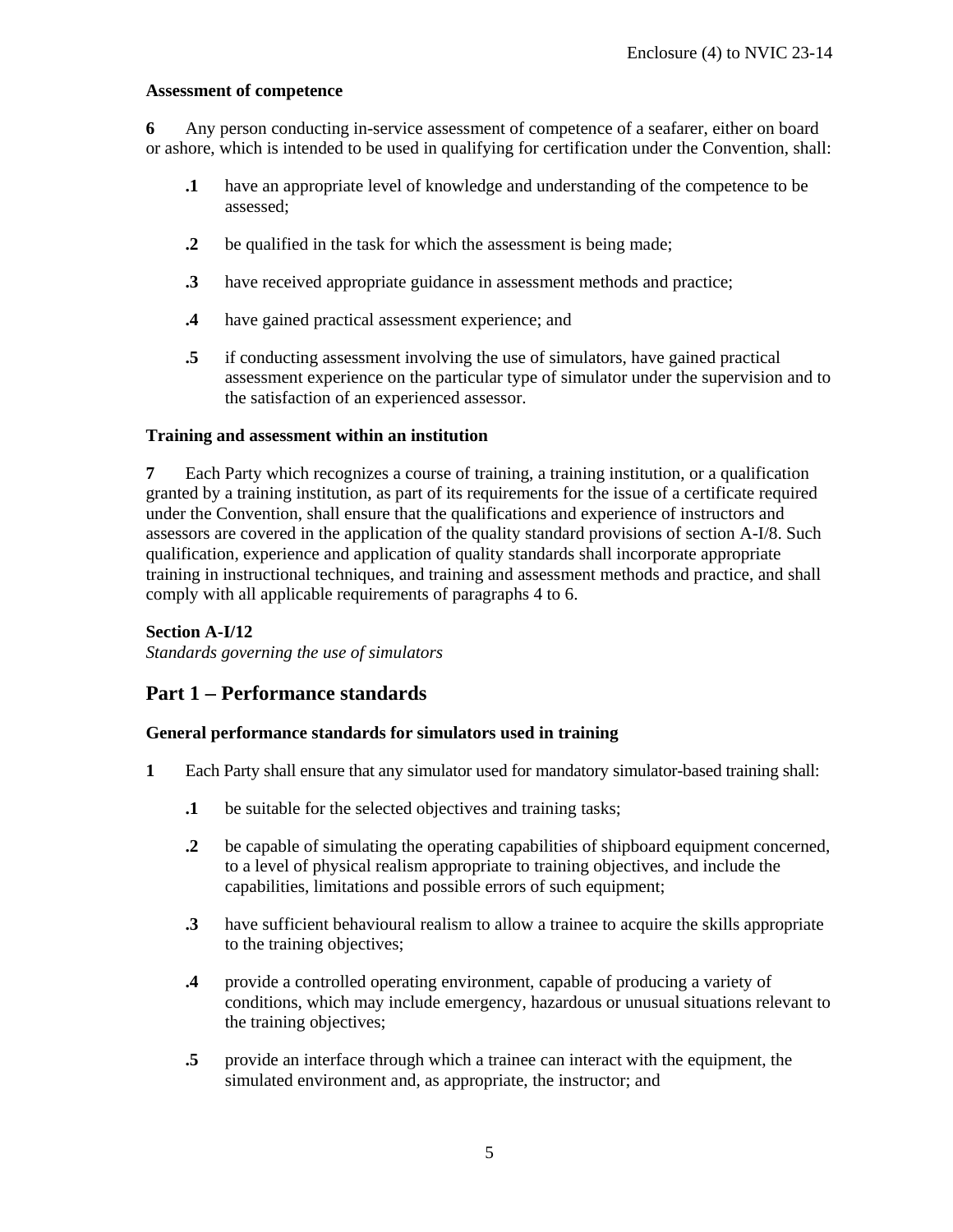**.6** permit an instructor to control, monitor and record exercises for the effective debriefing of trainees.

#### **General performance standards for simulators used in assessment of competence**

**2** Each Party shall ensure that any simulator used for the assessment of competence required under the Convention or for any demonstration of continued proficiency so required shall:

- **.1** be capable of satisfying the specified assessment objectives;
- **.2** be capable of simulating the operational capabilities of the shipboard equipment concerned to a level of physical realism appropriate to the assessment objectives, and include the capabilities, limitations and possible errors of such equipment;
- **.3** have sufficient behavioural realism to allow a candidate to exhibit the skills appropriate to the assessment objectives;
- **.4** provide an interface through which a candidate can interact with the equipment and simulated environment;
- **.5** provide a controlled operating environment, capable of producing a variety of conditions, which may include emergency, hazardous or unusual situations relevant to assessment objectives; and
- **.6** permit an assessor to control, monitor and record exercises for the effective assessment of the performance of candidates.

\* \* \* \* \*

#### **Part 2 Other provisions**

#### **Simulator training objectives**

**6** Each Party shall ensure that the aims and objectives of simulator-based training are defined within an overall training programme and that specific training objectives and tasks are selected so as to relate as closely as possible to shipboard tasks and practices.

#### **Training procedures**

- 7 In conducting mandatory simulator-based training, instructors shall ensure that:
	- **.1** trainees are adequately briefed beforehand on the exercise objectives and tasks and are given sufficient planning time before the exercise starts;
	- **.2** trainees have adequate familiarization time on the simulator and with its equipment before any training or assessment exercise commences;
	- **.3** guidance given and exercise stimuli are appropriate to the selected exercise objectives and tasks and to the level of trainee experience;
	- **.4** exercises are effectively monitored, supported as appropriate by audio and visual observation of trainee activity and pre- and post-exercise evaluation reports;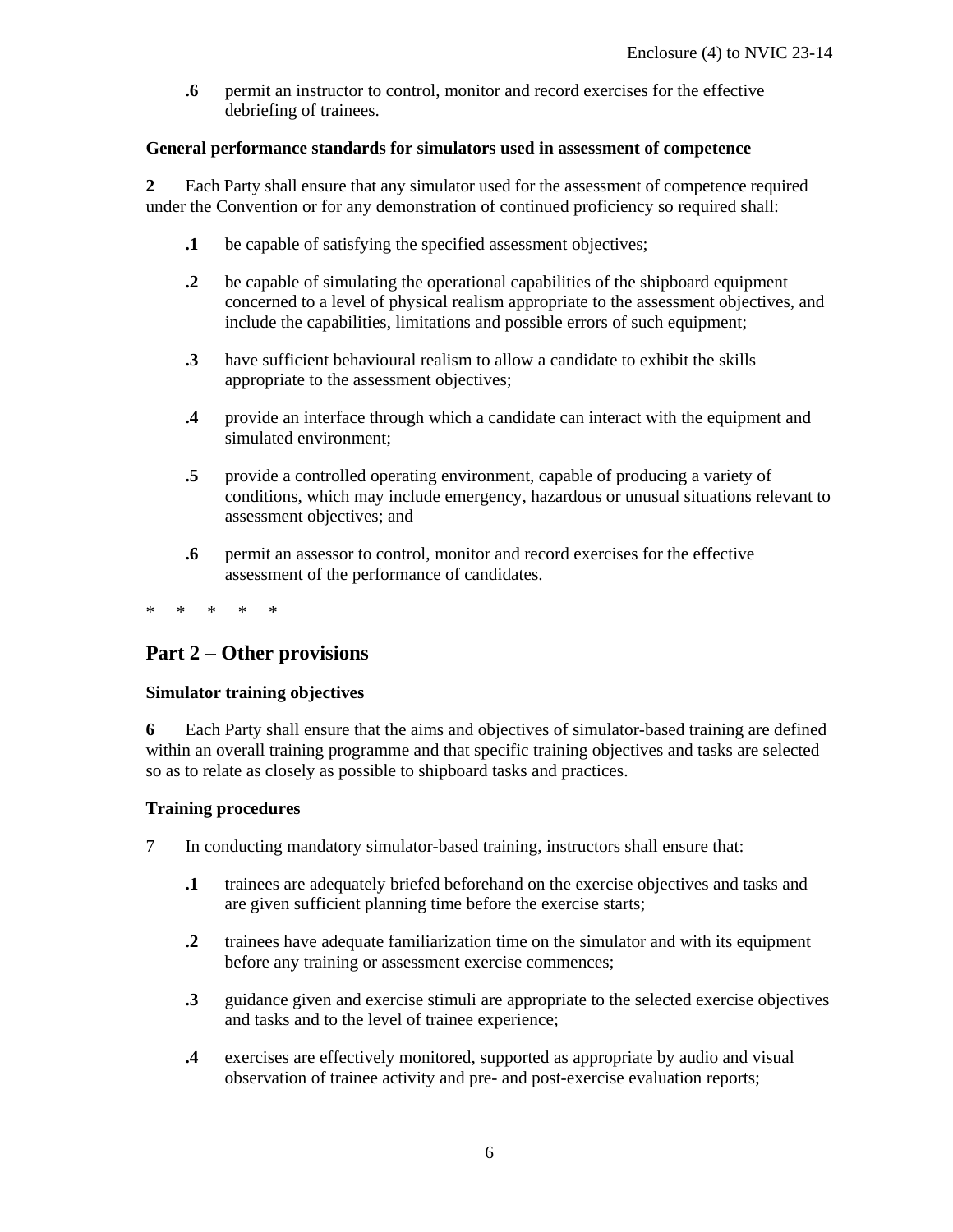- **.5** trainees are effectively debriefed to ensure that training objectives have been met and that operational skills demonstrated are of an acceptable standard;
- **.6** the use of peer assessment during debriefing is encouraged; and
- **.7** simulator exercises are designed and tested so as to ensure their suitability for the specified training objectives.

#### **Assessment procedures**

**8** Where simulators are used to assess the ability of candidates to demonstrate levels of competency, assessors shall ensure that:

- **.1** performance criteria are identified clearly and explicitly and are valid and available to the candidates;
- **.2** assessment criteria are established clearly and are explicit to ensure reliability and uniformity of assessment and to optimize objective measurement and evaluation, so that subjective judgements are kept to the minimum;
- **.3** candidates are briefed clearly on the tasks and/or skills to be assessed and on the tasks and performance criteria by which their competency will be determined;
- **.4** assessment of performance takes into account normal operating procedures and any behavioural interaction with other candidates on the simulator or with simulator staff;
- **.5** scoring or grading methods to assess performance are used with caution until they have been validated; and
- **.6** the prime criterion is that a candidate demonstrates the ability to carry out a task safely and effectively to the satisfaction of the assessor.

#### **Qualifications of instructors and assessors**\*

**9** Each Party shall ensure that instructors and assessors are appropriately qualified and experienced for the particular types and levels of training and corresponding assessment of competence as specified in regulation I/6 and section A-I/6.

#### **Chapter III**

Standards regarding the engine department

#### **Section A-III/6**

*Mandatory minimum requirements for certification of electro-technical officers* 

#### **Training**

-

**1** The education and training required by paragraph 2.3 of regulation III/6 shall include training in electronic and electrical workshop skills relevant to the duties of electro-technical officer.

<sup>\*</sup> The relevant IMO Model Course(s) and resolution MSC.64(67), *Recommendations on new and amended performance standards*, may be of assistance in the preparation of courses.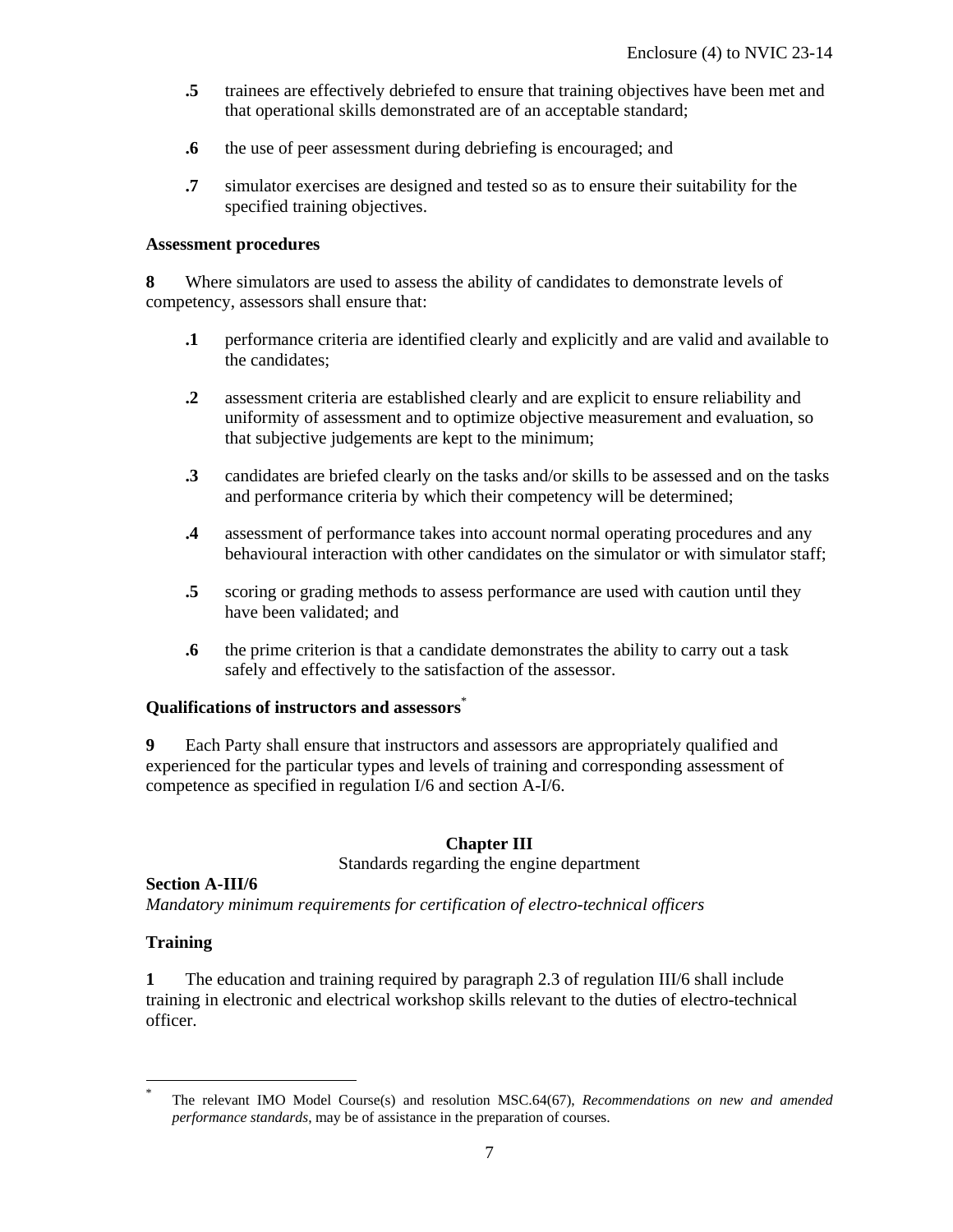#### **Onboard training**

**2** Every candidate for certification as electro-technical officer shall follow an approved programme of onboard training which:

- **.1** ensures that, during the required period of seagoing service, the candidate receives systematic practical training and experience in the tasks, duties and responsibilities of an electro-technical officer;
- **.2** is closely supervised and monitored by qualified and certificated officers aboard the ships in which the approved seagoing service is performed; and
- **.3** is adequately documented in a training record book.

#### **Standard of competence**

**3** Every candidate for certification as electro-technical officer shall be required to demonstrate the ability to undertake the tasks, duties and responsibilities listed in column 1 of table A-III/6.

**4** The minimum knowledge, understanding and proficiency required for certification is listed in column 2 of table A-III/6 and it shall take into account the guidance given in part B of this Code.

**5** Every candidate for certification shall be required to provide evidence of having achieved the required standard of competence tabulated in columns 3 and 4 of table A-III/6.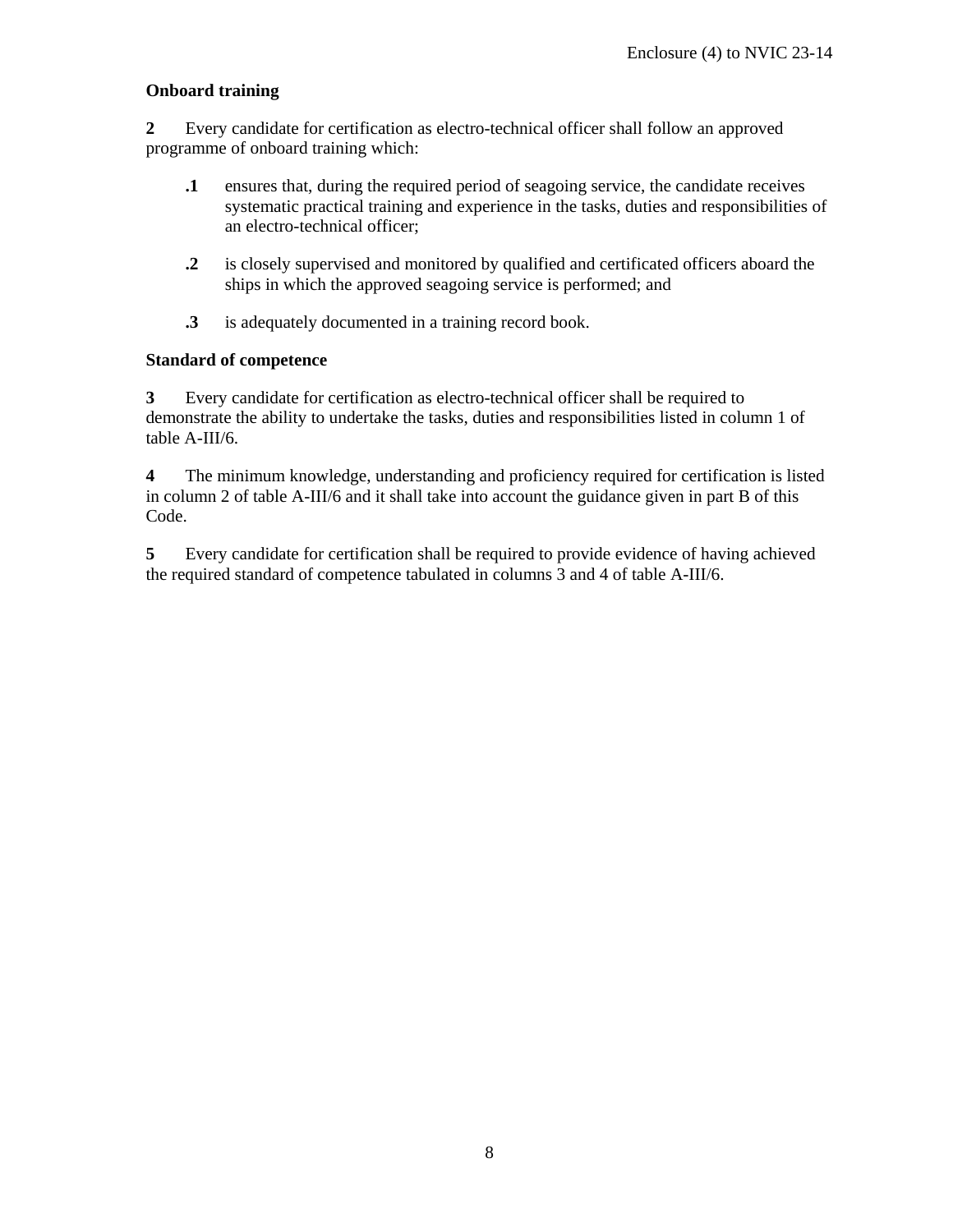#### **Table A-III/6**

*Specification of minimum standard of competence for electro-technical officers* 

| <b>Column 1</b>                                                                 | Column 2                                                                                                                                                                                                                                                                                                                                                    | Column 3                                                                                                                                                                                                                                                                                                                                      | Column 4                                                                                                                                                       |
|---------------------------------------------------------------------------------|-------------------------------------------------------------------------------------------------------------------------------------------------------------------------------------------------------------------------------------------------------------------------------------------------------------------------------------------------------------|-----------------------------------------------------------------------------------------------------------------------------------------------------------------------------------------------------------------------------------------------------------------------------------------------------------------------------------------------|----------------------------------------------------------------------------------------------------------------------------------------------------------------|
| Competence                                                                      | Knowledge,                                                                                                                                                                                                                                                                                                                                                  | <b>Methods for</b>                                                                                                                                                                                                                                                                                                                            | <b>Criteria</b> for                                                                                                                                            |
|                                                                                 | understanding and                                                                                                                                                                                                                                                                                                                                           | demonstrating                                                                                                                                                                                                                                                                                                                                 | evaluating competence                                                                                                                                          |
|                                                                                 |                                                                                                                                                                                                                                                                                                                                                             |                                                                                                                                                                                                                                                                                                                                               |                                                                                                                                                                |
| Monitor the<br>operation of<br>electrical,<br>electronic and<br>control systems | proficiency<br>Basic understanding of the<br>operation of mechanical<br>engineering systems,<br>including:<br>prime movers, including<br>$\cdot$ 1<br>main propulsion plant<br>engine-room auxiliary<br>.2<br>machinery<br>.3<br>steering systems<br>cargo handling systems<br>.4<br>deck machinery<br>.5<br>hotel systems<br>.6<br>Basic knowledge of heat | competence<br><b>Examination</b> and<br>assessment of evidence<br>obtained from one or more<br>of the following:<br>approved in-service<br>$\cdot$<br>experience<br>$\cdot$ 2<br>approved training ship<br>experience<br>$\cdot$ 3<br>approved simulator<br>training, where<br>appropriate<br>approved laboratory<br>.4<br>equipment training | Operation of equipment<br>and system is in<br>accordance with operating<br>manuals<br>Performance levels are in<br>accordance with technical<br>specifications |
|                                                                                 | transmission, mechanics and<br>hydromechanics<br>Knowledge of:<br>Electro-technology and<br>electrical machines theory<br>Fundamentals of electronics<br>and power electronics<br>Electrical power distribution<br>boards and electrical<br>equipment<br>Fundamentals of automation,<br>automatic control systems and<br>technology                         |                                                                                                                                                                                                                                                                                                                                               |                                                                                                                                                                |

#### **Function: Electrical, electronic and control engineering at the operational level**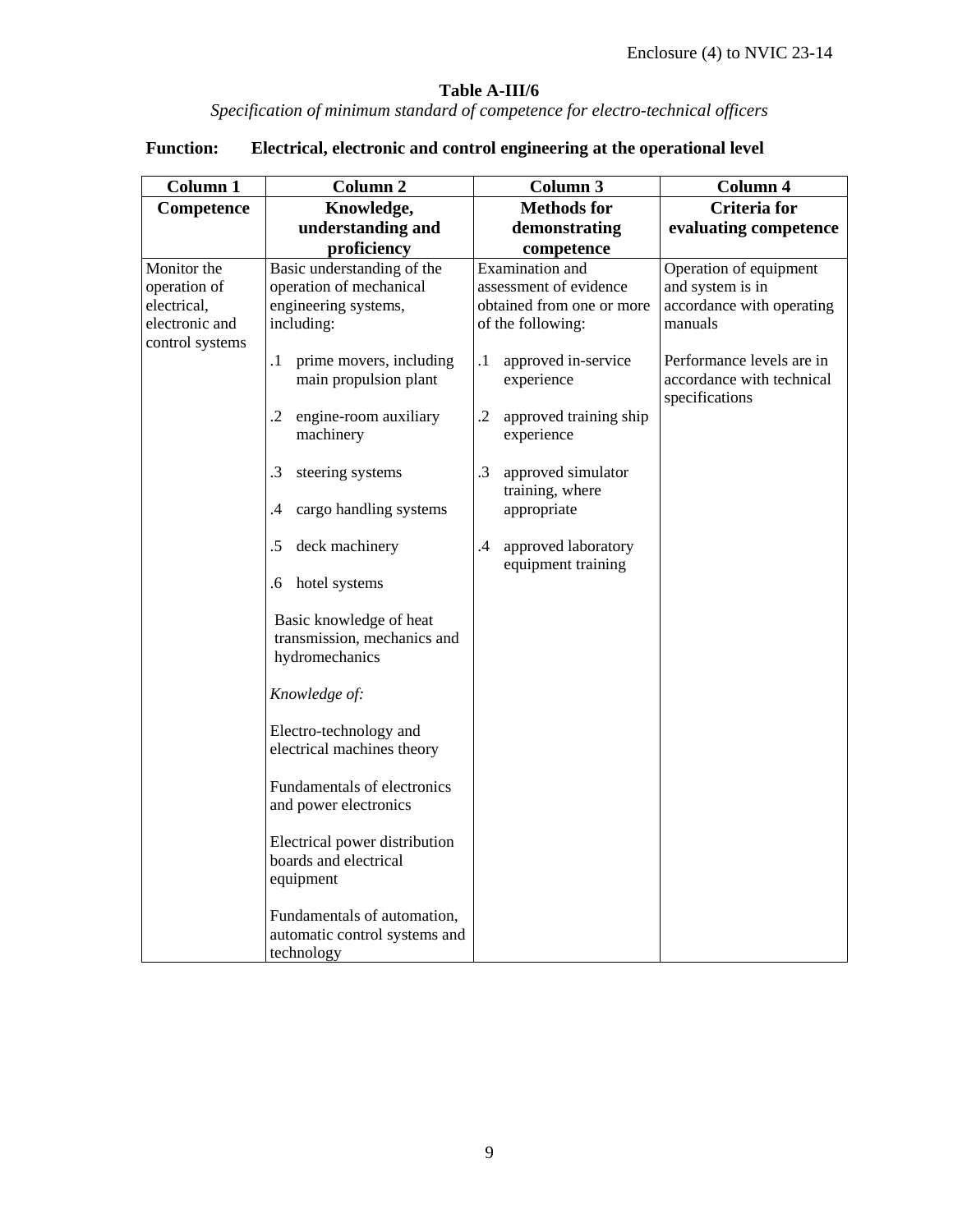| Column 1                                                                         | Column <sub>2</sub>                                                                                                | <b>Column 3</b>                                                                             | Column 4                                                                                                                   |
|----------------------------------------------------------------------------------|--------------------------------------------------------------------------------------------------------------------|---------------------------------------------------------------------------------------------|----------------------------------------------------------------------------------------------------------------------------|
| Competence                                                                       | Knowledge,                                                                                                         | <b>Methods for</b>                                                                          | <b>Criteria</b> for                                                                                                        |
|                                                                                  | understanding and                                                                                                  | demonstrating                                                                               | evaluating competence                                                                                                      |
|                                                                                  | proficiency                                                                                                        | competence                                                                                  |                                                                                                                            |
| Monitor the<br>operation of                                                      | Instrumentation, alarm and<br>monitoring systems                                                                   |                                                                                             |                                                                                                                            |
| electrical,                                                                      |                                                                                                                    |                                                                                             |                                                                                                                            |
| electronic and                                                                   | <b>Electrical drives</b>                                                                                           |                                                                                             |                                                                                                                            |
| control systems<br>(continued)                                                   | Technology of electrical<br>materials                                                                              |                                                                                             |                                                                                                                            |
|                                                                                  | Electro-hydraulic and<br>electro-pneumatic control<br>systems                                                      |                                                                                             |                                                                                                                            |
|                                                                                  | Appreciation of the hazards<br>and precautions required for<br>the operation of power<br>systems above 1,000 volts |                                                                                             |                                                                                                                            |
| Monitor the<br>operation of<br>automatic control<br>systems of<br>propulsion and | Preparation of control systems<br>of propulsion and auxiliary<br>machinery for operation                           | Examination and<br>assessment of evidence<br>obtained from one or more<br>of the following: | Surveillance of main<br>propulsion plant and<br>auxiliary systems is<br>sufficient to maintain safe<br>operation condition |
| auxiliary<br>machinery                                                           |                                                                                                                    | approved in-service<br>$\cdot$<br>experience                                                |                                                                                                                            |
|                                                                                  |                                                                                                                    | $\cdot$<br>approved training ship<br>experience                                             |                                                                                                                            |
|                                                                                  |                                                                                                                    | .3<br>approved simulator<br>training, where<br>appropriate                                  |                                                                                                                            |
|                                                                                  |                                                                                                                    | approved laboratory<br>.4<br>equipment training                                             |                                                                                                                            |
| Operate<br>generators<br>distribution<br>and<br>systems                          | Coupling, load sharing and<br>changing over generators                                                             | Examination and<br>assessment of evidence<br>obtained from one or more<br>of the following: | Operations are planned and<br>carried out in accordance<br>with operating manuals,<br>established rules and                |
|                                                                                  | Coupling and breaking<br>connection between<br>switchboards and distribution                                       | $\cdot$<br>approved in-service<br>experience                                                | procedures to ensure safety<br>of operations                                                                               |
|                                                                                  | panels                                                                                                             | $\cdot$ .2<br>approved training ship<br>experience                                          | <b>Electrical distribution</b><br>systems can be understood<br>and explained with<br>drawings/instructions                 |
|                                                                                  |                                                                                                                    | $\cdot$ 3<br>approved simulator<br>training, where<br>appropriate                           |                                                                                                                            |
|                                                                                  |                                                                                                                    | approved laboratory<br>$\cdot$<br>equipment training                                        |                                                                                                                            |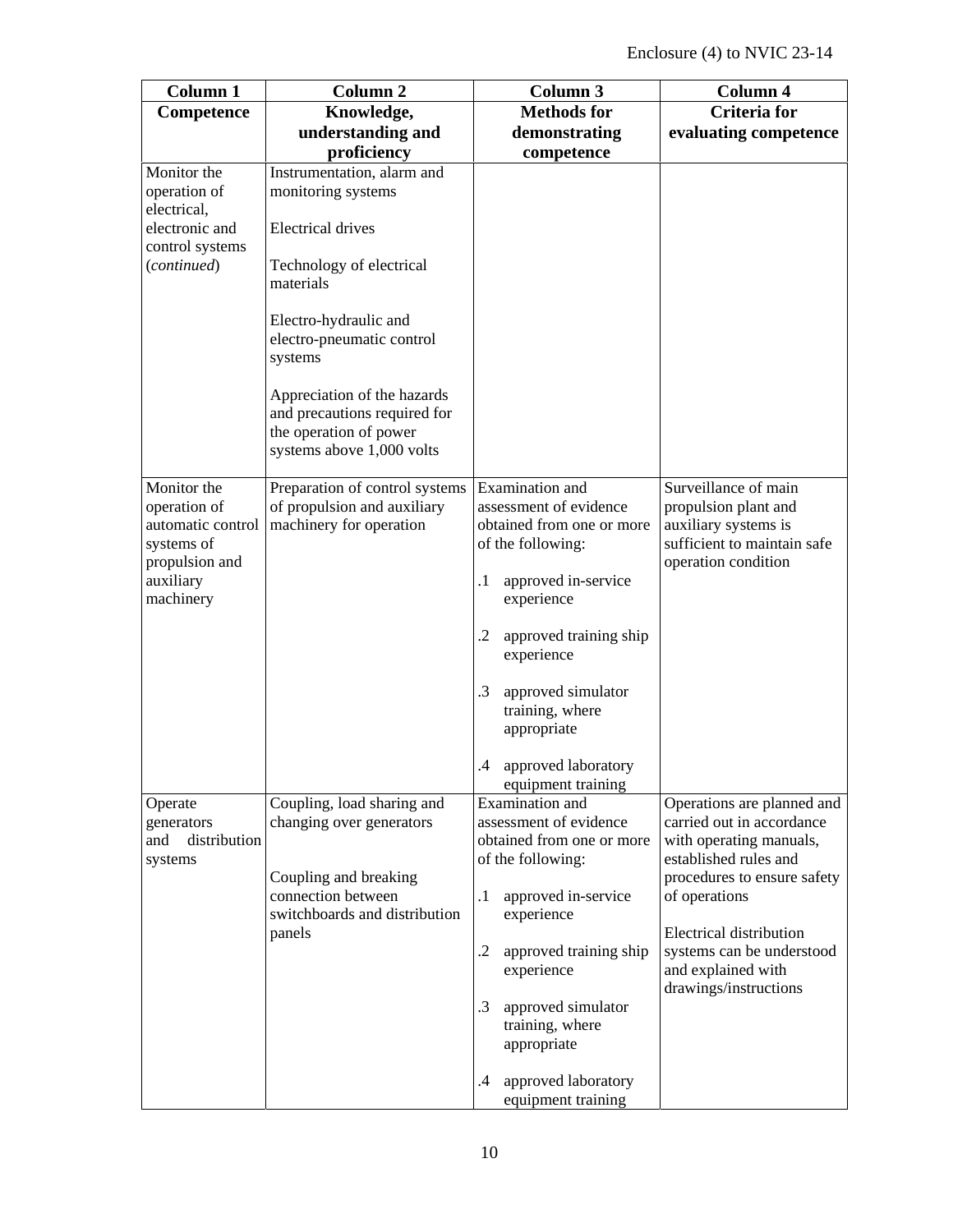| Column 1                                                             | Column <sub>2</sub>                                                                                                                                                                                                                                                                                                               | Column 3                                                                                                                                                                                                                                                                                                        | Column 4                                                                                                                                                    |
|----------------------------------------------------------------------|-----------------------------------------------------------------------------------------------------------------------------------------------------------------------------------------------------------------------------------------------------------------------------------------------------------------------------------|-----------------------------------------------------------------------------------------------------------------------------------------------------------------------------------------------------------------------------------------------------------------------------------------------------------------|-------------------------------------------------------------------------------------------------------------------------------------------------------------|
| Competence                                                           | Knowledge,                                                                                                                                                                                                                                                                                                                        | <b>Methods for</b>                                                                                                                                                                                                                                                                                              | <b>Criteria</b> for                                                                                                                                         |
|                                                                      | understanding and                                                                                                                                                                                                                                                                                                                 | demonstrating                                                                                                                                                                                                                                                                                                   | evaluating competence                                                                                                                                       |
|                                                                      | proficiency                                                                                                                                                                                                                                                                                                                       | competence                                                                                                                                                                                                                                                                                                      |                                                                                                                                                             |
| Operate and<br>maintain power<br>systems in excess<br>of 1,000 volts | Theoretical knowledge<br>High-voltage technology<br>Safety precautions and<br>procedures<br>Electrical propulsion of the<br>ships, electrical motors and<br>control systems<br>Practical knowledge<br>Safe operation and maintenance<br>of high-voltage systems,<br>including knowledge of the<br>special technical type of high- | Examination and<br>assessment of evidence<br>obtained from one or more<br>of the following:<br>$\cdot$<br>approved in-service<br>experience<br>.2<br>approved training ship<br>experience<br>.3<br>approved simulator<br>training, where<br>appropriate<br>$\cdot$<br>approved laboratory<br>equipment training | Operations are planned and<br>carried out in accordance<br>with operating manuals,<br>established rules and<br>procedures to ensure safety<br>of operations |
| Operate<br>computers and<br>computer<br>networks on<br>ships         | voltage systems and the danger<br>resulting from operational<br>voltage of more than 1,000 volts<br>Understanding of:<br>main features of data<br>$\cdot$<br>processing<br>construction and use of<br>$\cdot$<br>computer networks on<br>ships<br>bridge-based,<br>$\cdot$ 3<br>engine-room-based and<br>commercial computer use  | Examination and<br>assessment of evidence<br>obtained from one or more<br>of the following:<br>$\cdot$<br>approved in-service<br>experience<br>.2<br>approved training ship<br>experience<br>.3<br>approved simulator<br>training, where<br>appropriate<br>.4<br>approved laboratory<br>equipment training      | Computer networks and<br>computers are correctly<br>checked and handled                                                                                     |
| Use English in<br>written and oral<br>form                           | Adequate knowledge of the<br>English language to enable the<br>officer to use engineering<br>publications and to perform<br>the officer's duties                                                                                                                                                                                  | Examination and<br>assessment of evidence<br>obtained from practical<br>instructions                                                                                                                                                                                                                            | English language<br>publications relevant to the<br>officer's duties are<br>correctly interpreted<br>Communications are clear<br>and understood             |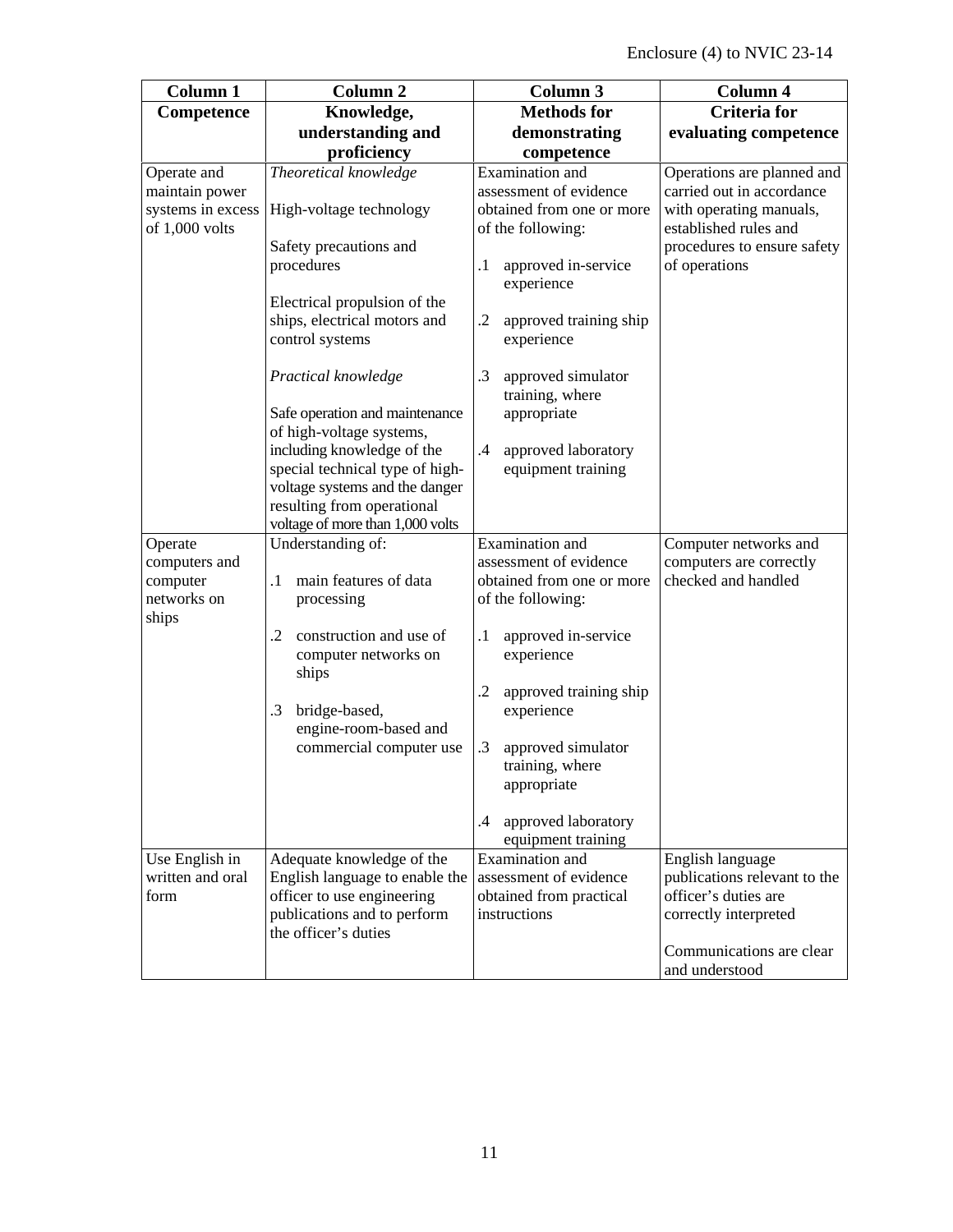| Column 1      | Column 2                  | Column <sub>3</sub>              | Column 4                   |
|---------------|---------------------------|----------------------------------|----------------------------|
| Competence    | Knowledge,                | <b>Methods</b> for               | <b>Criteria</b> for        |
|               | understanding and         | demonstrating                    | evaluating competence      |
|               | proficiency               | competence                       |                            |
| Use internal  | Operation of all internal | Examination and                  | Transmission and reception |
| communication | communication systems on  | assessment of evidence           | of messages are            |
| systems       | board                     | obtained from one or more        | consistently successful    |
|               |                           | of the following:                |                            |
|               |                           |                                  | Communication records are  |
|               |                           | approved in-service<br>$\cdot$ 1 | complete, accurate and     |
|               |                           | experience                       | comply with statutory      |
|               |                           |                                  | requirements               |
|               |                           | approved training ship<br>.2     |                            |
|               |                           | experience                       |                            |
|               |                           |                                  |                            |
|               |                           | approved simulator<br>.3         |                            |
|               |                           | training, where                  |                            |
|               |                           | appropriate                      |                            |
|               |                           |                                  |                            |
|               |                           | approved laboratory<br>.4        |                            |
|               |                           | equipment training               |                            |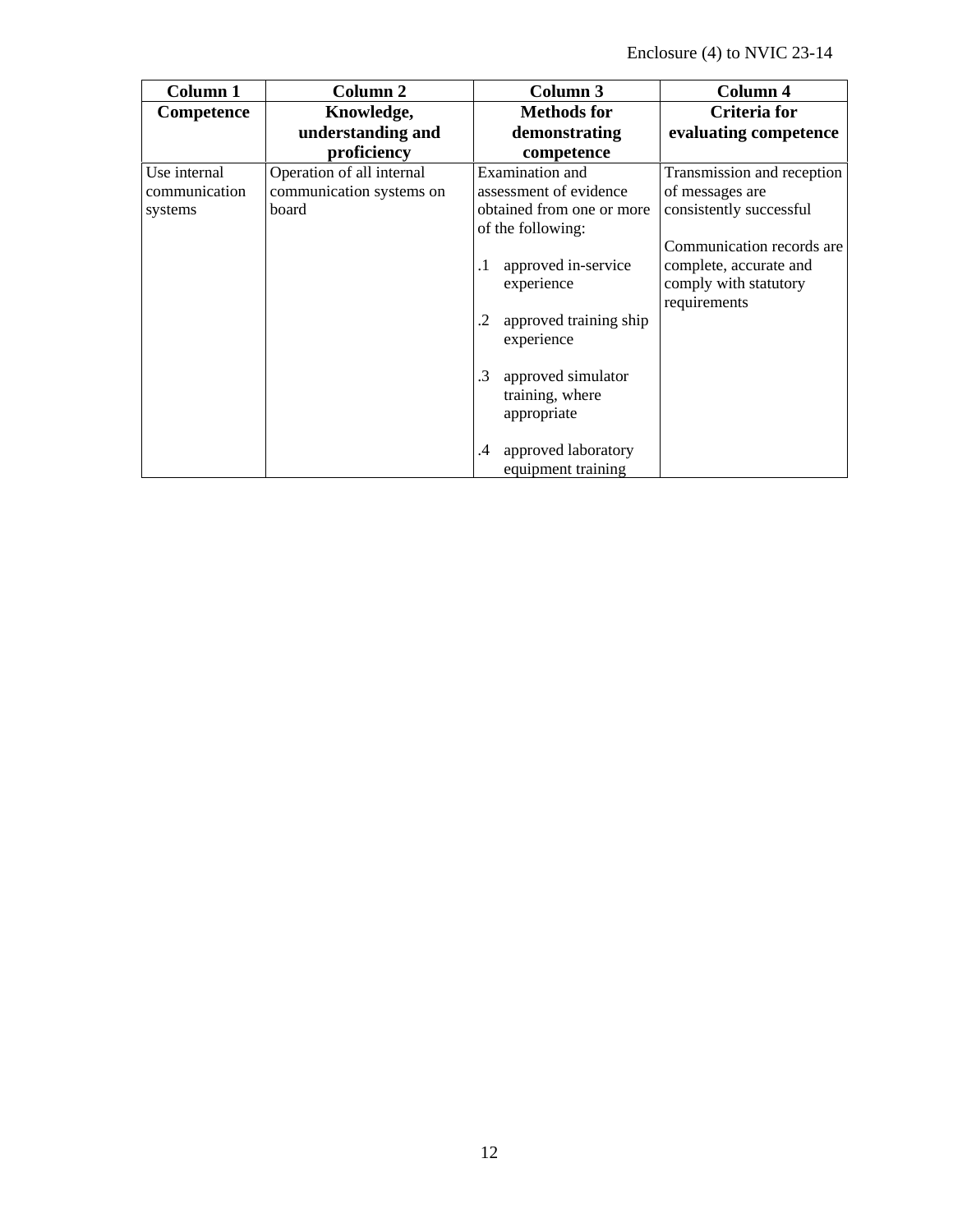| <b>Column 1</b> | <b>Column 2</b>                                    | Column 3                       | <b>Column 4</b>                  |
|-----------------|----------------------------------------------------|--------------------------------|----------------------------------|
| Competence      | Knowledge,                                         | <b>Methods for</b>             | <b>Criteria</b> for              |
|                 | understanding and                                  | demonstrating                  | evaluating competence            |
|                 | proficiency                                        | competence                     |                                  |
| Maintenance     | Safety requirements for                            | Examination and                | Safety measures for working      |
| and repair of   | working on shipboard                               | assessment of evidence         | are appropriate                  |
| electrical and  | electrical systems, including                      | obtained from one or           |                                  |
| electronic      | the safe isolation of                              | more of the following:         | Selection and use of hand tools, |
| equipment       | electrical equipment                               |                                | measuring instruments, and       |
|                 | required before personnel                          | $\cdot$<br>approved workshop   | testing equipment are            |
|                 | are permitted to work on                           | skills training                | appropriate and interpretation   |
|                 | such equipment                                     |                                | of results is accurate           |
|                 |                                                    | $\cdot$<br>approved practical  |                                  |
|                 | Maintenance and repair of                          | experience and tests           | Dismantling, inspecting,         |
|                 | electrical system equipment,                       |                                | repairing and reassembling       |
|                 | switchboards, electric                             | .3<br>approved in-service      | equipment are in accordance      |
|                 | motors, generators and DC                          | experience                     | with manuals and good practice   |
|                 | electrical systems and                             |                                |                                  |
|                 | equipment                                          | $\cdot$<br>approved training   | Reassembling and performance     |
|                 |                                                    | ship experience                | testing is in accordance with    |
|                 | Detection of electric                              |                                | manuals and good practice        |
|                 | malfunction, location of<br>faults and measures to |                                |                                  |
|                 | prevent damage                                     |                                |                                  |
|                 |                                                    |                                |                                  |
|                 | Construction and operation                         |                                |                                  |
|                 | of electrical testing and                          |                                |                                  |
|                 | measuring equipment                                |                                |                                  |
|                 |                                                    |                                |                                  |
|                 | Function and performance                           |                                |                                  |
|                 | tests of the following                             |                                |                                  |
|                 | equipment and their                                |                                |                                  |
|                 | configuration:                                     |                                |                                  |
|                 | .1 monitoring systems                              |                                |                                  |
|                 |                                                    |                                |                                  |
|                 | .2 automatic control                               |                                |                                  |
|                 | devices                                            |                                |                                  |
|                 |                                                    |                                |                                  |
|                 | .3 protective devices                              |                                |                                  |
|                 |                                                    |                                |                                  |
|                 | The interpretation of                              |                                |                                  |
|                 | electrical and electronic                          |                                |                                  |
|                 | diagrams                                           |                                |                                  |
|                 |                                                    |                                |                                  |
| Maintenance     | Appropriate electrical and                         | Examination and                | The effect of malfunctions on    |
| and repair of   | mechanical knowledge and                           | assessment of evidence         | associated plant and systems is  |
| automation and  | skills                                             | obtained from one or           | accurately identified, ship's    |
| control systems |                                                    | more of the following:         | technical drawings are correctly |
| of main         | Safety and emergency                               |                                | interpreted, measuring and       |
| propulsion and  | procedures                                         | $\cdot$<br>approved in-service | calibrating instruments are      |
| auxiliary       |                                                    | experience                     | correctly used and actions       |
| machinery       |                                                    |                                | taken are justified              |

**Function: Maintenance and repair at the operational level**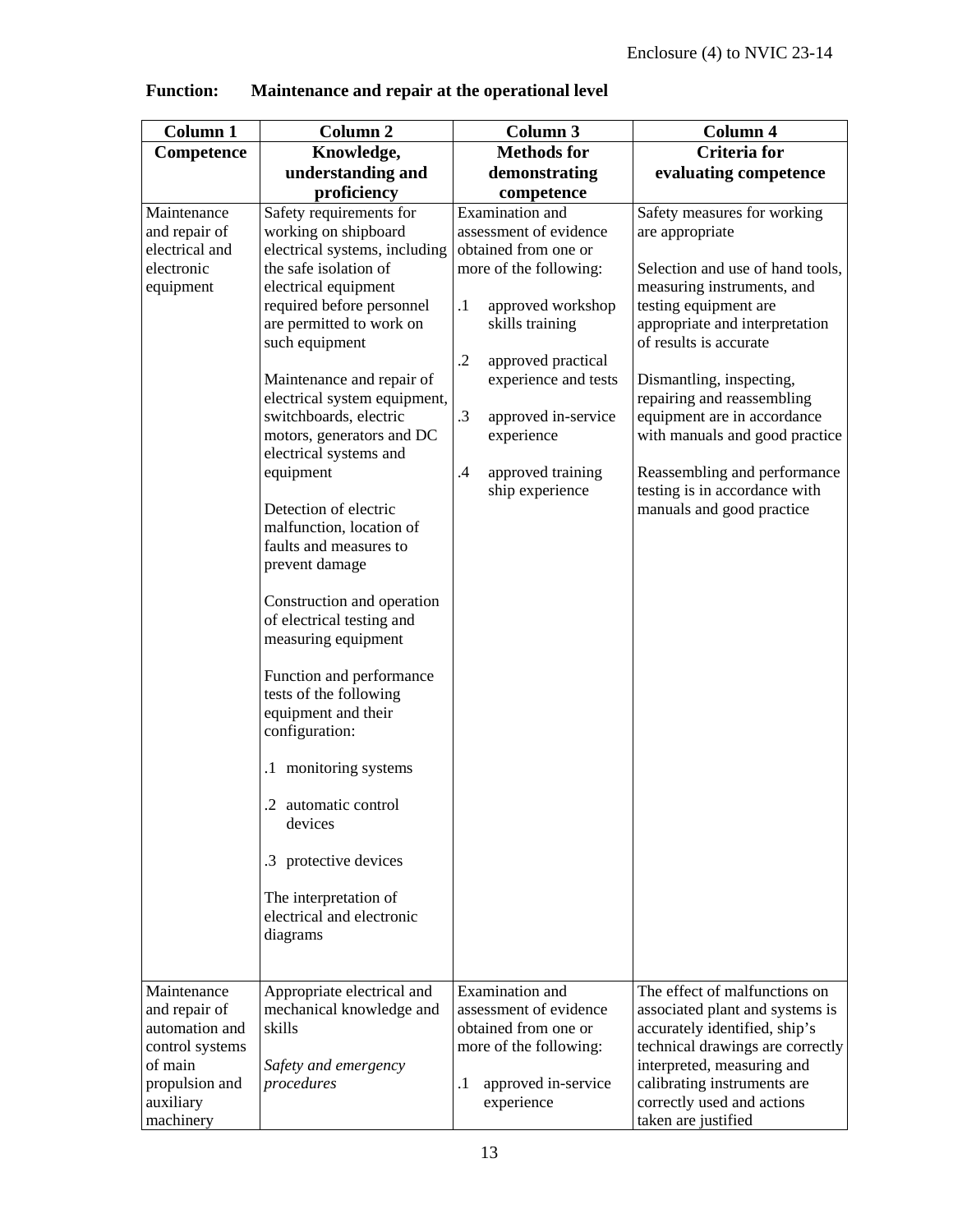| <b>Column 1</b>                                                                                           | <b>Column 2</b>                                                                                                                                                                                                                                                                                                                                                                                                                |                         | Column 3                                                                                                                                  | <b>Column 4</b>                                                                                                                                                                                                                                                                                                                                                                                                                                                                                                                                                                                                                                                                           |
|-----------------------------------------------------------------------------------------------------------|--------------------------------------------------------------------------------------------------------------------------------------------------------------------------------------------------------------------------------------------------------------------------------------------------------------------------------------------------------------------------------------------------------------------------------|-------------------------|-------------------------------------------------------------------------------------------------------------------------------------------|-------------------------------------------------------------------------------------------------------------------------------------------------------------------------------------------------------------------------------------------------------------------------------------------------------------------------------------------------------------------------------------------------------------------------------------------------------------------------------------------------------------------------------------------------------------------------------------------------------------------------------------------------------------------------------------------|
| Competence                                                                                                | Knowledge,                                                                                                                                                                                                                                                                                                                                                                                                                     |                         | <b>Methods</b> for                                                                                                                        | <b>Criteria</b> for                                                                                                                                                                                                                                                                                                                                                                                                                                                                                                                                                                                                                                                                       |
|                                                                                                           | understanding and                                                                                                                                                                                                                                                                                                                                                                                                              |                         | demonstrating                                                                                                                             | evaluating competence                                                                                                                                                                                                                                                                                                                                                                                                                                                                                                                                                                                                                                                                     |
|                                                                                                           | proficiency                                                                                                                                                                                                                                                                                                                                                                                                                    |                         | competence                                                                                                                                |                                                                                                                                                                                                                                                                                                                                                                                                                                                                                                                                                                                                                                                                                           |
|                                                                                                           | Safe isolation of equipment<br>and associated systems<br>required before personnel<br>are permitted to work on<br>such plant or equipment<br>Practical knowledge for the<br>testing, maintenance, fault<br>finding and repair<br>Test, detect faults and<br>maintain and restore<br>electrical and electronic<br>control equipment to<br>operating condition                                                                   | $\cdot$<br>.3<br>$.4\,$ | approved training ship<br>experience<br>approved simulator<br>training, where<br>appropriate<br>approved laboratory<br>equipment training | Isolation, dismantling and<br>reassembly of plant and<br>equipment are in accordance<br>with manufacturer's safety<br>guidelines and shipboard<br>instructions and legislative and<br>safety specifications. Action<br>taken leads to the restoration of<br>automation and control systems<br>by the method most suitable<br>and appropriate to the<br>prevailing circumstances and<br>conditions                                                                                                                                                                                                                                                                                         |
| Maintenance<br>and repair of<br>bridge<br>navigation<br>equipment and<br>ship<br>communication<br>systems | Knowledge of the principles<br>and maintenance procedures<br>of navigation equipment,<br>internal and external<br>communication systems<br>Theoretical knowledge:<br>Electrical and electronic<br>systems operating in<br>flammable areas<br>Practical knowledge:<br>Carrying out safe<br>maintenance and repair<br>procedures<br>Detection of machinery<br>malfunction, location of<br>faults and action to prevent<br>damage |                         |                                                                                                                                           | The effect of malfunctions on<br>associated plant and systems is<br>accurately identified, ship's<br>technical drawings are correctly<br>interpreted, measuring and<br>calibrating instruments are<br>correctly used and actions<br>taken are justified<br>Isolation, dismantling and<br>re-assembly of plant and<br>equipment are in accordance<br>with manufacturer's safety<br>guidelines and shipboard<br>instructions, legislative and<br>safety specifications. Action<br>taken leads to the restoration of<br>bridge navigation equipment<br>and ship communication<br>systems by the method most<br>suitable and appropriate to the<br>prevailing circumstances and<br>conditions |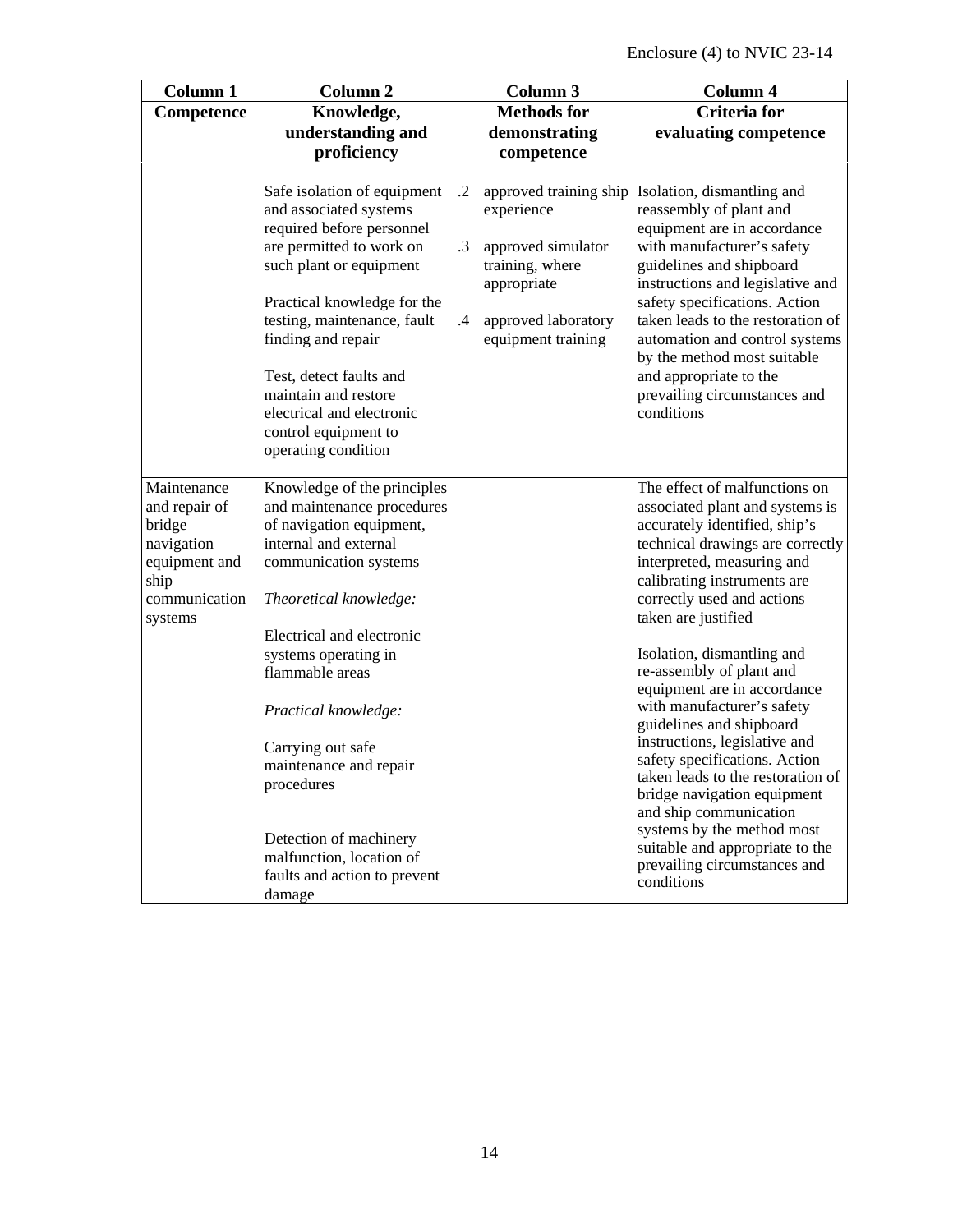| <b>Column 1</b>                                                                                                                             | <b>Column 2</b>                                                                                                                                                                                                                                                                                                                                                                                                                                                        | <b>Column 3</b>                                                                                                                                                                                                                                                                                                             | <b>Column 4</b>                                                                                                                                                                                                                                                                                                                                                                                                                                                                                                                                                                                                                                                           |
|---------------------------------------------------------------------------------------------------------------------------------------------|------------------------------------------------------------------------------------------------------------------------------------------------------------------------------------------------------------------------------------------------------------------------------------------------------------------------------------------------------------------------------------------------------------------------------------------------------------------------|-----------------------------------------------------------------------------------------------------------------------------------------------------------------------------------------------------------------------------------------------------------------------------------------------------------------------------|---------------------------------------------------------------------------------------------------------------------------------------------------------------------------------------------------------------------------------------------------------------------------------------------------------------------------------------------------------------------------------------------------------------------------------------------------------------------------------------------------------------------------------------------------------------------------------------------------------------------------------------------------------------------------|
| Competence                                                                                                                                  | Knowledge,                                                                                                                                                                                                                                                                                                                                                                                                                                                             | <b>Methods for</b>                                                                                                                                                                                                                                                                                                          | <b>Criteria</b> for                                                                                                                                                                                                                                                                                                                                                                                                                                                                                                                                                                                                                                                       |
|                                                                                                                                             | understanding and                                                                                                                                                                                                                                                                                                                                                                                                                                                      | demonstrating                                                                                                                                                                                                                                                                                                               | evaluating competence                                                                                                                                                                                                                                                                                                                                                                                                                                                                                                                                                                                                                                                     |
|                                                                                                                                             | proficiency                                                                                                                                                                                                                                                                                                                                                                                                                                                            | competence                                                                                                                                                                                                                                                                                                                  |                                                                                                                                                                                                                                                                                                                                                                                                                                                                                                                                                                                                                                                                           |
| Maintenance<br>and repair of<br>electrical,<br>electronic and<br>control systems<br>of deck<br>machinery and<br>cargo-handling<br>equipment | Appropriate electrical and<br>mechanical knowledge and<br>skills<br>Safety and emergency<br>procedures<br>Safe isolation of equipment<br>and associated systems<br>required before personnel<br>are permitted to work on<br>such plant or equipment<br>Practical knowledge for the<br>testing, maintenance, fault<br>finding and repair<br>Test, detect faults and<br>maintain and restore<br>electrical and electronic<br>control equipment to<br>operating condition | Examination and<br>assessment of evidence<br>obtained from one or<br>more of the following:<br>approved in-service<br>$\cdot$<br>experience<br>$\cdot$<br>approved training ship<br>experience<br>$\cdot$ 3<br>approved simulator<br>training, where<br>appropriate<br>$\cdot$<br>approved laboratory<br>equipment training | The effect of malfunctions on<br>associated plant and systems is<br>accurately identified, ship's<br>technical drawings are correctly<br>interpreted, measuring and<br>calibrating instruments are<br>correctly used and actions<br>taken are justified<br>Isolation, dismantling and<br>re-assembly of plant and<br>equipment are in accordance<br>with manufacturer's safety<br>guidelines and shipboard<br>instructions, legislative and<br>safety specifications. Action<br>taken leads to the restoration of<br>deck machinery and<br>cargo-handling equipment by<br>the method most suitable and<br>appropriate to the prevailing<br>circumstances and conditions   |
| Maintenance<br>and repair of<br>control and<br>safety systems<br>of hotel<br>equipment                                                      | Theoretical knowledge:<br>Electrical and electronic<br>systems operating in<br>flammable areas<br>Practical knowledge:<br>Carrying out safe<br>maintenance and repair<br>procedures<br>Detection of machinery<br>malfunction, location of<br>faults and action to prevent<br>damage                                                                                                                                                                                    |                                                                                                                                                                                                                                                                                                                             | The effect of malfunctions on<br>associated plant and systems is<br>accurately identified, ship's<br>technical drawings are correctly<br>interpreted, measuring and<br>calibrating instruments are<br>correctly used and actions<br>taken are justified<br>Isolation, dismantling and<br>re-assembly of plant and<br>equipment are in accordance<br>with manufacturer's safety<br>guidelines and shipboard<br>instructions, legislative and<br>safety specifications. Action<br>taken leads to the restoration of<br>control and safety systems of<br>hotel equipment by the method<br>most suitable and appropriate<br>to the prevailing circumstances<br>and conditions |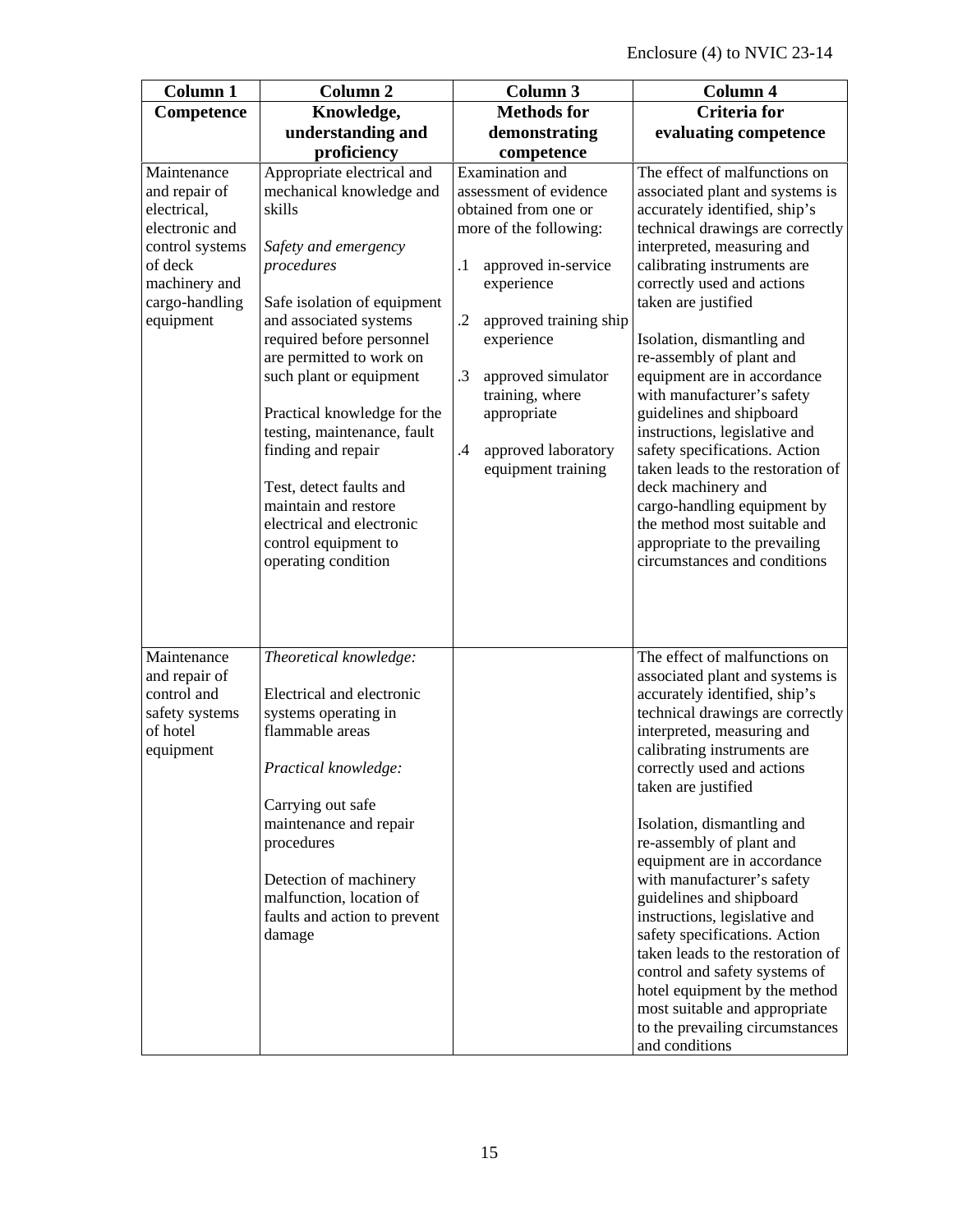| <b>Column 1</b>                                                       | Column <sub>2</sub>                                                                                                                                                                                                                                                                | Column 3                                                                                                                                                                                                                    | Column 4                                                                                                                                                                                                                          |
|-----------------------------------------------------------------------|------------------------------------------------------------------------------------------------------------------------------------------------------------------------------------------------------------------------------------------------------------------------------------|-----------------------------------------------------------------------------------------------------------------------------------------------------------------------------------------------------------------------------|-----------------------------------------------------------------------------------------------------------------------------------------------------------------------------------------------------------------------------------|
| Competence                                                            | Knowledge,                                                                                                                                                                                                                                                                         | <b>Methods for</b>                                                                                                                                                                                                          | <b>Criteria</b> for                                                                                                                                                                                                               |
|                                                                       | understanding and                                                                                                                                                                                                                                                                  | demonstrating                                                                                                                                                                                                               | evaluating competence                                                                                                                                                                                                             |
|                                                                       | proficiency                                                                                                                                                                                                                                                                        | competence                                                                                                                                                                                                                  |                                                                                                                                                                                                                                   |
| Ensure<br>compliance with<br>pollution-<br>prevention<br>requirements | Prevention of pollution of the<br>marine environment<br>Knowledge of the precautions<br>to be taken to prevent<br>pollution of the marine<br>environment<br>Anti-pollution procedures and<br>all associated equipment<br>Importance of proactive<br>measures to protect the marine | Examination and<br>assessment of evidence<br>obtained from one or more<br>of the following:<br>$\cdot$ 1<br>approved in-service<br>experience<br>$\cdot$<br>approved training ship<br>experience<br>.3<br>approved training | Procedures for monitoring<br>shipboard operations and<br>ensuring compliance with<br>pollution-prevention<br>requirements are fully<br>observed<br>Actions to ensure that a<br>positive environmental<br>reputation is maintained |
|                                                                       | environment                                                                                                                                                                                                                                                                        |                                                                                                                                                                                                                             |                                                                                                                                                                                                                                   |
| Prevent, control<br>and fight fire on<br>board                        | Fire prevention and<br>fire-fighting appliances<br>Ability to organize fire drills<br>Knowledge of classes and<br>chemistry of fire                                                                                                                                                | Assessment of evidence<br>obtained from approved<br>fire-fighting training and<br>experience as set out in<br>section A-VI/3, paragraphs<br>$1$ to $3$                                                                      | The type and scale of the<br>problem is promptly<br>identified and initial<br>actions conform with the<br>emergency procedure and<br>contingency plans for the<br>ship                                                            |
|                                                                       | Knowledge of fire-fighting<br>systems<br>Action to be taken in the event<br>of fire, including fires                                                                                                                                                                               |                                                                                                                                                                                                                             | Evacuation, emergency<br>shutdown and isolation<br>procedures are appropriate<br>to the nature of the<br>emergency and are<br>implemented promptly                                                                                |
|                                                                       | involving oil systems                                                                                                                                                                                                                                                              |                                                                                                                                                                                                                             | The order of priority, and<br>the levels and time-scales<br>of making reports and<br>informing personnel on<br>board, are relevant to the<br>nature of the emergency<br>and reflect the urgency of<br>the problem                 |

#### **Function: Controlling the operation of the ship and care for persons on board at operational level**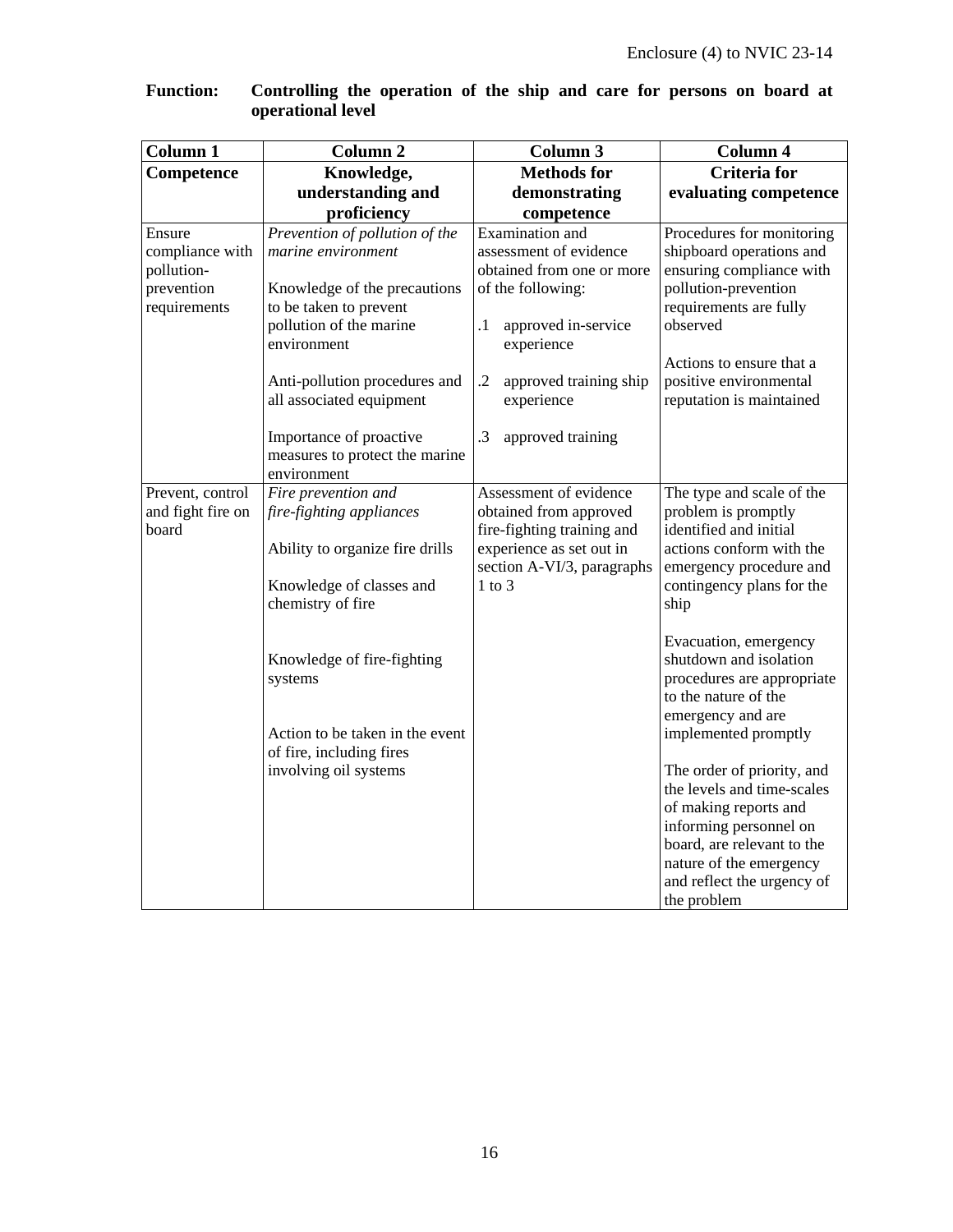| <b>Column 1</b>                                           | Column <sub>2</sub>                                                                                                                                                                                                                                                                                                                    | Column 3                                                                                                                                                                                  | Column 4                                                                                                                                                                                                                                                                                                     |
|-----------------------------------------------------------|----------------------------------------------------------------------------------------------------------------------------------------------------------------------------------------------------------------------------------------------------------------------------------------------------------------------------------------|-------------------------------------------------------------------------------------------------------------------------------------------------------------------------------------------|--------------------------------------------------------------------------------------------------------------------------------------------------------------------------------------------------------------------------------------------------------------------------------------------------------------|
| Competence                                                | Knowledge,                                                                                                                                                                                                                                                                                                                             | <b>Methods</b> for                                                                                                                                                                        | <b>Criteria</b> for                                                                                                                                                                                                                                                                                          |
|                                                           | understanding and                                                                                                                                                                                                                                                                                                                      | demonstrating                                                                                                                                                                             | evaluating competence                                                                                                                                                                                                                                                                                        |
|                                                           | proficiency                                                                                                                                                                                                                                                                                                                            | competence                                                                                                                                                                                |                                                                                                                                                                                                                                                                                                              |
| Operate<br>life-saving<br>appliances                      | Life-saving<br>Ability to organize abandon<br>ship drills and knowledge of<br>the operation of survival craft<br>and rescue boats, their<br>launching appliances and<br>arrangements, and their<br>equipment, including radio<br>life-saving appliances, satellite<br>EPIRBs, SARTs, immersion<br>suits and thermal protective<br>aids | Assessment of evidence<br>obtained from approved<br>training and experience as<br>set out in section A-VI/2,<br>paragraphs 1 to 4                                                         | Actions in responding to<br>abandon ship and survival<br>situations are appropriate<br>to the prevailing<br>circumstances and<br>conditions and comply<br>with accepted safety<br>practices and standards                                                                                                    |
| Apply medical<br>first aid on board<br>ship               | Medical aid<br>Practical application of<br>medical guides and advice by<br>radio, including the ability to<br>take effective action based on<br>such knowledge in the case of<br>accidents or illnesses that are<br>likely to occur on board ship                                                                                      | Assessment of evidence<br>obtained from approved<br>training as set out in<br>section A-VI/4, paragraphs<br>$1$ to $3$                                                                    | Identification of probable<br>cause, nature and extent of<br>injuries or conditions is<br>prompt and treatment<br>minimizes immediate<br>threat to life                                                                                                                                                      |
| Application of<br>leadership and<br>teamworking<br>skills | Working knowledge of<br>shipboard personnel<br>management and training<br>Ability to apply task and<br>workload management,<br>including:<br>planning and co-ordination<br>$\cdot^1$<br>$\cdot$<br>personnel assignment<br>$\cdot$ 3<br>time and resource<br>constraints<br>.4 prioritization                                          | Assessment of evidence<br>obtained from one or more<br>of the following:<br>$\cdot$<br>approved training<br>$\cdot$<br>approved in-service<br>experience<br>practical demonstration<br>.3 | The crew are allocated<br>duties and informed of<br>expected standards of work<br>and behaviour in a manner<br>appropriate to the<br>individuals concerned<br>Training objectives and<br>activities are based on<br>assessment of current<br>competence and<br>capabilities and operational<br>requirements. |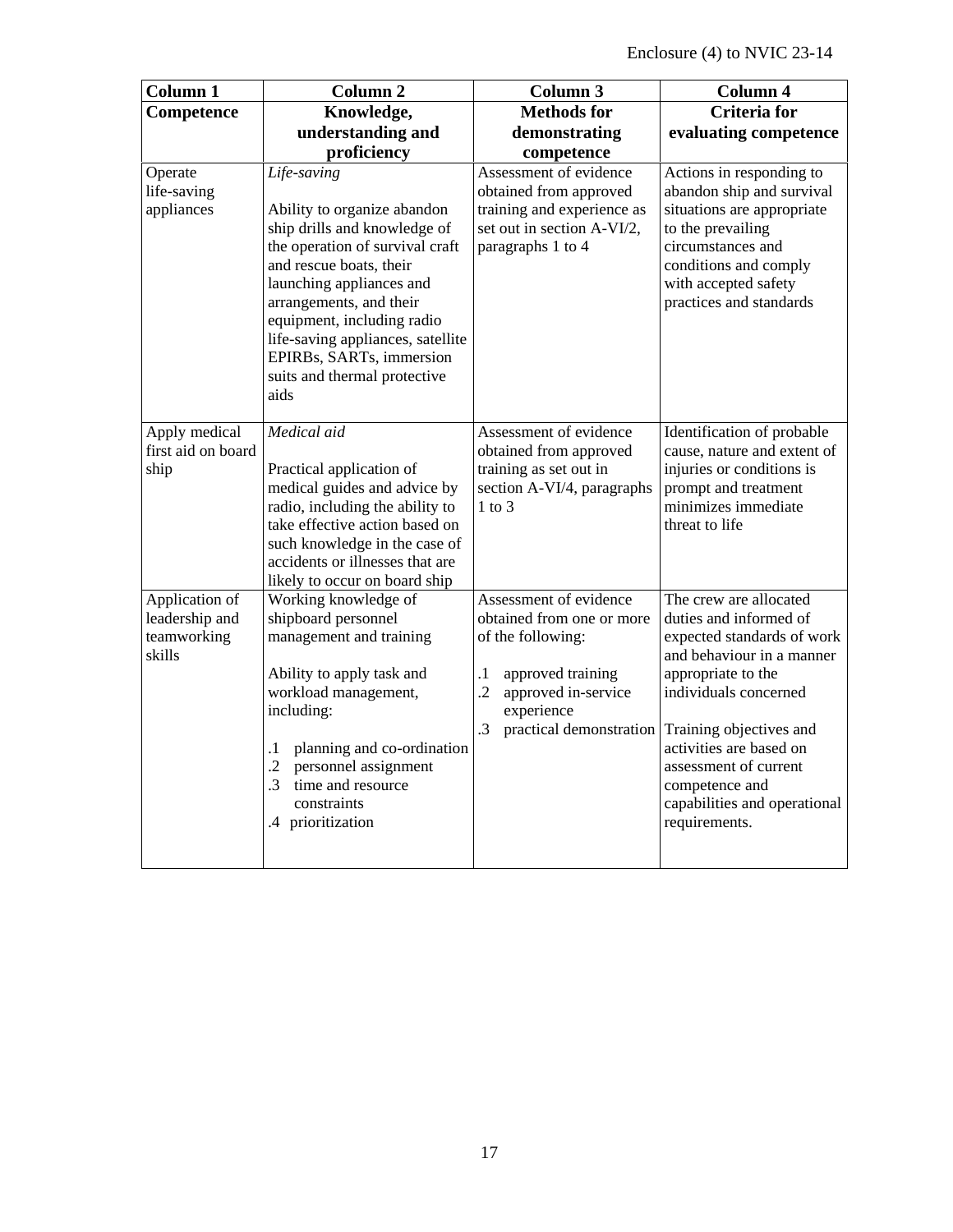| Column <sub>1</sub>                                                      | Column <sub>2</sub>                                                                                                                                                                                                                                                                                                                                                                                                                                                                                                                                                                                                                                                                          | <b>Column 3</b>                                                                                                             | Column 4                                                                                                                                                                                                                                                                                                                                                                                                                                                                 |
|--------------------------------------------------------------------------|----------------------------------------------------------------------------------------------------------------------------------------------------------------------------------------------------------------------------------------------------------------------------------------------------------------------------------------------------------------------------------------------------------------------------------------------------------------------------------------------------------------------------------------------------------------------------------------------------------------------------------------------------------------------------------------------|-----------------------------------------------------------------------------------------------------------------------------|--------------------------------------------------------------------------------------------------------------------------------------------------------------------------------------------------------------------------------------------------------------------------------------------------------------------------------------------------------------------------------------------------------------------------------------------------------------------------|
| Competence                                                               | Knowledge,                                                                                                                                                                                                                                                                                                                                                                                                                                                                                                                                                                                                                                                                                   | <b>Methods</b> for                                                                                                          | <b>Criteria</b> for                                                                                                                                                                                                                                                                                                                                                                                                                                                      |
|                                                                          | understanding and                                                                                                                                                                                                                                                                                                                                                                                                                                                                                                                                                                                                                                                                            | demonstrating                                                                                                               | evaluating competence                                                                                                                                                                                                                                                                                                                                                                                                                                                    |
|                                                                          | proficiency                                                                                                                                                                                                                                                                                                                                                                                                                                                                                                                                                                                                                                                                                  | competence                                                                                                                  |                                                                                                                                                                                                                                                                                                                                                                                                                                                                          |
| Application of<br>leadership and<br>teamworking<br>skills<br>(continued) | Knowledge and ability to<br>apply effective resource<br>management:<br>allocation, assignment,<br>.1<br>and prioritization of<br>resources<br>effective communication<br>$\cdot$ .2<br>on board and ashore<br>$\cdot$ 3<br>decisions reflect<br>consideration of team<br>experiences<br>$\overline{4}$<br>assertiveness and<br>leadership, including<br>motivation<br>obtaining and maintaining<br>.5<br>situational awareness<br>Knowledge and ability to<br>apply decision-making<br>techniques:<br>Situation and risk<br>$\cdot$ 1<br>assessment<br>.2 Identify and consider<br>generated options<br>Selecting course of action<br>$\cdot$ 3<br>.4 Evaluation of outcome<br>effectiveness |                                                                                                                             | Operations are planned and<br>resources are allocated as<br>needed in correct priority<br>to perform necessary tasks<br>Communication is clearly<br>and unambiguously given<br>and received<br>Effective leadership<br>behaviours are<br>demonstrated<br>Necessary team member(s)<br>share accurate<br>understanding of current<br>and predicted vessel state<br>and operational status and<br>external environment<br>Decisions are most<br>effective for the situation |
| Contribute to the<br>safety of<br>personnel and<br>ship                  | Knowledge of personal<br>survival techniques<br>Knowledge of fire prevention<br>and ability to fight and<br>extinguish fires<br>Knowledge of elementary first<br>aid<br>Knowledge of personal safety<br>and social responsibilities                                                                                                                                                                                                                                                                                                                                                                                                                                                          | Assessment of evidence<br>obtained from approved<br>training and experience as set<br>out in section A-VI/1,<br>paragraph 2 | Appropriate safety and<br>protective equipment is<br>correctly used<br>Procedures and safe<br>working practices designed<br>to safeguard personnel and<br>the ship are observed at all<br>times<br>Procedures designed to<br>safeguard the environment<br>are observed at all times<br>Initial and follow-up<br>actions on becoming aware<br>of an emergency conform<br>with established emergency<br>response procedures                                                |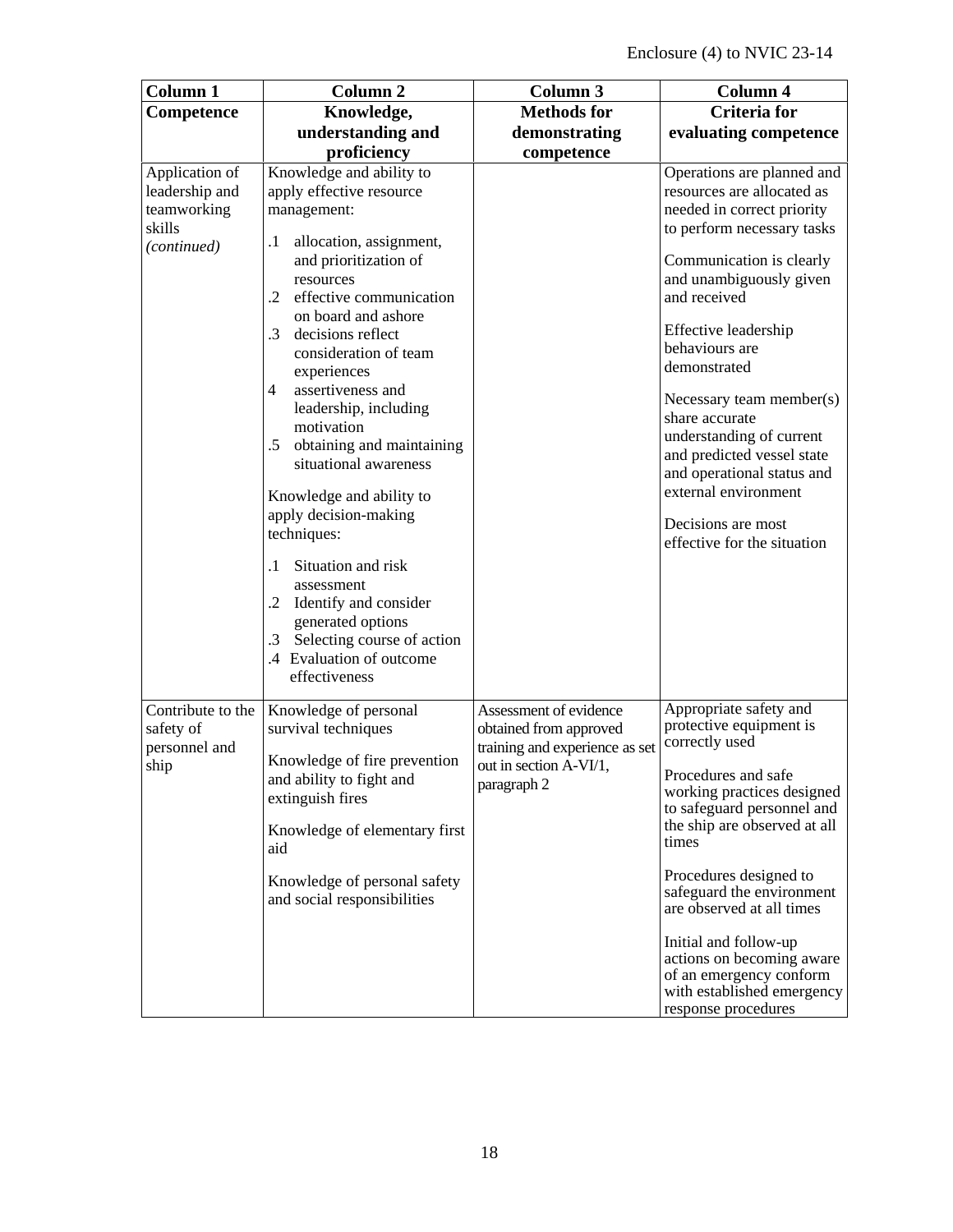#### **GUIDANCE REGARDING PROVISIONS OF THE ANNEX TO THE STCW CONVENTION PART B**

#### **Chapter I**

Guidance regarding general provisions

**Section B-I/6** *Guidance regarding training and assessment* 

#### **Qualifications of instructors and assessors**

**1** Each Party should ensure that instructors and assessors are appropriately qualified and experienced for the particular types and levels of training or assessment of competence of seafarers, as required under the Convention, in accordance with the guidelines in this section.

#### **In-service training and assessment**

**2** Any person, on board or ashore, conducting in-service training of a seafarer intended to be used in qualifying for certification under the Convention should have received appropriate guidance in instructional techniques\* .

**3** Any person responsible for the supervision of in-service training of a seafarer intended to be used in qualifying for certification under the Convention should have appropriate knowledge of instructional techniques and of training methods and practice.

**4** Any person, on board or ashore, conducting an in-service assessment of the competence of a seafarer intended to be used in qualifying for certification under the Convention should have:

- **1** received appropriate guidance in assessment methods and practice<sup>\*</sup>; and
- **.2** gained practical assessment experience under the supervision and to the satisfaction of an experienced assessor.

**5** Any person responsible for the supervision of the in-service assessment of competence of a seafarer intended to be used in qualifying for certification under the Convention should have a full understanding of the assessment system, assessment methods and practice<sup>\*</sup>.

\* \* \* \* \*

#### **Section B-I/12**

*Guidance regarding the use of simulators* 

**1** When simulators are being used for training or assessment of competency, the following guidelines should be taken into consideration in conducting any such training or assessment.

**\* \* \* \* \*** 

-

<sup>\*</sup> The relevant IMO Model Course(s) may be of assistance in the preparation of courses.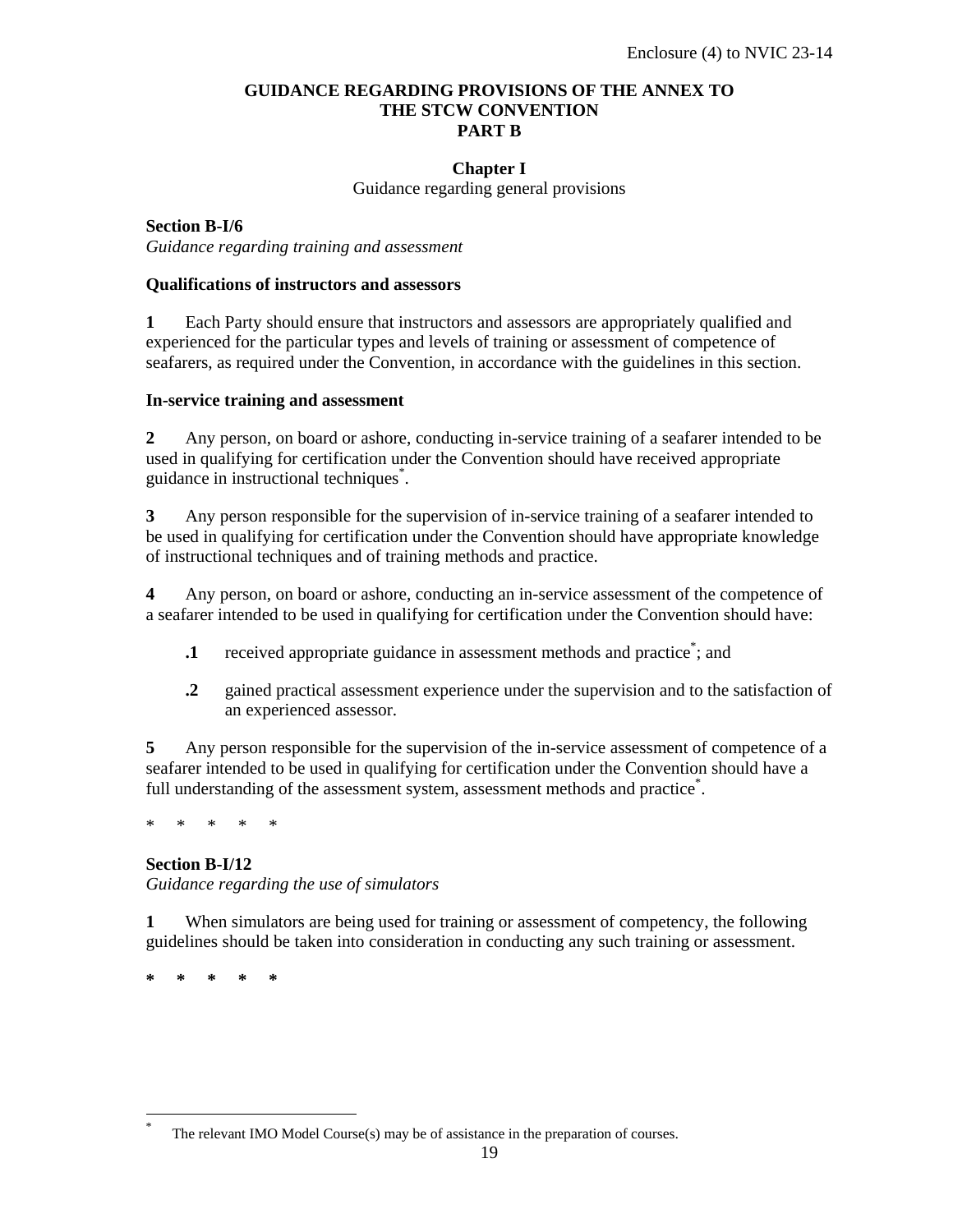### **Recommended performance standards for non-mandatory types of simulation**

**67** Performance standards for non-mandatory simulation equipment used for training and/or assessment of competence or demonstration of skills are set out hereunder. Such forms of simulation include, but are not limited to, the following types:

- **.1** navigation and watchkeeping;
- **.2** ship handling and manoeuvring;
- **.3** cargo handling and stowage;
- **.4** reporting and radiocommunications; and
- **.5** main and auxiliary machinery operation.

**\* \* \* \* \*** 

-

#### *Main and auxiliary machinery operation simulation*

**73** Engine-room simulation equipment should be capable of simulating a main and auxiliary machinery system and incorporate facilities to:

- **.1** create a real-time environment for seagoing and harbour operations, with communication devices and simulation of appropriate main and auxiliary propulsion machinery equipment and control panels;
- **.2** simulate relevant sub-systems that should include, but not be restricted to, boiler, steering gear, electrical power general and distribution systems, including emergency power supplies, and fuel, cooling water, refrigeration, bilge and ballast systems;
- **.3** monitor and evaluate engine performance and remote sensing systems;
- **.4** simulate machinery malfunctions;
- **.5** allow for the variable external conditions to be changed so as to influence the simulated operations: weather, ship's draught, seawater and air temperatures;
- **.6** allow for instructor-controlled external conditions to be changed: deck steam, accommodation steam, deck air, ice conditions, deck cranes, heavy power, bow thrust, ship load;
- **.7** allow for instructor-controlled simulator dynamics to be changed: emergency run, process responses, ship responses; and
- **.8** provide a facility to isolate certain processes, such as speed, electrical system, diesel oil system, lubricating oil system, heavy oil system, seawater system, steam system, exhaust boiler and turbo generator, for performing specific training tasks.<sup>\*</sup>

The relevant IMO Model Course(s) may be of assistance in the preparation of courses.